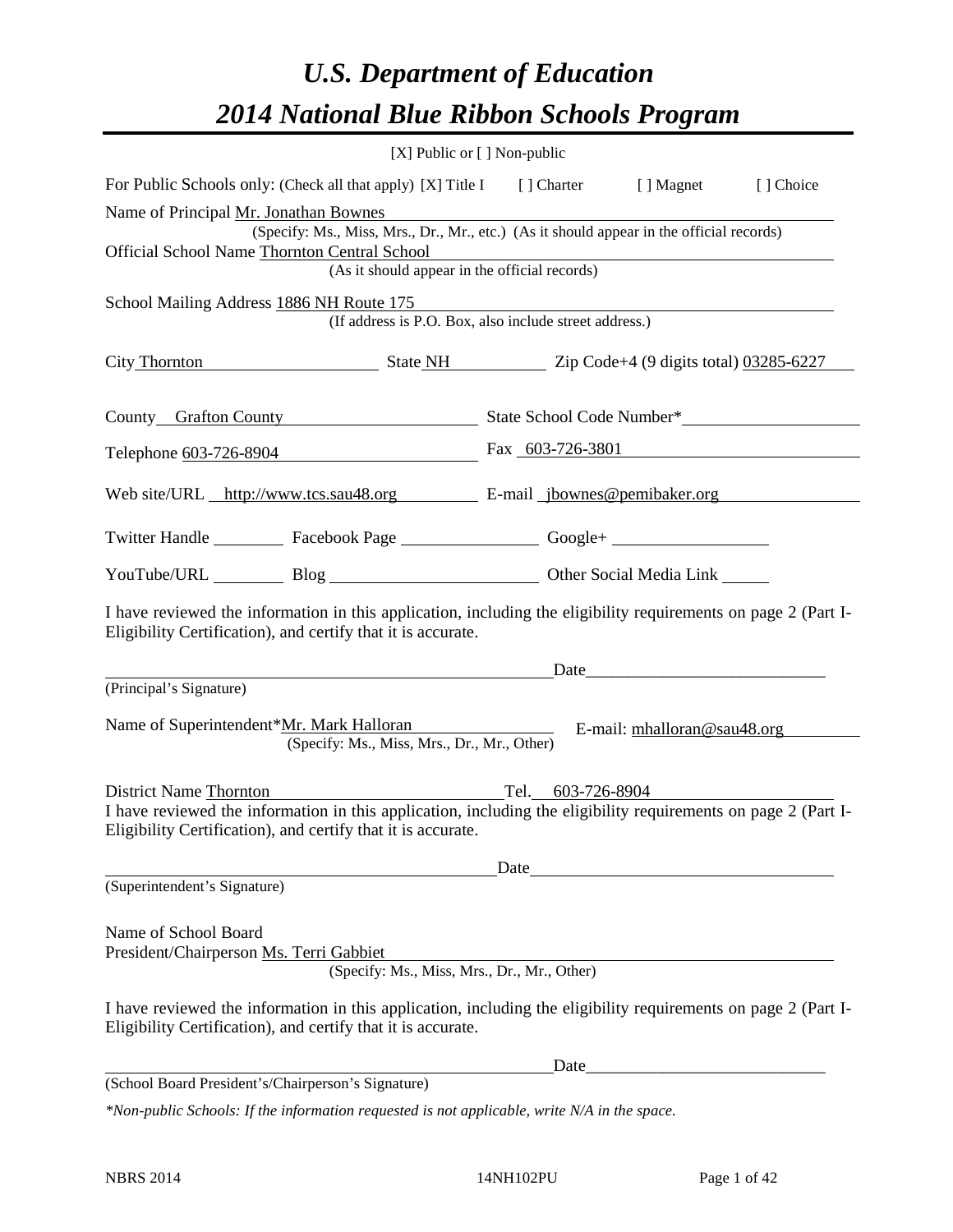#### **Include this page in the school's application as page 2.**

The signatures on the first page of this application (cover page) certify that each of the statements below concerning the school's eligibility and compliance with U.S. Department of Education, Office for Civil Rights (OCR) requirements is true and correct.

- 1. The school configuration includes one or more of grades K-12. (Schools on the same campus with one principal, even a K-12 school, must apply as an entire school.)
- 2. The school has made its Annual Measurable Objectives (AMOs) or Adequate Yearly Progress (AYP) each year for the past two years and has not been identified by the state as "persistently dangerous" within the last two years.
- 3. To meet final eligibility, a public school must meet the state's AMOs or AYP requirements in the 2013-2014 school year and be certified by the state representative. Any status appeals must be resolved at least two weeks before the awards ceremony for the school to receive the award.
- 4. If the school includes grades 7 or higher, the school must have foreign language as a part of its curriculum.
- 5. The school has been in existence for five full years, that is, from at least September 2008 and each tested grade must have been part of the school for the past three years.
- 6. The nominated school has not received the National Blue Ribbon Schools award in the past five years: 2009, 2010, 2011, 2012, or 2013.
- 7. The nominated school has no history of testing irregularities, nor have charges of irregularities been brought against the school at the time of nomination. The U.S. Department of Education reserves the right to disqualify a school's application and/or rescind a school's award if irregularities are later discovered and proven by the state.
- 8. The nominated school or district is not refusing Office of Civil Rights (OCR) access to information necessary to investigate a civil rights complaint or to conduct a district-wide compliance review.
- 9. The OCR has not issued a violation letter of findings to the school district concluding that the nominated school or the district as a whole has violated one or more of the civil rights statutes. A violation letter of findings will not be considered outstanding if OCR has accepted a corrective action plan from the district to remedy the violation.
- 10. The U.S. Department of Justice does not have a pending suit alleging that the nominated school or the school district as a whole has violated one or more of the civil rights statutes or the Constitution's equal protection clause.
- 11. There are no findings of violations of the Individuals with Disabilities Education Act in a U.S. Department of Education monitoring report that apply to the school or school district in question; or if there are such findings, the state or district has corrected, or agreed to correct, the findings.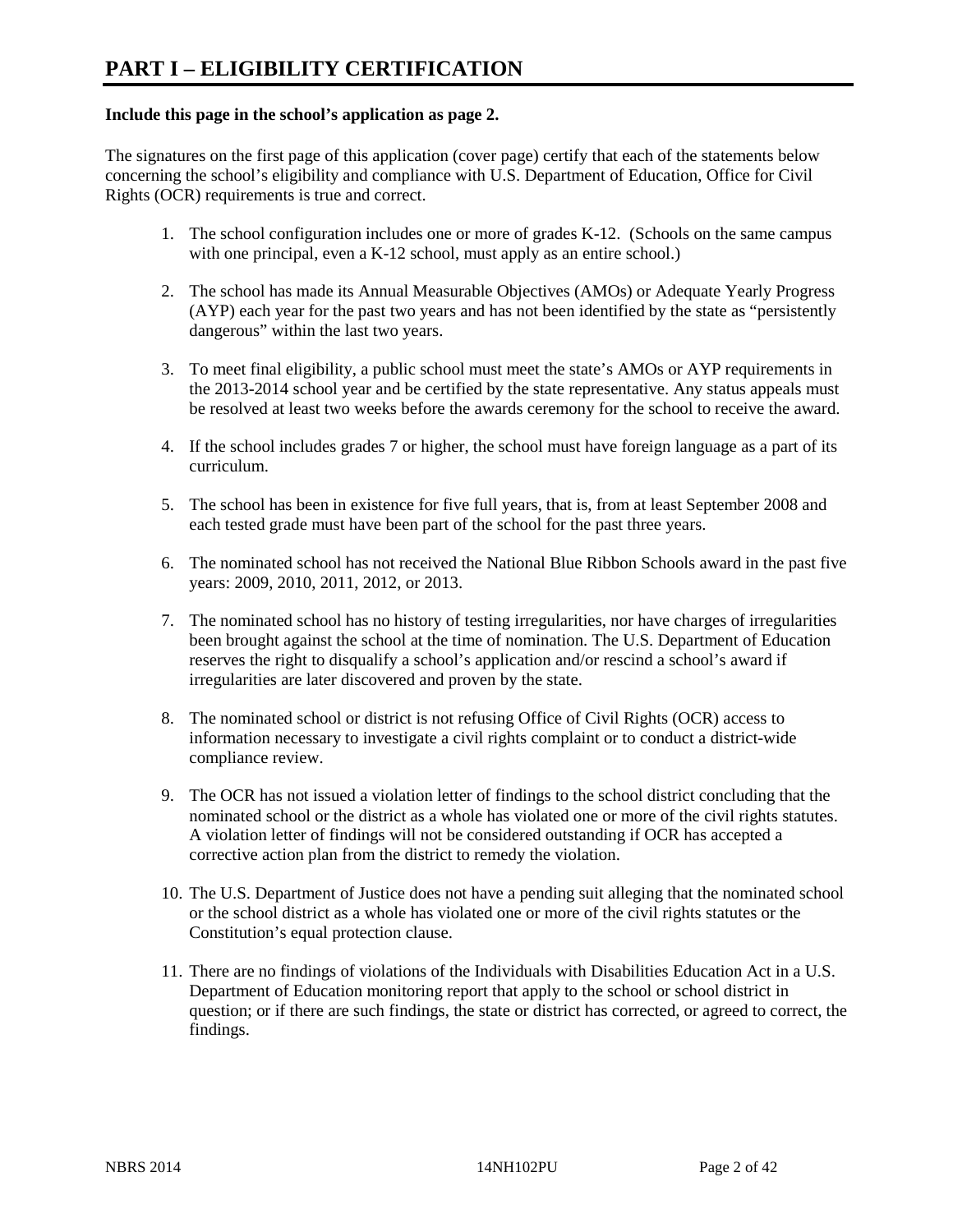### **PART II - DEMOGRAPHIC DATA**

#### **All data are the most recent year available.**

**DISTRICT** (Question 1 is not applicable to non-public schools)

| $\perp$ . | Number of schools in the district<br>(per district designation): | $\perp$ Elementary schools (includes K-8)<br>0 Middle/Junior high schools |
|-----------|------------------------------------------------------------------|---------------------------------------------------------------------------|
|           |                                                                  | 0 High schools<br>$0 K-12$ schools                                        |
|           |                                                                  |                                                                           |

1 TOTAL

**SCHOOL** (To be completed by all schools)

- 2. Category that best describes the area where the school is located:
	- [] Urban or large central city
	- [ ] Suburban with characteristics typical of an urban area
	- [ ] Suburban
	- [ ] Small city or town in a rural area
	- [X] Rural
- 3. 12 Number of years the principal has been in her/his position at this school.
- 4. Number of students as of October 1 enrolled at each grade level or its equivalent in applying school:

| Grade                           | # of         | # of Females   | <b>Grade Total</b> |
|---------------------------------|--------------|----------------|--------------------|
|                                 | <b>Males</b> |                |                    |
| <b>PreK</b>                     | 0            | $\theta$       | $\theta$           |
| K                               | 8            | 8              | 16                 |
| $\mathbf{1}$                    | 13           | 10             | 23                 |
| $\boldsymbol{2}$                | 13           | 11             | 24                 |
| 3                               | 10           | 12             | 22                 |
| 4                               | 9            | 11             | 20                 |
| 5                               | 6            | 14             | 20                 |
| 6                               | 15           | 14             | 29                 |
| 7                               | 13           | 18             | 31                 |
| 8                               | 18           | 11             | 29                 |
| 9                               | 0            | $\overline{0}$ | 0                  |
| 10                              | $\theta$     | 0              | 0                  |
| 11                              | 0            | 0              | $\theta$           |
| 12                              | 0            | 0              | 0                  |
| <b>Total</b><br><b>Students</b> | 105          | 109            | 214                |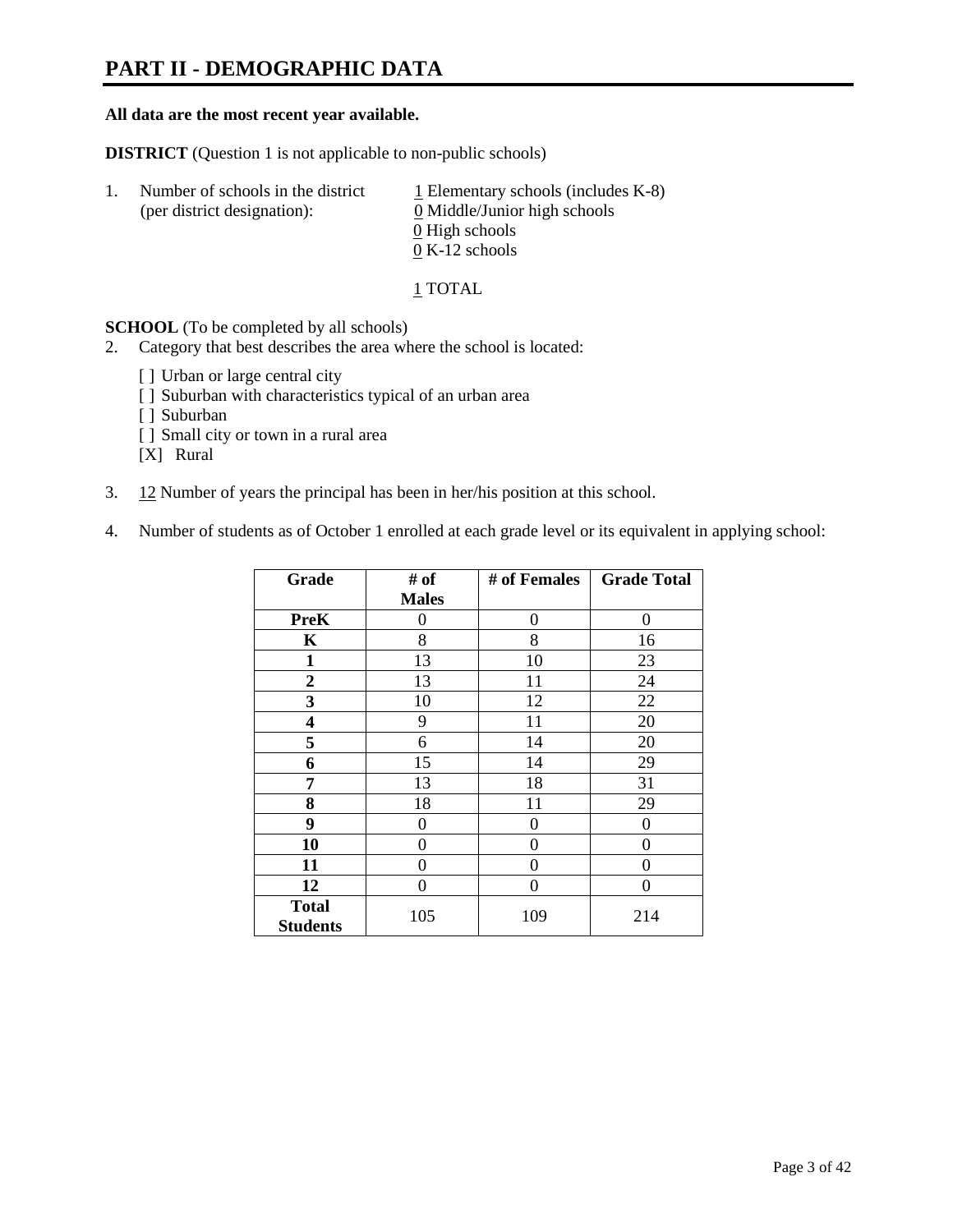the school: 0 % Asian

5. Racial/ethnic composition of  $\qquad \qquad \underline{0}$  % American Indian or Alaska Native 2 % Black or African American 0 % Hispanic or Latino 0 % Native Hawaiian or Other Pacific Islander 98 % White 0 % Two or more races **100 % Total** 

(Only these seven standard categories should be used to report the racial/ethnic composition of your school. The Final Guidance on Maintaining, Collecting, and Reporting Racial and Ethnic Data to the U.S. Department of Education published in the October 19, 2007 *Federal Register* provides definitions for each of the seven categories.)

6. Student turnover, or mobility rate, during the 2012 - 2013 year: 14%

This rate should be calculated using the grid below. The answer to (6) is the mobility rate.

| <b>Steps For Determining Mobility Rate</b>         | <b>Answer</b> |
|----------------------------------------------------|---------------|
| (1) Number of students who transferred to          |               |
| the school after October 1, 2012 until the         | 17            |
| end of the school year                             |               |
| (2) Number of students who transferred             |               |
| <i>from</i> the school after October 1, 2012 until | 14            |
| the end of the 2012-2013 school year               |               |
| (3) Total of all transferred students [sum of      | 31            |
| rows $(1)$ and $(2)$ ]                             |               |
| (4) Total number of students in the school as      | 226           |
| of October 1                                       |               |
| $(5)$ Total transferred students in row $(3)$      | 0.137         |
| divided by total students in row (4)               |               |
| $(6)$ Amount in row $(5)$ multiplied by 100        | 14            |

7. English Language Learners (ELL) in the school:  $0\%$ 

0 Total number ELL

Number of non-English languages represented:  $0$ Specify non-English languages: NA

8. Students eligible for free/reduced-priced meals: 38 %

Total number students who qualify:  $\frac{77}{2}$ 

If this method is not an accurate estimate of the percentage of students from low-income families, or the school does not participate in the free and reduced-priced school meals program, supply an accurate estimate and explain how the school calculated this estimate. NA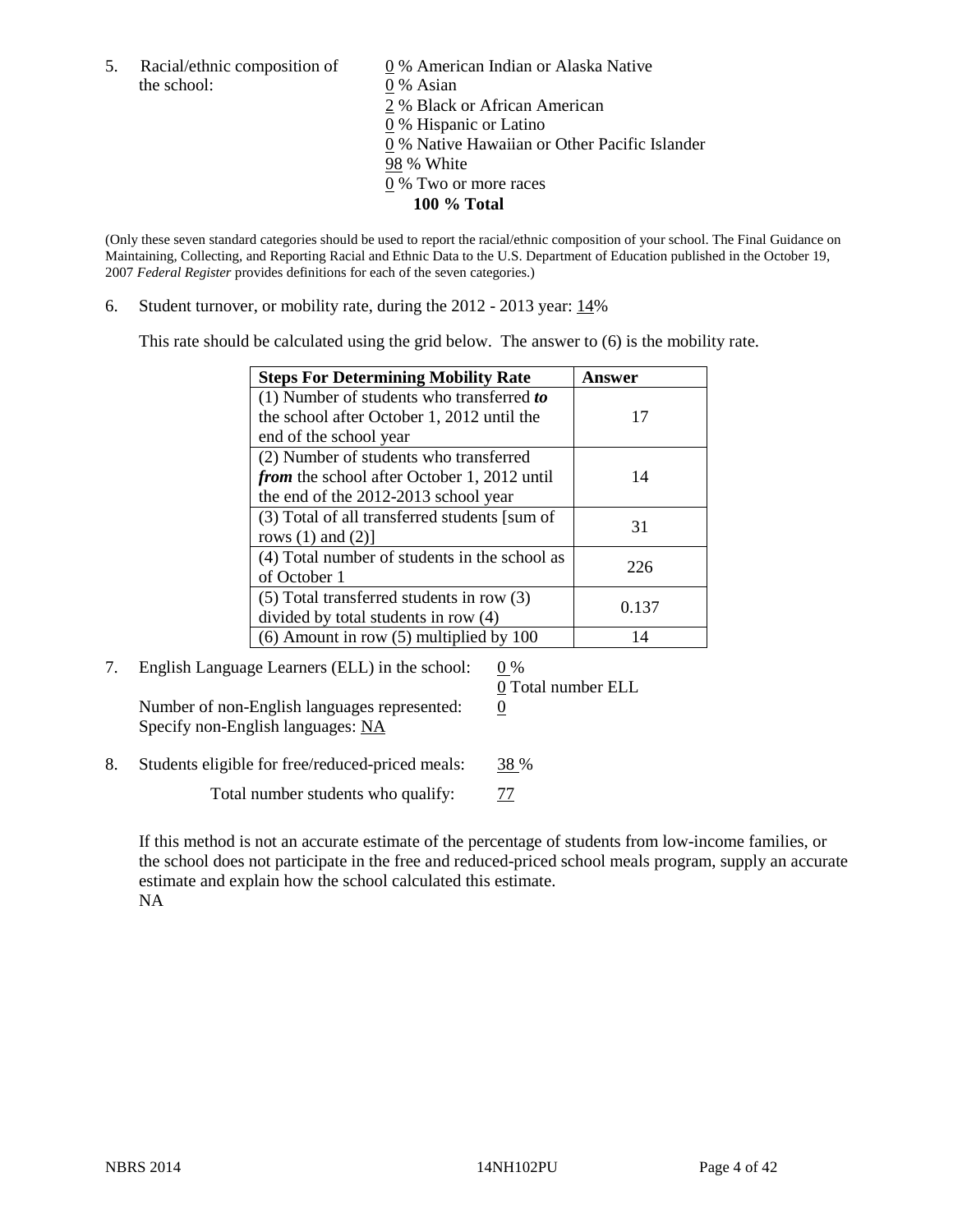29 Total number of students served

Indicate below the number of students with disabilities according to conditions designated in the Individuals with Disabilities Education Act. Do not add additional categories.

| 3 Autism                           | $\underline{0}$ Orthopedic Impairment   |
|------------------------------------|-----------------------------------------|
| 1 Deafness                         | 1 Other Health Impaired                 |
| 0 Deaf-Blindness                   | 10 Specific Learning Disability         |
| 1 Emotional Disturbance            | 4 Speech or Language Impairment         |
| $\underline{0}$ Hearing Impairment | 0 Traumatic Brain Injury                |
| 1 Mental Retardation               | 1 Visual Impairment Including Blindness |
| 1 Multiple Disabilities            | 6 Developmentally Delayed               |
|                                    |                                         |

10. Use Full-Time Equivalents (FTEs), rounded to nearest whole numeral, to indicate the number of personnel in each of the categories below:

|                                       | <b>Number of Staff</b> |
|---------------------------------------|------------------------|
| Administrators                        |                        |
| Classroom teachers                    | 15                     |
| Resource teachers/specialists         |                        |
| e.g., reading, math, science, special |                        |
| education, enrichment, technology,    |                        |
| art, music, physical education, etc.  |                        |
| Paraprofessionals                     | 12                     |
| Student support personnel             |                        |
| e.g., guidance counselors, behavior   |                        |
| interventionists, mental/physical     |                        |
| health service providers,             |                        |
| psychologists, family engagement      |                        |
| liaisons, career/college attainment   |                        |
| coaches, etc.                         |                        |
|                                       |                        |

11. Average student-classroom teacher ratio, that is, the number of students in the school divided by the FTE of classroom teachers, e.g.,  $22:1$  14:1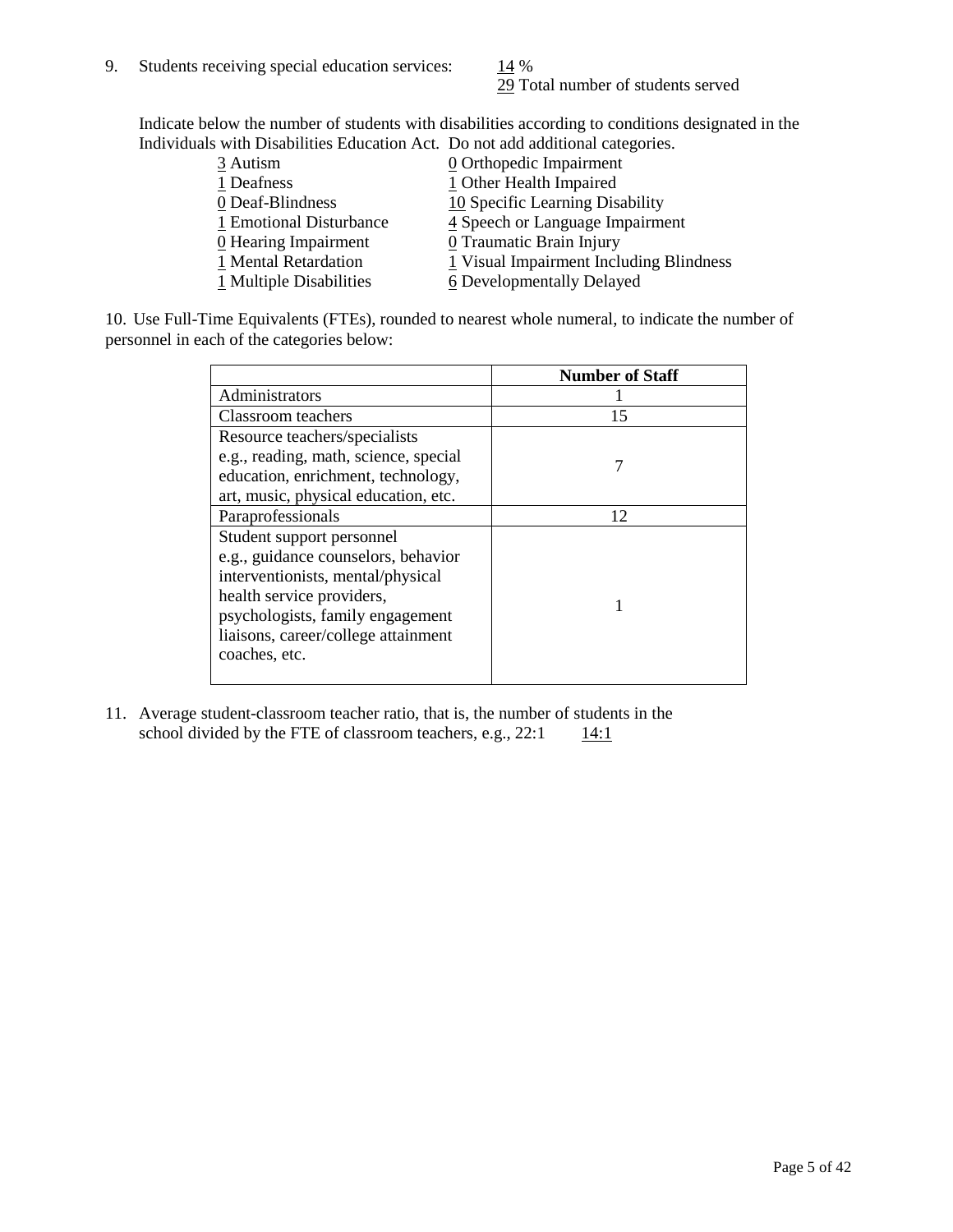12. Show daily student attendance rates. Only high schools need to supply yearly graduation rates.

| <b>Required Information</b> | 2012-2013     | 2011-2012  | 2010-2011 | 2009-2010 | 2008-2009 |
|-----------------------------|---------------|------------|-----------|-----------|-----------|
| Daily student attendance    | 96%           | 96%        | 95%       | 95%       | 95%       |
| High school graduation rate | $\frac{1}{2}$ | $\gamma\%$ | 0%        | 0%        | 0%        |

#### 13. **For schools ending in grade 12 (high schools)**

Show percentages to indicate the post-secondary status of students who graduated in Spring 2013

| <b>Post-Secondary Status</b>                  |            |
|-----------------------------------------------|------------|
| Graduating class size                         |            |
| Enrolled in a 4-year college or university    | $0\%$      |
| Enrolled in a community college               | 0%         |
| Enrolled in career/technical training program | 0%         |
| Found employment                              | 0%         |
| Joined the military or other public service   | 0%         |
| <b>)</b> ther                                 | $\Omega$ % |

14. Indicate whether your school has previously received a National Blue Ribbon Schools award.  $Yes$  No  $X$ 

If yes, select the year in which your school received the award.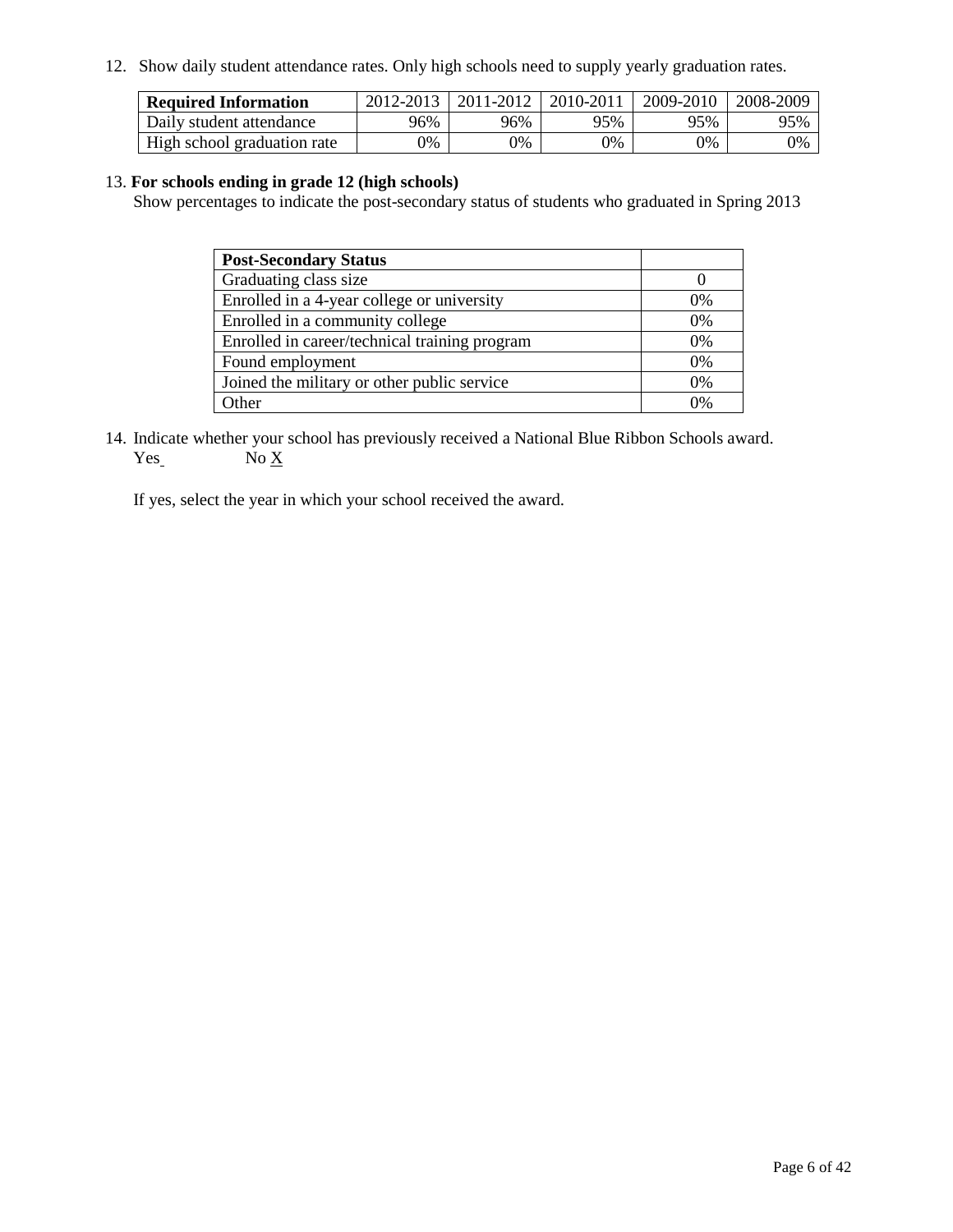### **PART III – SUMMARY**

Located in northern New Hampshire, Thornton is a rural town that sits at the base of the White Mountain National Forest. The town just celebrated their 250th birthday this past summer with a traditional Old Home Day located in the fields across from a well known maple sugaring and breakfast establishment. Although the school is small and quaint, the energy and innovation that takes place inside the school is admirable. Several years ago, the school board made it possible for students in middle school to have one to one devices before many schools even thought about it. The expectations of the school and town are high in which they believe all students should achieve at high levels. Thornton Central School thrives on small class sizes and personalized instruction. The town and school has access to many resources including the ADAPT summer camp program and CADY program for students that encourages healthy life styles as well as prevention of drugs and alcohol. Genesis behavioral health serves students with mental health needs. Plymouth State University is within a short distance of Thornton and provides STEM themed camps for kids, cultural arts activities, and free supplemental tutoring. The Circle Program provides mentors for young girls at risk from elementary school until their high school graduation. There are many opportunities for students although the distance to some of activities and services can sometimes serve as a challenge. The school is creative in trying to provide transportation with other rural towns so students can access activities or services that are beneficial. A dental program and sports physicals are offered to students at the school to assist families as well.

Thornton Central School thrives on small class sizes and individualized instruction for all students.

SAU #48 and Thornton Central School are committed to education that fosters complete, productive individuals who are challenged by their school environment and to education that recognizes student differences. Embodied in this commitment is the responsibility to provide an educational environment that nurtures students' particular strengths, stimulates their personal growth, and encourages their contributions to the community.

Any programming designed to meet individual needs recognizes differences in learning style, rate, and level of interest. Programming should include flexible but comprehensive curricula of within-discipline and crossdiscipline studies. These studies should allow for both vertical acceleration and require innovative scheduling; grouping that reflects varied ages, sizes, skills, and interests; and multiple teaching strategies implemented by regular staff, mentors, and resource people.

We believe:

All students should be nurtured.

Nurtured students exhibit strengths in many areas including: visual art, music, dance, drama, math, social studies, science, language, athletics, social interaction, leadership, creativity, intrapersonal skills, communication, and technology education.

Identification and assessment of student strengths should be documented.

Identification and assessment of student strengths should direct instruction.

Strengths are dynamic not static.

Nurturing strengths is more important than labeling.

A variety of learning options are required to meet programming needs.

All students need to be able to analyze, research, and solve problems.

The program should:

Foster problem solving and creative thinking skills Develop self-directed learning (student-based research) Encourage development of self-awareness, personal strengths, and social responsibility Promote students' self-esteem and realistic assessments of individual strengths and weaknesses Prescribe particular curriculum for individual needs Allow for peer-grouping interaction both in homogeneous and heterogeneous settings Help develop future career expectations and skills Provide opportunities for students to discover their interests and strengths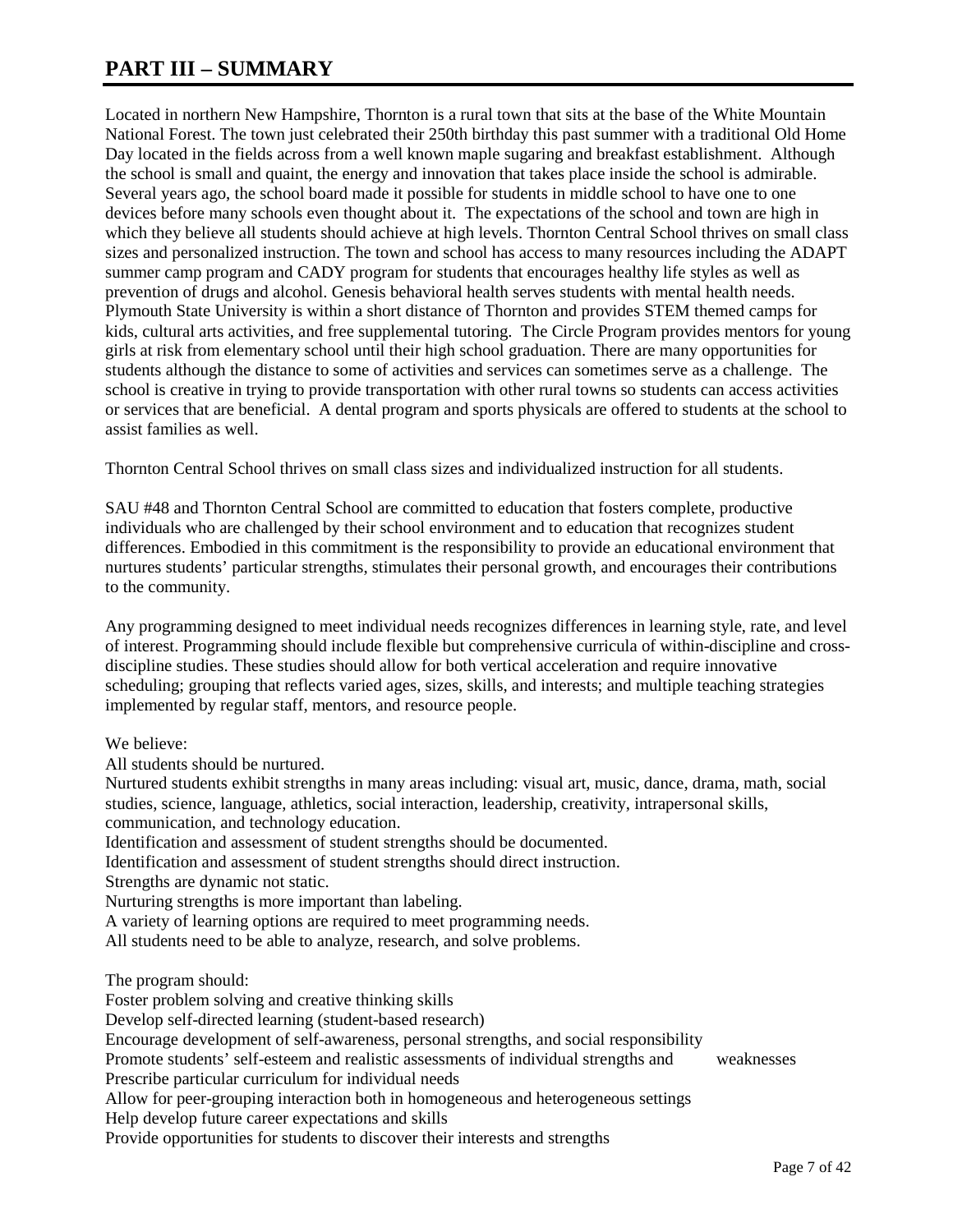Better learning opportunities from a variety of sources and areas.

SAU 48 VISION: GROWTH: Every person, every day, some way.

SAU 48 MISSION

The mission of SAU 48 is to support an overriding endeavor to improve student achievement through the development of intellectual, social, emotional, and physical strengths to enable students to become lifelong learners and productive citizens.

Overarching Goals

To continuously improve student performance and achievement.

To use multiple forms of assessment to provide data to inform instruction.

To provide support and training in order for all professionals to grow and develop in assessment and instruction.

To ensure a safe and supportive school environment.

To sustain an open environment of collaboration and communication.

Thornton Central School has many traditions and organizations in place that give back to the community and enrich the experience of our students. They include:

Old Home Day – annually by Thornton Historical Society Sugar on Snow Party – annually with West Thornton Grange and Boy Scouts Flag Football game – annually with Campton Elementary School Read-A-Thon – donations given to Plymouth Area Community Closet to assist with fuel assistance Senior Meals – 3 times a year area seniors are invited to Holiday Luncheons Care Packages/Stockings for Soldiers Bell Ringers – visit several nursing homes during the holiday season Community Basket – students make cards and school donates cookies to Holiday Baskets Thanksgiving Meal Baskets for community members Holiday Meal Baskets – Christmas and Easter for community members Holiday Fund – gifts for students are purchased from donations from staff and community members National Junior Honor Society Canes for Caring – proceeds go to NH Humane Society Canned Food Drive – area Food Pantry Winter Coat Drive Rock 'n Race – proceeds benefit the Payson Cancer Center Pajama Drive

Students also have the opportunity to participate in a seasonal winter activities program, Destination Imagination to incorporate the STEM curriculum, Math Meets to encourage academic competition, and a Cultural Arts night that includes all of SAU 48 school communities.

Thornton Central School is worthy of National Blue Ribbon status for numerous reasons. The culture of this rural school is welcoming and gives students a well balanced education by having high academic standards and integrating the arts. The leader of the school is a veteran administrator who is willing to push forward with best practices with having the impact on students as a priority in all decision making. Teachers are leaders within the school who take initiative in their professional learning and wanting to do what is best for the success of all students. Collaboration is valued and professional conversations directly tie in to student achievement. Assessment is embraced and celebrated rather than a given mandate and the entire community supports students in their efforts. The school board sets goals that encompass the success of students and gives students and teachers access to a number of resources that support the mission and vision of the school.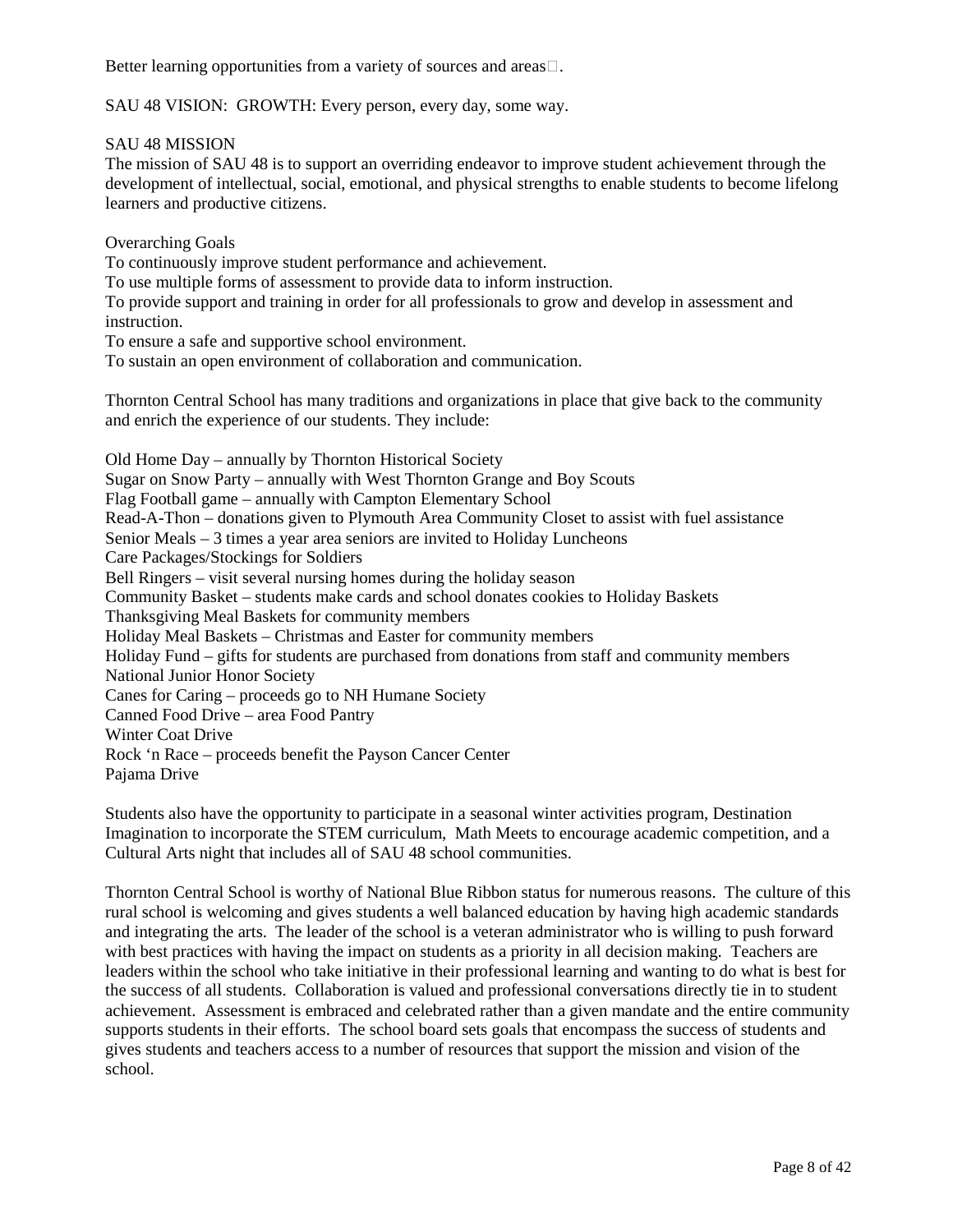#### **1. Assessment Results:**

a) Several sources of data are used when determining student growth and achievement. The statewide, district, and local common assessments are used in determining baselines for students. School, grade level, and individual growth are expected. When looking at standardized data at all levels the goals and performances that are determined are better than the year before. Goals are measurable and objectives are determined based on certain increments throughout the year. Teachers look at student profiles and analyze their state, district, and local assessment scores to determine areas in need of improvement, strengths, and patterns. The teacher then creates data based interventions coupled with progress monitoring to determine growth. It is Thornton Central Schools goal to perform higher than the average state level to be one of the best schools in New Hampshire.

Thornton believes that proficiency is attainable for all students and the community targets what students need in order to obtain that goal. Student goals and objectives are monitored among all sub groups through state, district, and local assessments. Students who require IEPs have access to the general curriculum to ensure that instructional gaps decrease over time.

In regards to teacher effectiveness, the Principal reviews student data to ensure that students are performing and improving on a continual basis. The community and school board are committed to student achievement and is recognized publicly at board meetings for their high test scores in general. The Thornton community embraces standardized assessments and is proud of the school's accomplishments.

b) Over the past five years and beyond Thornton Central School has believed in professional conversations, data based instruction, and systematic changes that influence academic achievement. Although many of the subgroups are too small to report out on the data table, teachers follow the individual child and personalize education plans to ensure all students achieve high standards. Due to the systemic changes that Thornton Central School follows without wavering, the students and faculty understand that academic achievement is important and are intrinsically motivated to succeed.

When analyzing the third grade data over the past five years, the test scores started out with 88% proficiency or above in math. There is a dip over the past few years due to the implementation of a new math series: Math In Focus. The series covers only the Common Core State Standards and the state testing covers both the state level grade expectations and some Common Core concepts as well. Thornton understands the risk associated with the transition to the series although the long-term goal is to prepare students with the college and career standards in conjunction with the analytical thinking concepts required with the Smarter Balanced Assessment that will be given in the Spring of 2015. In regards to the achievement gap, students access the general curriculum in grades K-2 and are progress monitored to ensure students are proficient by using the Northwest Evaluation Association assessment for the primary grades. Teachers focus on common pacing and following the series with fidelity. Intervention for students who need it happens above and beyond core math instructional time. The most qualified faculty works with students who need support.

Looking at the third grade reading data table the scores are generally in the proficient and distinction range. There has been little change in proficiency scores due to the high-test scores to start. Thornton has focused more on getting all students to read at high levels and following the Reading Street program for several years. Thornton Central School has a reading specialist that works with the primary grades for students that struggle. The interventions are data based and are part of the reading series called My Sidewalks. There is a strong emphasis on writing, which ensures students' practice reading passages and answering questions with evidence. Thornton has begun to focus on non-fictional texts to assist with implementing some of the new CCSS. The small margin of students with special education services that have done well is due to the scripted intervention and additional reading time. There is also a clear movement from proficient to proficient with distinction, which speaks to moving students at their own pace which includes accelerating the reading curriculum when needed.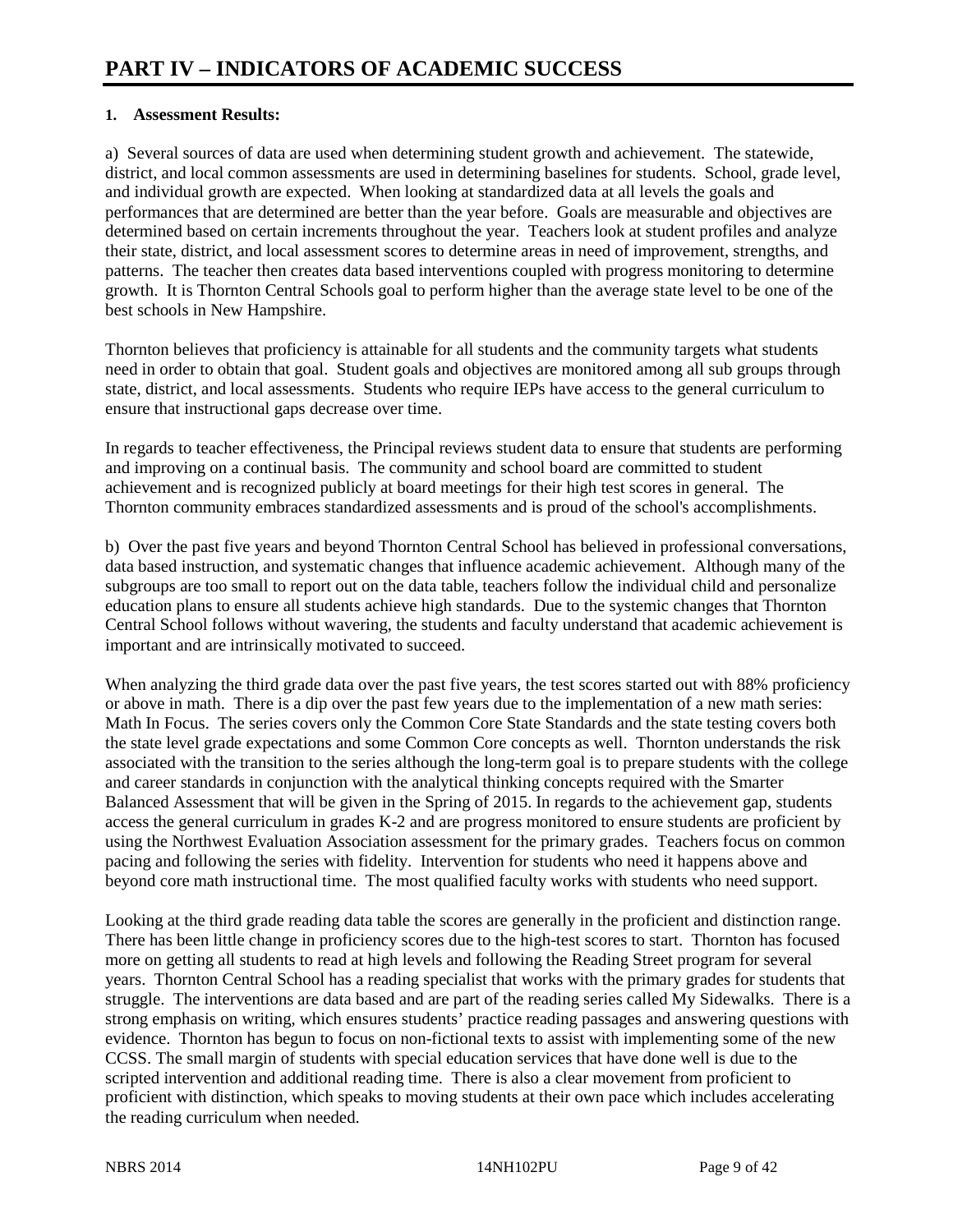When looking at grades four and five math there have been significant gains by doubling the amount of students that moved from proficient to proficient with distinction in grade four in both the 2010-11 and 2011-12 years. This is attributed to third grade teachers that collaborate, implement the math program with fidelity, and address all student needs through differentiation. When looking at subgroups in math in the 2011-12 school year 100% of the students were proficient and above. In fifth grade, the proficiency scores stayed fairly even although the proficient with distinction scores again increased dramatically. This is due to the focus on the Common Core and addressing individual students strengths and weaknesses.

Reading/ ELA scores in fourth and fifth grade students in the past few years range from 87% proficient and above to 93% proficient and above. Again, subgroups are too small to measure although the overall scores speak for the entire population. In fourth and fifth grade Reading Street series is implemented as well as a focus on integrated writing. Novels are selected to supplement and enrich student learning and achievement. Interventions are tied in with the general reading curriculum and are data based with progress monitoring. 83% of the students identified in the free and reduced- price lunch in 2011-12, which was 10 percentage points below the whole school. Attendance and longevity data points were analyzed to identify any additional social/ emotional supports that may be needed to increase student success.

Lastly, Middle School Language Arts skills are at 100% proficiency or above as measured by the 2011- 12 assessments. This is largely in part to students having both a Language Arts class and an additional Reading class everyday. Students have already made significant gains as measured by formative and summative assessment. Differentiation in conjunction with online intervention assists students who struggle with fluency or the complexity of the application within the math content.

#### **2. Using Assessment Results:**

Educators at Thornton Central School set high expectations of achievement for every student, using a variety of data to drive instructional methods. We are constantly asking the questions: What do our students know? Where are the gaps in their learning? How do we close those gaps? NWEA testing in Math, Reading and Language Usage produces data teachers use to form instructional groups and which allows them to locate students who need intervention in a core subject area. Staff and administration work collaboratively in a facilitator's group that regularly reviews data from NWEA, the Reading Street series, NECAP testing, and other various summative assessments to determine students who are in need of enrichment or remediation. The Reading Street series' weekly formative and summative assessments generate data crucial to making individualized instructional changes based on skill mastery. Weekly consult meetings with Special Education staff affords educators time to analyze data and collaborate on the best strategies for student success. Teachers engage in numerous vertical discussions between grade levels and content areas, working with their curriculum maps, classroom assessments, and NWEA data to uncover broad gaps or overlaps in instruction. Many classrooms create NWEA folders with each student: conferencing individually on specific strengths and weaknesses and creating a plan for success. Students start the school year crafting one broad academic goal embedding specific concrete steps for the year; using NWEA testing data as their tangible template to show growth. A large component of the goal setting process is teaching students to be advocates for their own academic experience. In the spring, students conference with parents and teachers about their academic progress, using artifacts from a digital portfolio to discuss and display the road they took to achieve their goal. Focusing on formative assessments during the learning process is also key to student success. Teachers employ numerous formal and informal assessment procedures, qualitative feedback that allows students to improve their educational performance. Analyzing data at TCS is a fluid organism, dynamically working to meet the diverse needs of all our learners.

Before all standardized testing, parents are notified with a letter from our school principal. It provides an overview of the assessment including name, purpose and testing dates. We also provide strategies for parents to employ at home to ensure their son or daughter's test results are an accurate representation of their academic abilities. Parents can and have requested additional support for those students who experience test anxiety. Test results are sent home as soon as we receive them, along with, if necessary, a letter explaining those results. School personnel contact information is also included should parents require more information.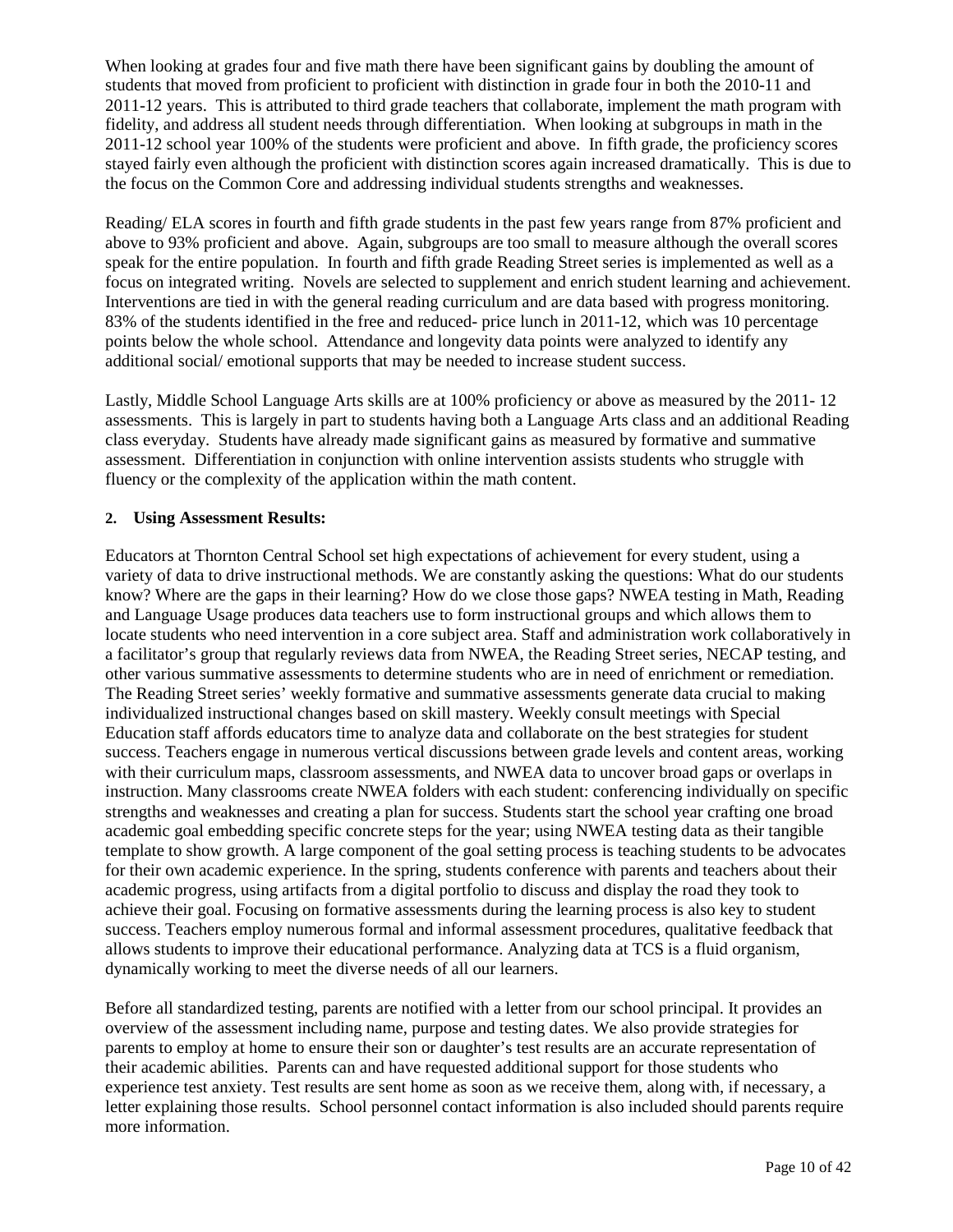There was more than a 10% achievement gap between the whole school and students who receive special education. The school has put many practices into place to close the achievement gap. For example, students who receive special education must have access to the general curriculum and a data based intervention giving the student more time to target specific skills. Small group instruction has been implemented using a valid and reliable curriculum with appropriate assessments that is closely monitored by administration and the teacher leader team. Response to Instruction is building capacity as a whole school practice by using assessment data to drive instruction, analyzing individual student data to determine the targeted skill intervention, and a consultation model to monitor student progress weekly to ensure growth is made quickly and with urgency for students at risk. Lastly, the general education teacher or specialist provides the intervention as the most highly qualified teacher rather than a paraprofessional providing assistance to the student.

#### **3. Sharing Lessons Learned:**

Thornton Central School collaborates with several other districts in SAU 48 to share best practices and professional development. The Superintendents Administrative Council meets monthly to discuss current trends in testing data, share best practice among administrators, and professional development is provided in the areas that the school may struggle with as determined by testing data.

Teachers from Thornton Central School have always been willing and able to have teachers observe and collaborate with them on curriculum, instruction, and assessment. Teachers from other districts have observed the implementation of both a new reading and math series that are aligned with the Common Core State Standards.

The SAU shares a professional development day each year where teachers are able to team with other content area teachers to discuss curriculum mapping, targeted instruction to decrease achievement gaps, common assessments, aligning curriculum to Common Core Standards, and school standards to professional development activities.

Technology is used as an integral tool in order to enhance student learning across the curriculum. The technology integrator provides instruction to other teachers on analyzing data, electronic portfolios, curriculum mapping, and My Learning Plan that tracks professional development.

Individual teachers have shared with other teachers within the SAU and state in small groups best practices within a shared leadership team. The guidance counselor collaborates and shares what works best within the culture of testing. Creating an environment that makes assessment fun with incentives, having all teachers proctor the assessment including art, physical education, technology, music, social studies, science, and paraprofessionals. The guidance counselor has shared the actual art of proctoring and setting personal goals with students to improve each year as an individual and overall as a school to improve overall achievement outcomes.

The Principal serves as a mentor to other Principals within the district in which their schools are struggling with curriculum, instruction, and assessment. He is open-minded and understands how to juggle all components of administration within a school that has one administrator. Other Principals look up to Thornton's principal as a successful leader and he candidly shares what works for Thornton with a specific, no nonsense approach to success for all students.

#### **4. Engaging Families and Community:**

Thornton Central School has a long and proud tradition of supporting our students both in school and out. We enjoy a strong working relationship with community resources which include prevention programs such as the Circle Program (serving girls aged 9 and 10) and Communities for Alcohol and Drug Free Youth (CADY). After school programming includes a homework club and Destination Imagination, part of a gifted and talented programming which has recently been expanded to include younger students. We have a Parent Portal and Homework Hotline to aid parents in supporting their students as they arrive home to continue their learning. Our school website is regularly updated and includes town notices, school board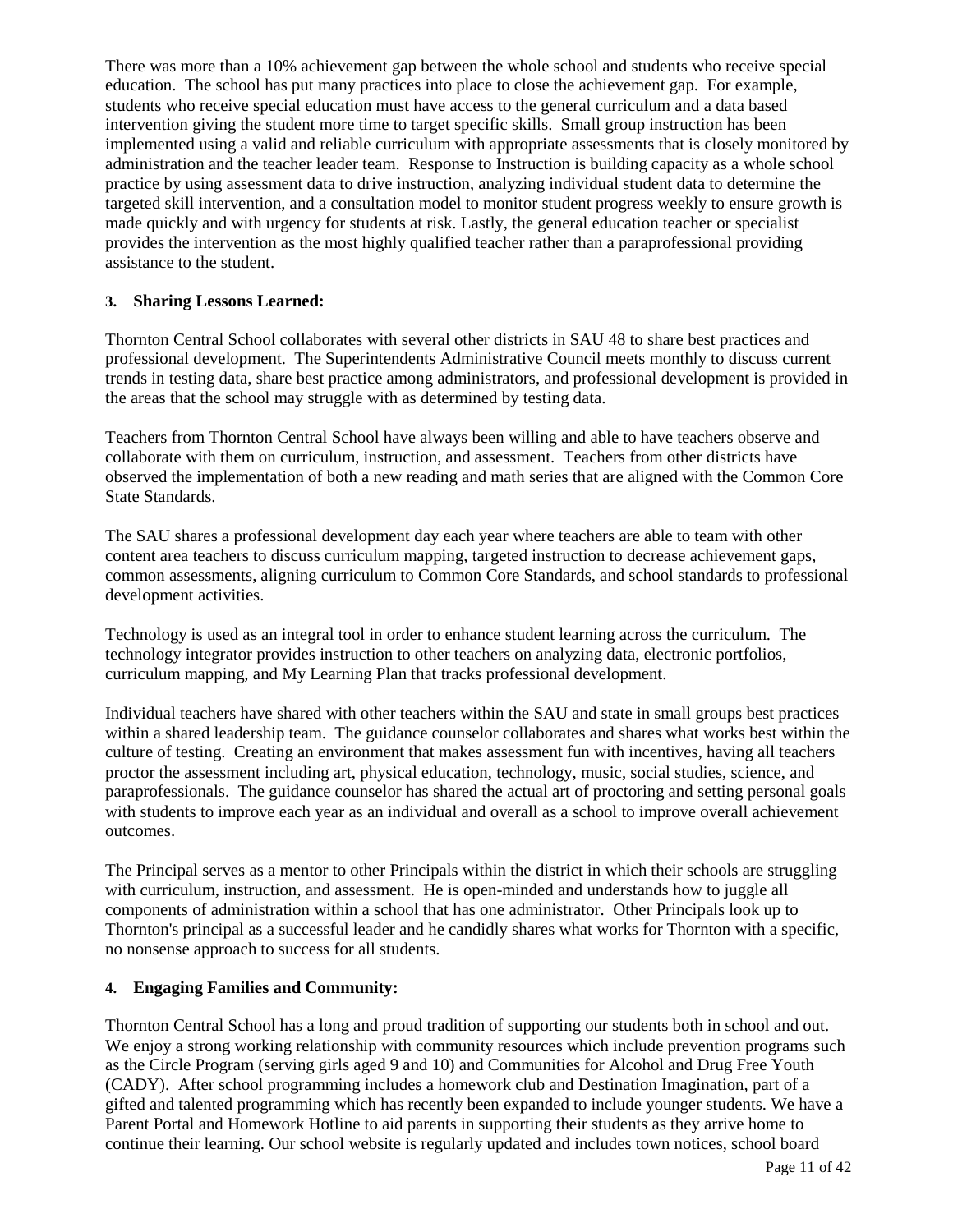news and parent resource links.

Add to this our regular schedule of co-curricular activities. This includes a sports program and a music program which plans and presents concerts and plays. These events are well attended by a wide range of community members and serves to strengthen ties within our community. A visitor to Thornton Central School for these events are welcomed by a bulletin board and information center well stocked with informational brochures and notices outlining community and area events. These events range from educational opportunities, parent workshops, state agency information, health notices and internet use tip sheets.

Upon request, we provide referral services and information to our parents. This includes referrals to area agencies for psychological and mental health support, food and fuel assistance, housing needs, health services and legal support.

Over the course of the school year our school is diligent in providing what financial support we can for families in need. A clothing drive, holiday shopping support and funding needy students' participation in winter activities are just a few of the initiatives supported by administration and staff of Thornton Central School.

Our staff also supports families in planning for summer opportunities that include residential and day camps. If requested we work as a team with parents to find sources of funding for these summer camps or academic enrichment programs. In the summer of 2014 we will offer families, free of charge, a lunch program to aid them in meeting their children's nutritional needs.

Thornton has an active membership in the Parent Teacher Organization (PTO) and with the local Boy and Girls Scout chapters. Our school has been and continues to be a hub for all kinds of family and community events.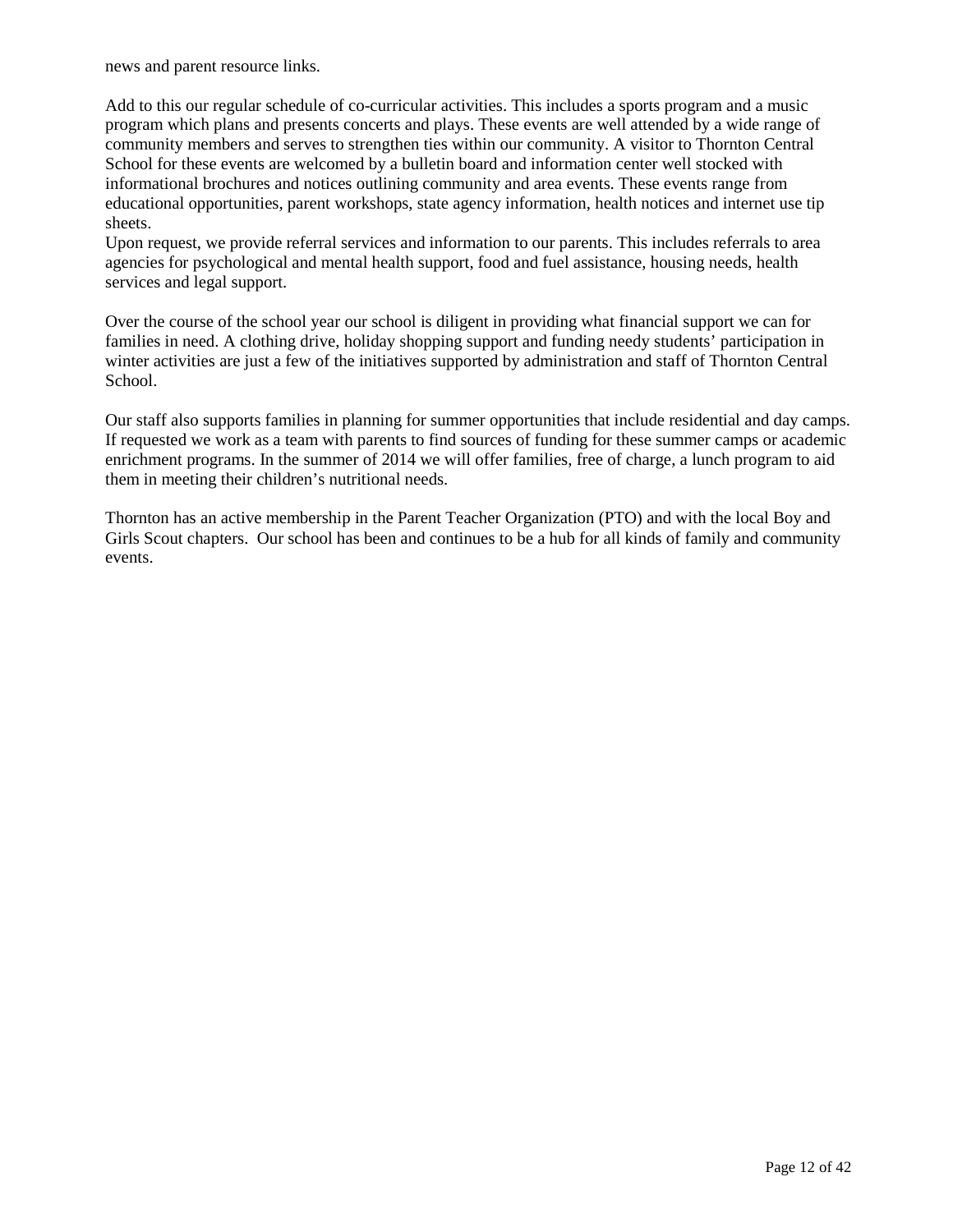#### **1. Curriculum:**

Quality instruction and facilitation is the foundation for our students' success at Thornton Central School. TCS has a comprehensive k-8 common core based curriculum for its core subjects: Reading, Math, and Writing. Scope and sequence of skills are clear and teachers use varied, engaging strategies to drive instruction and motivate learners. Skills are introduced, practiced, mastered and applied to various real word applications, with successful engagement of students and tangible results, as evidenced in our NECAP results. The Scott Foresman Reading Street series is aligned to the Common Core Standards, allowing teachers to increase text complexity, balance fiction and informational texts, and emphasize close reading. Primary and middle school students routinely work together in a mentoring capacity. With older students facilitating math and reading activities and integrating technology through the use of I-Pads. At the middle school level, Reading Street transitions into the 6 Traits Writing program, with specific focus on researching and argumentative writing. It is not uncommon to walk into a classroom and see students arguing evidence in the trial of Benedict Arnold, or witness a Greek Mythology writing workshop in action. The Math in Focus program provides Singapore math curriculum, which highlights problem solving as the focus, and learning that lends itself to hands on experiences and the use of manipulatives. Pi Day is an annual event at TCS that celebrates a love for mathematics, as well as pies! During winter months, our 6-8 Mathalon team travels to local school districts to participate in competitions.

The social studies curriculum is deeply rooted in the community itself, with local field trips and guest speakers, providing opportunities for our students to look to the past to provide solutions for the future. For example, recently middle school students petitioned the state of New Hampshire to erect an historical marker at one of the many schoolhouses in the town. Extensive research was done by the students, phone calls and visits were made to local knowledgeable residents.

Science at Thornton has a hands-on lab orientated approach, with outside experiences playing a large part in the learning process. Third graders visit the Quincy Bog yearly to explore its ecosystem: the Squam Lakes Science Center visits with its amazing animals as part of a Second grade science research report on local flora and fauna. Recently middle school students built a nature trail behind the school, labeling species of trees and plants and clearing a walking path through the woods for the community to enjoy and discover.

Art and Music work collaboratively with k-8 teachers to develop enriching activities that tie in to the core curriculum. Our music program puts together two concerts a year; as well as two school wide dramatic productions: K-8 students work together in plays such as Annie and Cinderella. All events and productions: are well attended by the community.

The broad goal of physical education is the development of lifetime skills. The students learn to demonstrate personal and social behavior while being engaged in physical activity. Every student in the building is given the opportunity to participate in our after school sports programs: baseball, softball, basketball and field hockey.

Our guidance program is extensive in our lower grades. Students are supported in developing the skills to locate, evaluate and interpret career information. This includes developing an awareness of personal abilities, skills, interests and motivations they will find useful in the workplace. Beginning in middle school, students identify career goals and are supported in acquiring the knowledge to achieve them. Our ultimate goal is to instill in all of our students an awareness of how interests, abilities and achievement relate to achieving personal, social, educational and career goals.

Technology is the cornerstone to everything we do here at TCS. We are proud to be a leader in the use of technology within our district and enjoy the use of a state of the art computer lab. Classroom computers are available for students, as well as laptop and I-Pad carts. An Apple program allows every 7th and 8th grader to own an iPad. Students use numerous Google apps to increase their knowledge base and communicate effectively with peers and teachers. Teachers use web-based programs such as Google Earth in their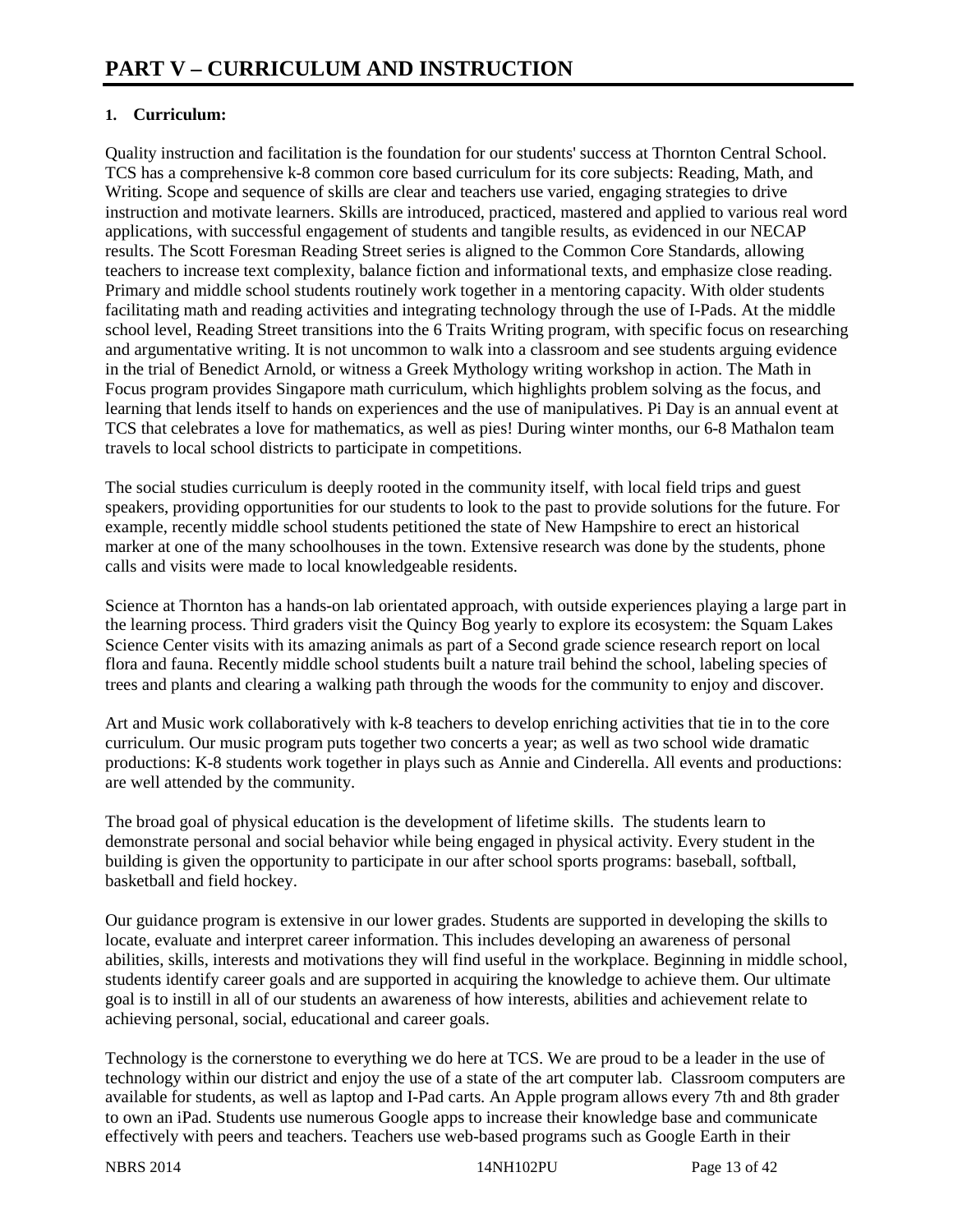instruction and SmartBoard technology is widespread throughout the building.

The foreign language program is offered in collaboration with the Virtual Learning Academy Charter School in New Hampshire which is an integrated online curriculum that is data based, rigorous, and individualized. Students may enroll in the program with allotted time, teacher assistance, and technology support at the school. French I or Spanish I can be completed in 8th grade giving students access to Spanish II or French II their 9th grade year at the regional high school. There is effective communication between Thornton Central School and the high school world language department.

#### **2. Reading/English:**

Thornton Central School understands the benefits of providing students with a reading curriculum that teaches reading skills in a logical way where skills spiral through the successive grade levels. More importantly, educators understand the benefits a reading series provides to their instruction, assessment, and professional development.

Within the past few years, Thornton Central School adopted a new reading series. The following criteria were established:

A comprehensive research based program that included reading, writing, and language arts. Supplemental materials to differentiate instruction in order to meet the needs of all students including those below and above grade level.

A balance between fiction and nonfiction at all grades levels.

Opportunities for educators and students to integrate technology into classroom activities.

After a year- long study, the decision was made to adopt the Pearson Scott Foresman Reading Street program for the 2010 school year.

The Reading Street program provides educators with the essential tools to build foundational reading skills. The five essential components of effective reading instruction are phonemic awareness, phonics, fluency, vocabulary and comprehension. These key pillars are present in everyday instruction in kindergarten through second grade. Students learn these skills while participating in activities surrounding music, poetry, teacher read-alouds, and technology based skills activities. Educators use both formal and informal assessments to monitor student learning and progress. These assessments guide future instruction.

In addition to Reading Street's balanced approach to literacy instruction, fourth and fifth grade educators schedule a daily 30-minute period where teachers work with students on differentiated skills. During this time, educators work with focus groups on a variety of skills including strategies that proficient readers and writers use. Additionally, educators work with students achieving above grade level on enriching activities.

Middle school students are part of a literate community where they are expected to read in and out of school. In sixth grade, Prentice Hall Literature was adopted as a companion series to Reading Street. Also, sixth through eighth grade students are provided with opportunities to review and strengthen skills identified through NECAP, NWEA and informal assessments. Before standardized testing begins, students review their previous test scores and create individual goals. Additionally, students practice close reading, analysis of craft and structure, main idea, author's purpose, and persuasive techniques through a variety of fiction and nonfiction units of study. Furthermore, all middle school students are expected to read nightly from an independent book. Each marking period, they are asked to share one book they have read. At this time, students give recommendations and make plans for future reading. Finally, middle school comes together yearly for One Book One Middle School. Small, multi-grade groups experience one common book. Culminating activities have included art projects and theater field trips.

#### **3. Mathematics:**

Thornton Central School and SAU 48 decided on a common math series two years ago with grades K-2 and grades 3-8 implementation for the current school year. Math In Focus/ Singapore Math was the program of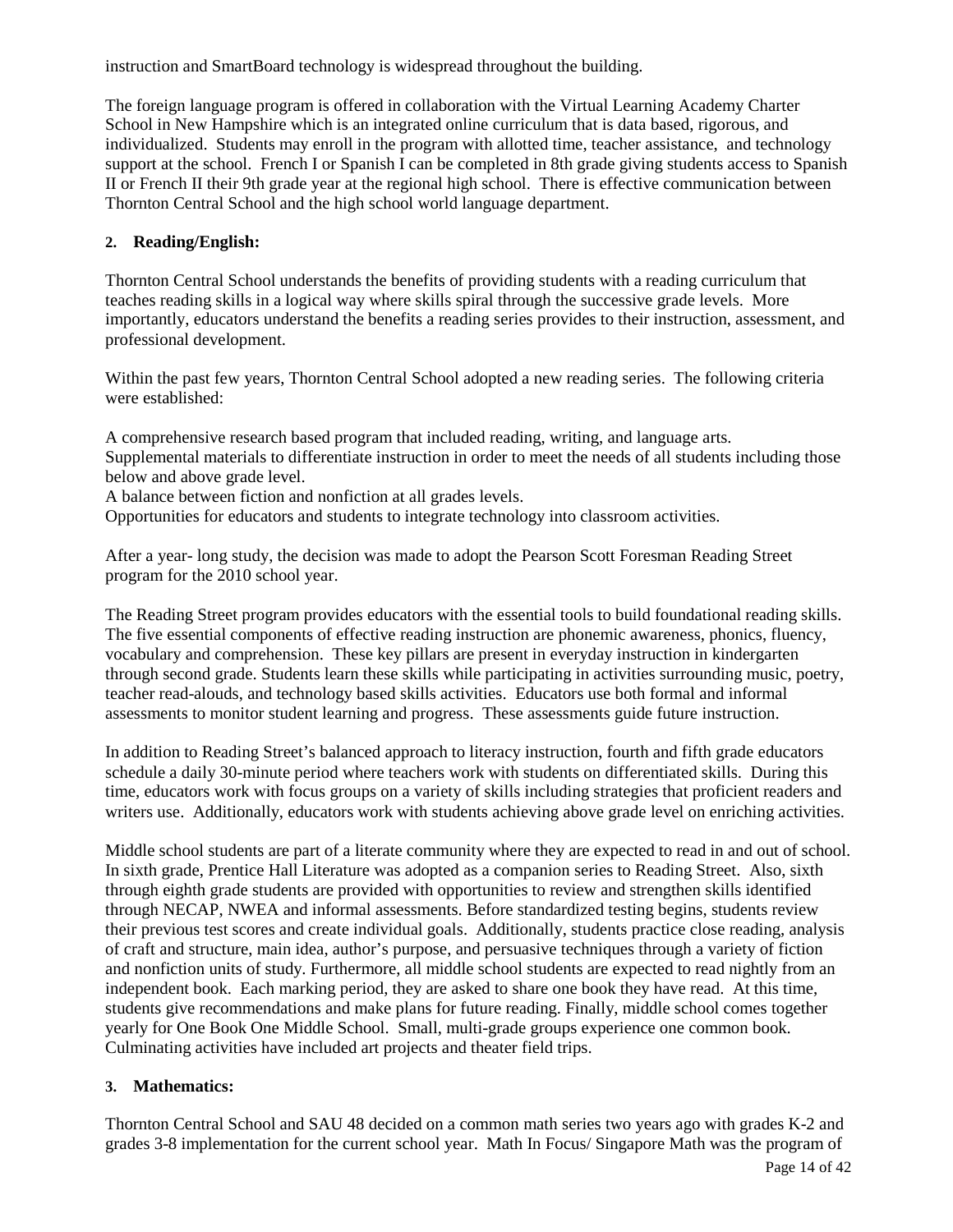choice among the administrators. The program has assisted teachers in the implementation of the Common Core Math Standards in addition to accessing common formative, summative, and performance assessment to drive instruction.

Math in Focus helps students gain a depth of understanding, fluency with skills, and problem solving to address level 3 and 4 depth of knowledge questions to prepare for higher-level questions on the new Smarter Balanced Assessment. The program includes data based interventions and enrichment for those students who may need remediation or acceleration.

The strengths of the program include that it is aligned with the Common Core State Standards, correlates seamlessly to the Standards for Mathematical Practice, expects mastery through practice and problem solving, and utilizes visual models to balance instruction. Math In Focus integrates technology and engages parents through weekly newsletters on what students are learning and its foundational background.

The teachers at Thornton Central School diary map to ensure common pacing, mastery of skills, and to facilitate vertical and horizontal collaboration among grade levels. The contents of the maps include essential learning, skills taught with a focus on level 3 and 4 depth of knowledge, assessment, and common core alignment.

Multiple measures of assessments determine student baselines and target. Assessments that are used are daily quick checks, unit tests, student interviews, benchmark assessment, NWEA, and NECAP data.

Lesson structures are aligned K-8 focusing on the teaching/ learning of a concept, guided practice, independent practice, and then direct intervention or enrichment. The school schedule has been adjusted K-8 in the number of hours per day math instruction is delivered is at least 60 minutes per day with additional time as needed.

Data has shown that these changes have been effective. NWEA and NECAP data has shown school wide improvement in math as well as a close in the achievement gap in sub groups. Students who receive special education have more than a 10% achievement gap although this has improved during the reported time frame and for students who are economically disadvantaged there is no achievement gap.

#### **4. Additional Curriculum Area:**

This year has been an exciting one for writing at Thornton Central School as we created a comprehensive K-8 writing curriculum and continuum aligned to the common core standards. Our focus: developing 21st century writers that can problem solve, argue salient points, and write effectively for real world applications.

Over the course of the year, teachers collaborated and produced a cohesive writing program that not only addresses the rigor of the common core, but also ignites a passion for the craft of writing. Included in this curriculum are common vocabulary words that increase in complexity for each grade level, common rubrics for assessment, and common editing symbols for use in the revising and editing process. The new curriculum meets student needs at every stage of the writing process and individualizes instruction to target specific writing skills. In addition, the curriculum places new demands on students to write clearly and concisely for a variety of purposes and audiences; technology plays an integral role as the vehicle by which this occurs. The writing curriculum contains an important parent and community piece with its continuum: an informational section detailing how students demonstrate mastery of writing at each grade level with included writing samples. For example, students in first grade research a local animal using I-Pads, assess a website's credibility with the teacher, create notes on their animal, and write a report which is then recorded into their digital portfolios. The writing samples are used to measure growth of the individual student, to show mastery of specific writing skills, and in a larger context, to demonstrate what a typical first grade writing piece looks like.

Research is a key component to the Thornton Writing Curriculum. The Common Core State Standards ask students to develop the capacity to build knowledge by researching and responding analytically to literature and informational texts. Here at Thornton, our students are beginning the research process during the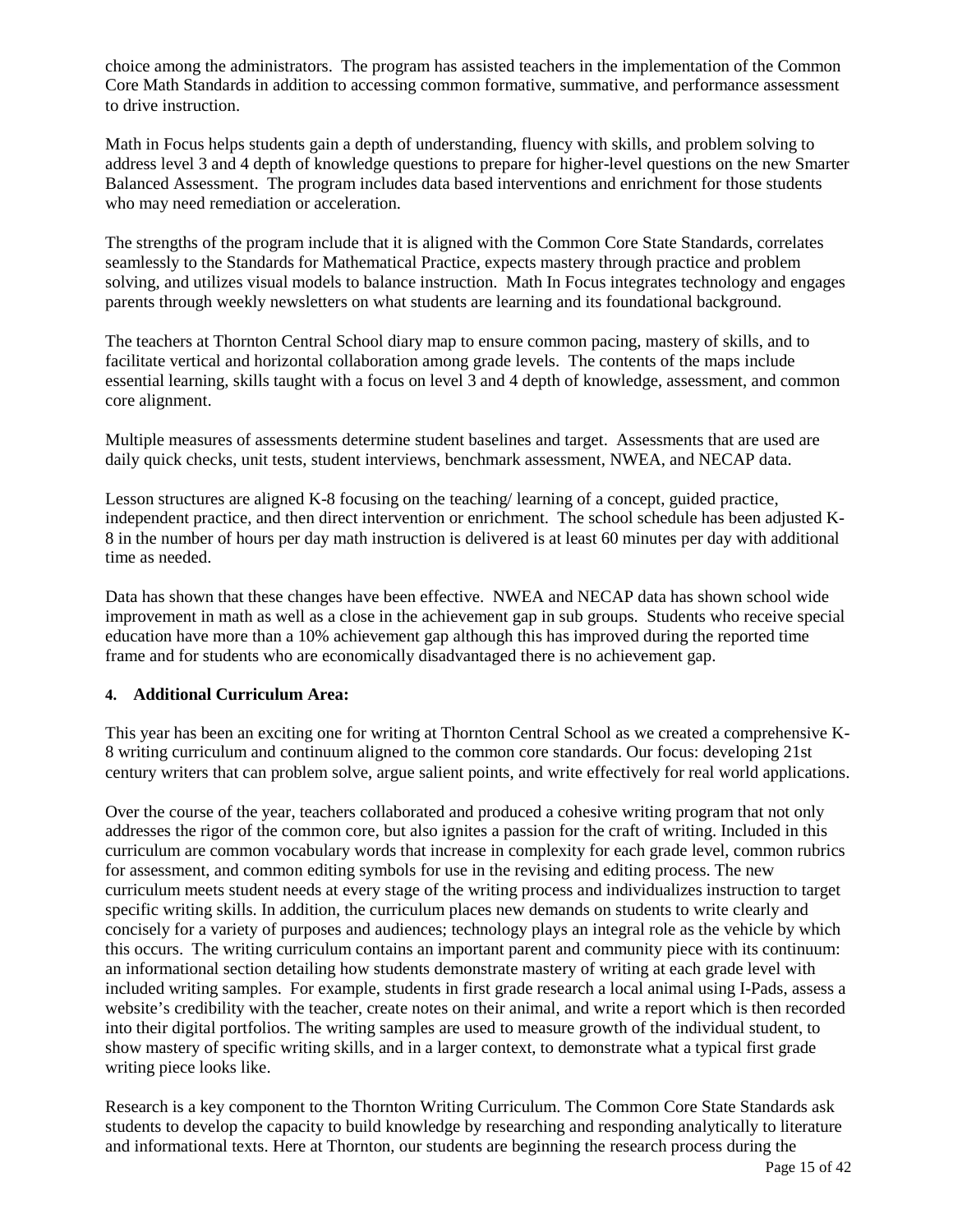primary years through the use of short, inquiry based research activities then extending to middle school's larger, project based learning modules. During the fall and spring, 6-8 students are immersed in research and writing through these PBL (project based learning) modules, working in small groups to answer a broad essential question. Students can be observed designing models of wind tunnels to view variables in migration patterns of local birds, researching and writing an informational essay regarding sustainability issues local farms face and arguing the affordability of buying goods locally versus globally. Writing can be evidenced in all facets of academic life here at TCS.

TCS has a comprehensive selection of specials including art, music, additional reading time in middle school, health, guidance, and technology.

#### **5. Instructional Methods:**

Thornton Central School differentiates instruction on a daily basis by taking into consideration the students baseline, specific area of need, and response to instruction by reflecting on multiple measures of assessment. Teaching strategies such as small groups, access to the general curriculum for all students, and direct instruction and intervention ensure that students make academic progress as measured by local, state, and nationwide assessments.

All students at Thornton Central School participate in core content areas and are given baseline assessments to determine if the student needs additional enrichment or direct intervention/ instruction. Progress monitoring strategies are utilized to track student learning in conjunction with providing evidence of student work on an electronic portfolio. Some of the assessments used include state, district, and local assessments that provide a clear picture of student data. Grade level and vertical teaming occurs at least once a week to review needs of students derived from common assessments.

Students who require a short-term (Tier 2) intervention are given additional time outside the core classroom. Direct instruction is provided by a highly qualified teacher who frequently monitors progress with formative and summative assessments. Data based programming is used for all academic interventions.

Students who qualify for IEPs have academic goals that connect to the Common Core State Standards. A focus on closing the achievement gap is also included by determining the least restrictive environment, appropriate intervention, accommodations, and modifications if needed. Collaboration is key in developing programs for the most challenging students to ensure seamless academic goals.

Technology is used across the curriculum with the support of a full time technology coordinator. Students in grades K-8 have access to IPads on a regular basis to supplement core programs. The middle school program has a lease to own program to ensure a 1:1 culture to enhance learning. Students will begin to use the IPads to take the new Smarter Balanced Field test. Technology is used in many other capacities through interactive whiteboards and on going curriculum resources for parents to access at home to reinforce core concepts in the classroom.

#### **6. Professional Development:**

#### Statement of Purpose

SAU #48 and Thornton Central School acknowledge that teaching is a complex job where knowledge and skills are always in need of refinement. This professional development master plan assists educators in their efforts to improve student performance and achievement, to build greater competence in teaching skills, to collect data that show knowledge of their field and knowledge about learners and learning, and to show evidence of improvement and refinement.

#### Beliefs About Professional Development

SAU #48 acknowledges that professional development is a process that fosters growth for individual educators within a supportive, positive, organizational environment. The SAU #48 professional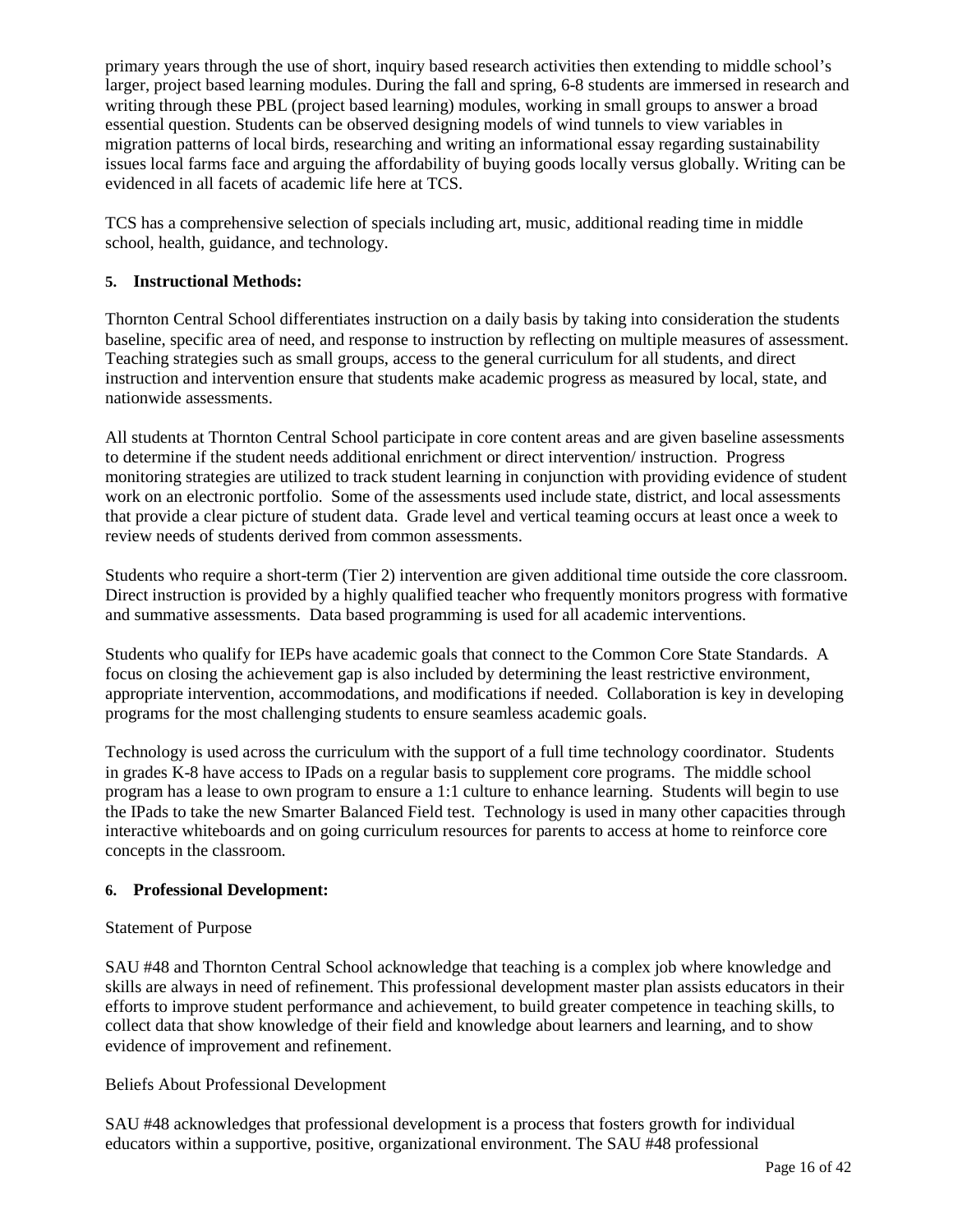development program:

values and promotes collegiality, sharing and dialogue;

improves and enhances the learning experiences and skills of students while preparing them to become productive members of society;

promotes curriculum development aligned with Common Core State Standards (CCSS);

forms a vehicle for continuous improvement and review of teaching strategies and practices while meeting individual school district needs and addressing critical issues;

links growth of individual educators to the local school districts' educational improvement goals, strategies and plans;

supports teachers during the assessment process, with the primary goal being improved teacher quality and student achievement. We are utilizing Curriculum Mapper software as our mapping tool, integrating assessment and instruction in ways that support learning; inclusion of 21st Century learning skills.

#### Guidelines for Professional Development Activities

SAU #48 and Thornton Central School professional development process fully supports teacher choice in pursuing professional growth opportunities which are aligned with professional goals, including jobembedded learning, self-directed learning and formal activities. Professional development activities may include, but are not limited to, collegiate or graduate work, workshops, seminars, institutes, observations, independent study, study groups, professional reading or travel, grant writing, peer coaching, mentoring, and/or curriculum development.

While we recognize the value of work experience and volunteer activities in one's professional growth, these experiences do not in themselves constitute professional growth for recertification purposes. However, if one receives training for such experiences, that training may constitute growth if it relates to improved performance as an educator and improved learning for students.

Professional development is embedded into faculty meetings, teacher in service days, and through allotted time by the Principal to work on school wide initiatives such as aligning curriculum both vertically and horizontally, curriculum mapper development, and consultation time to select reliable and valid curriculum and to analyze data for individual students. A teacher leadership team was formed to focus on curriculum, instruction, and assessment as well as to determine specific professional learning that ties into the goals of the school.

Professional learning is developed by individual teachers and is connected to teacher certification, the teacher evaluation model, and to school wide goals. MyLearningPlan software is utilized to ensure that each activity that is requested is clearly aligned to the standards of professional development and directly tied into the teachers' assignment, professional goals, and encompasses what students' need. There is a focus on student need rather than adult wants in order to determine what is best for student achievement.

Collaboration and consultation is encouraged when attending conferences with the expectation that the attendees will provide what they learned to their professional learning team or the entire faculty to ensure best practices are shared.

Reflection is an integral part of professional learning. MyLearningPlan software requires teachers to enter a reflection that is approved by administration to use evidence on how the activity will impact student achievement and improve overall school outcomes.

#### **7. School Leadership**

#### Leadership Style

Thornton Central School has one administrator for grades K-8. The current Principal started as a middle school math teacher at Thornton and then became the Principal and has been in that capacity for several years. Several leadership qualities contribute to the success of the school that include collaboration and clear goals and expectations of the staff, students, and community. Other qualities include utilizing teacher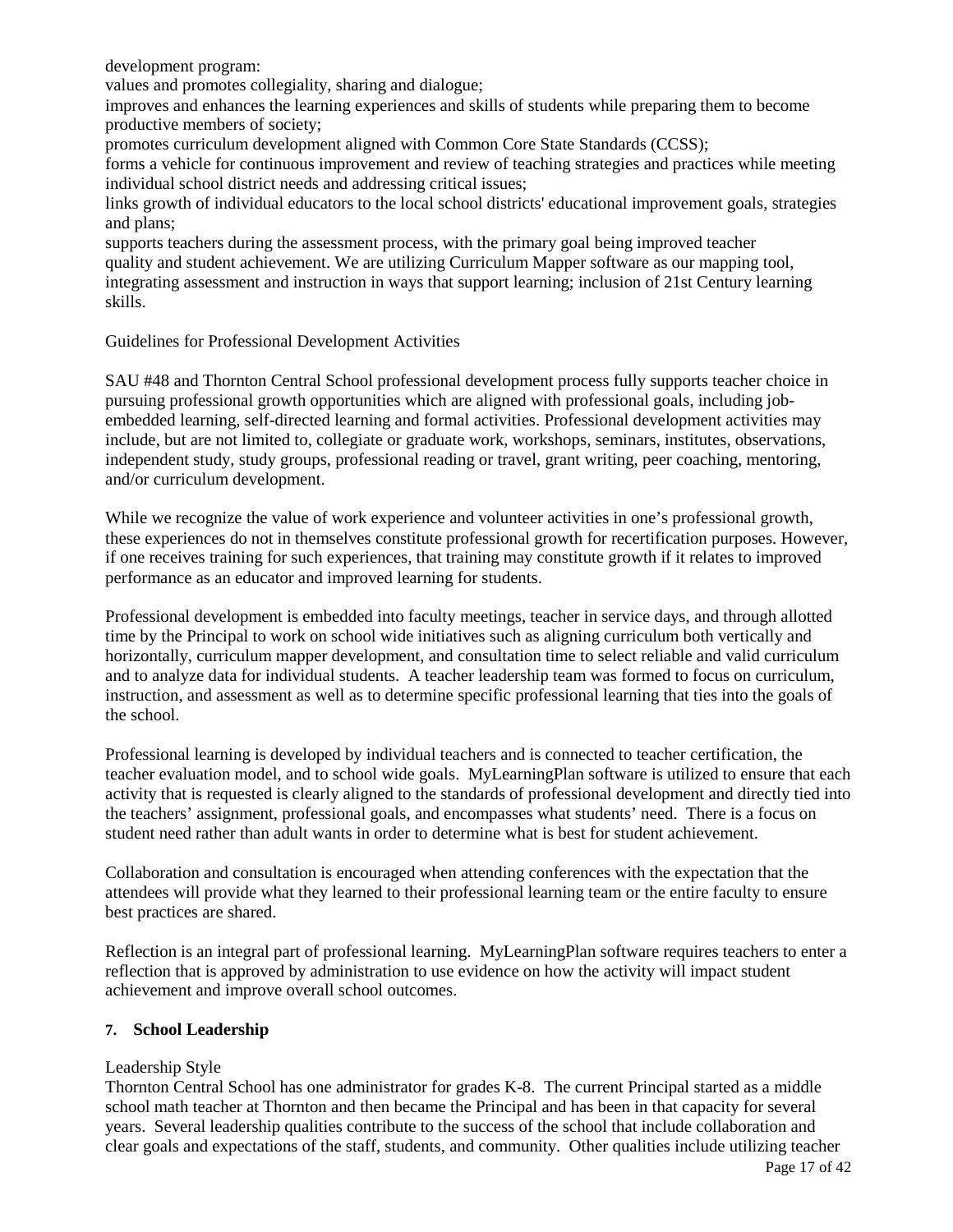leaders to assist in professional development and decision-making based on data. The Principal is loyal to his community, dedicated to his work, and is a model for student success for all. The priorities of the Principal include developing children who are academically, socially, and have an integrated arts experience while attending Thornton Central School.

#### Curriculum

The Principal has played a vital role in adopting evidenced based programs for all students. Collaboration was a key leadership style that assisted in selecting both math and reading programs that aligned with the common core standards. Literacy, math, and writing are expected to be included across the curriculum so students have a deeper understanding of the content. The Principal performs walkthroughs to ensure common pacing, fidelity of programs, and matching assessments are being completed to progress monitor the student body. Curriculum mapping of classes is an expectation of the Principal to ensure that there are minimal gaps in curriculum.

#### **Instruction**

Core instruction is a high priority when developing the master schedule. The Principal ensures that teachers have enough time to teach their content area. This included core instructional time without interruption as well as additional academic time to personalize the education of students that require direct intervention or accelerated instruction. Data based decision making is reinforced through teacher evaluation by facilitating conversations around instruction and assessment. Vertical and grade level teaming is facilitated by the Principal to ensure common language and expectations.

#### Assessment

Multiple measures of assessments are used by the Principal to ensure students are all progressing. Staff meetings are spent talking about data and which assessments are quality and match up with learning goals. The administrator values results of assessments by coaching teachers on how to drive instruction with results. The statewide testing is taken seriously and embraced by the school community. This is clearly evident in the Principal by rewarding students who made any type of growth. It is expected that students have personal goals that directly connect to both state and district wide testing. The Principal encourages a variety of assessments to increase student achievement and to address the learning goals of each individual teacher.

The Principal ensures a community of inclusive practices and knows the data of each individual student in the school. He is willing to share best practices with other Principals to assist with school improvement. The Principal provides technology and supports innovation with teachers. He sets high standards and balances a community of caring and personalization for all students and staff. He is a leader within the SAU and always reaches out for help if he needs it. The Principal has a great sense of listening to others needs and always keeps in mind what is best for kids. He celebrates what is good before pointing out deficits.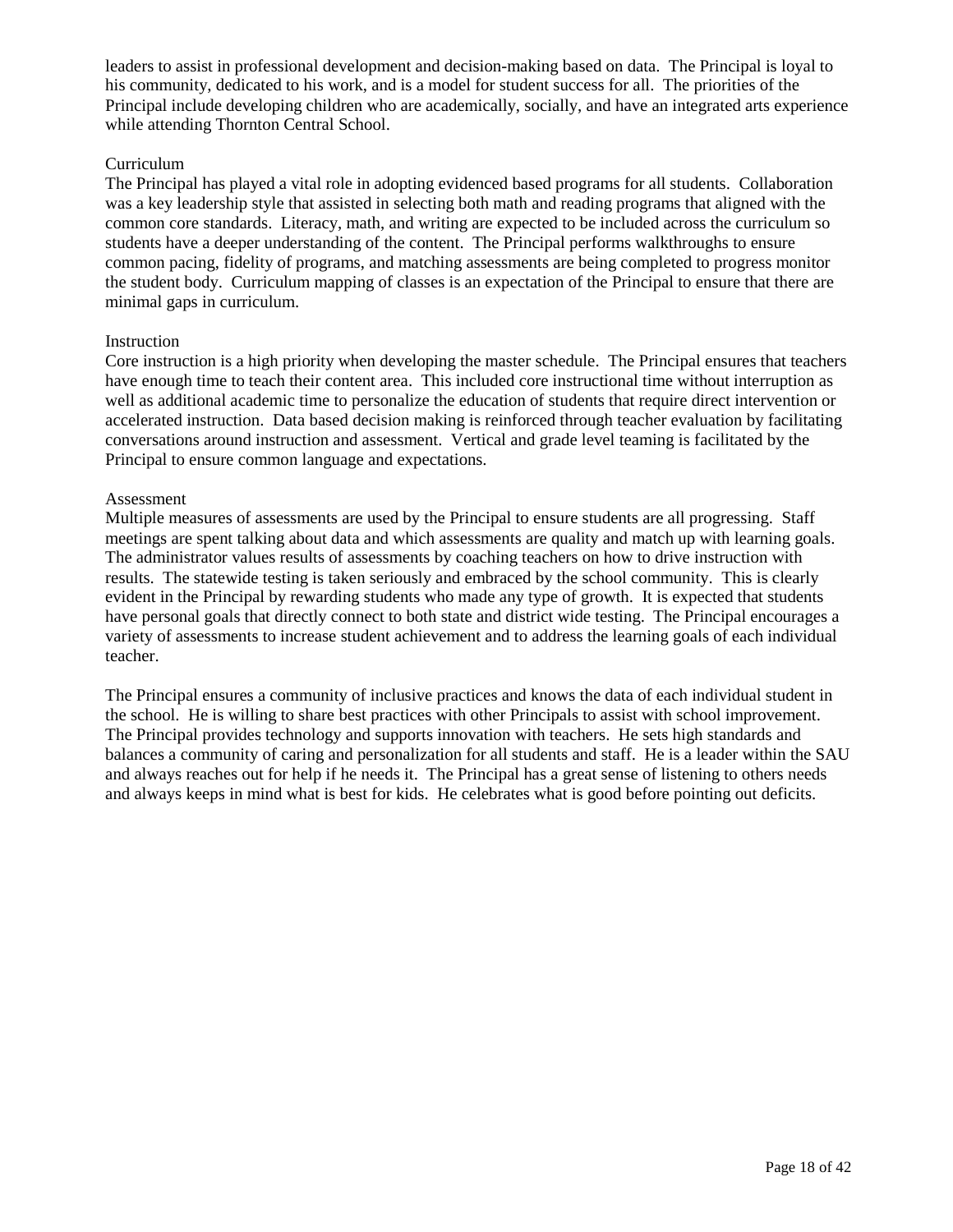**Subject:** <u>Math</u> **Test:** <u>NECAP</u><br> **All Students Tested/Grade:** <u>3</u> **Contract Contract Contract Contract Contract Contract Contract Contract Contract Contract Contract Contract Contract Contract Contract Contract Contract Publisher:** Measured Progress

## **All Students Tested/Grade:** 3 **Edition/Publication Year:** 2013

| School Year                                    | 2012-2013 | 2011-2012 | 2010-2011 | 2009-2010 | 2008-2009 |
|------------------------------------------------|-----------|-----------|-----------|-----------|-----------|
| Testing month                                  | Oct       | Oct       | Oct       | Oct       | Oct       |
| <b>SCHOOL SCORES*</b>                          |           |           |           |           |           |
| % Proficient plus % Proficient                 | 65        | 63        | 84        | 88        | 68        |
| with Distinction                               |           |           |           |           |           |
| % Proficient with Distinction                  | 6         | 19        | 20        | 8         | 20        |
| Number of students tested                      | 17        | 16        | 25        | 26        | 25        |
| Percent of total students tested               | 100       | 100       | 100       | 100       | 100       |
| Number of students tested with                 |           |           |           |           |           |
| alternative assessment                         |           |           |           |           |           |
| % of students tested with                      |           |           |           |           |           |
| alternative assessment                         |           |           |           |           |           |
| <b>SUBGROUP SCORES</b>                         |           |           |           |           |           |
| 1. Free and Reduced-Price                      |           |           |           |           |           |
| Meals/Socio-Economic/                          |           |           |           |           |           |
| <b>Disadvantaged Students</b>                  |           |           |           |           |           |
| % Proficient plus % Proficient                 |           |           |           |           |           |
| with Distinction                               |           |           |           |           |           |
| % Proficient with Distinction                  |           |           |           |           |           |
| Number of students tested                      |           |           |           |           |           |
| 2. Students receiving Special                  |           |           |           |           |           |
| <b>Education</b>                               |           |           |           |           |           |
| % Proficient plus % Proficient                 |           |           |           |           |           |
| with Distinction                               |           |           |           |           |           |
| % Proficient with Distinction                  |           |           |           |           |           |
| Number of students tested                      |           |           |           |           |           |
| 3. English Language Learner<br><b>Students</b> |           |           |           |           |           |
| % Proficient plus % Proficient                 |           |           |           |           |           |
| with Distinction                               |           |           |           |           |           |
| % Proficient with Distinction                  |           |           |           |           |           |
| Number of students tested                      |           |           |           |           |           |
| 4. Hispanic or Latino                          |           |           |           |           |           |
| <b>Students</b>                                |           |           |           |           |           |
| % Proficient plus % Proficient                 |           |           |           |           |           |
| with Distinction                               |           |           |           |           |           |
| % Proficient with Distinction                  |           |           |           |           |           |
| Number of students tested                      |           |           |           |           |           |
| 5. African-American                            |           |           |           |           |           |
| <b>Students</b>                                |           |           |           |           |           |
| % Proficient plus % Proficient                 |           |           |           |           |           |
| with Distinction                               |           |           |           |           |           |
| % Proficient with Distinction                  |           |           |           |           |           |
| Number of students tested                      |           |           |           |           |           |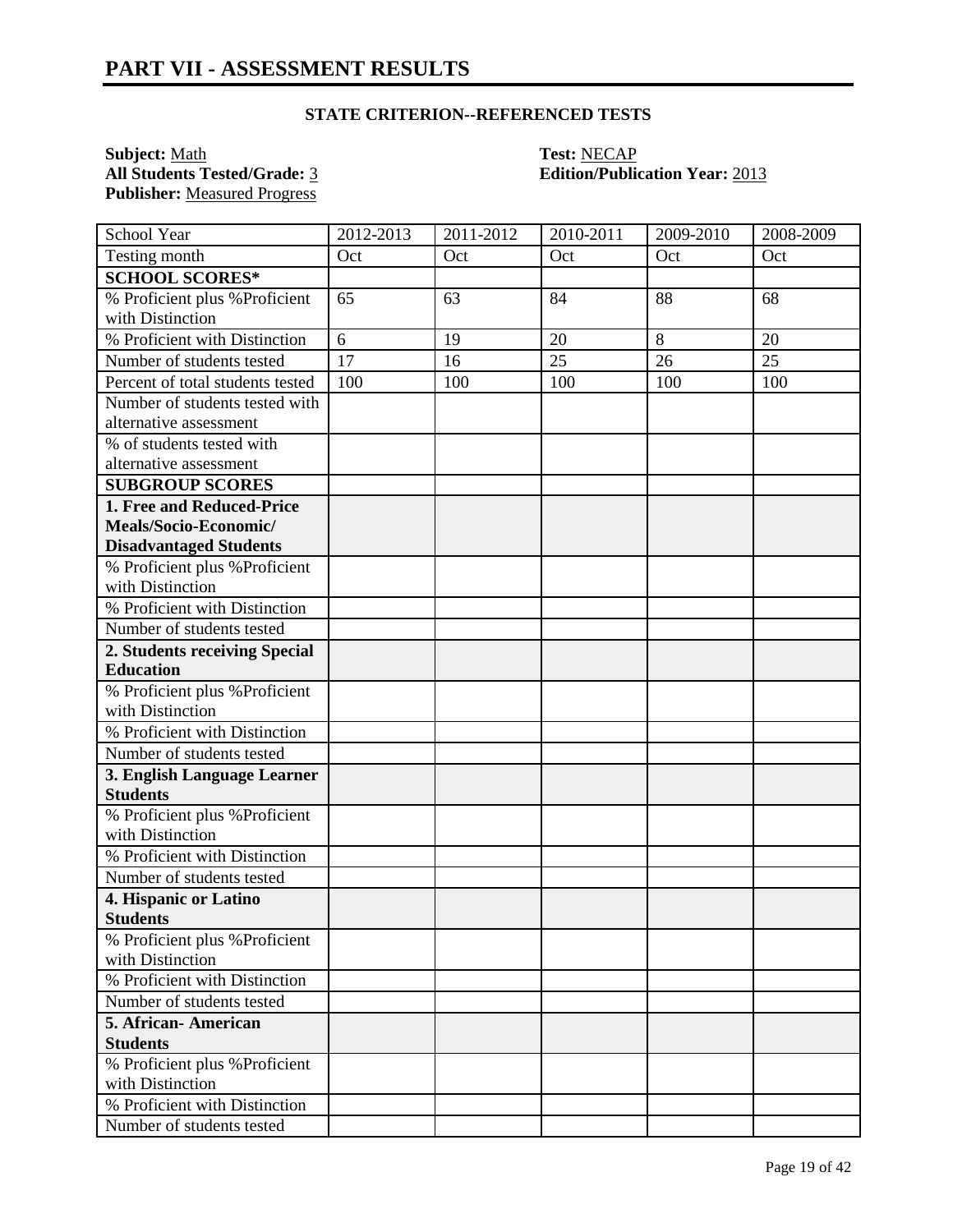| <b>6. Asian Students</b>                          |    |    |    |    |    |
|---------------------------------------------------|----|----|----|----|----|
| % Proficient plus % Proficient                    |    |    |    |    |    |
| with Distinction                                  |    |    |    |    |    |
| % Proficient with Distinction                     |    |    |    |    |    |
| Number of students tested                         |    |    |    |    |    |
| 7. American Indian or                             |    |    |    |    |    |
| <b>Alaska Native Students</b>                     |    |    |    |    |    |
| % Proficient plus % Proficient                    |    |    |    |    |    |
| with Distinction                                  |    |    |    |    |    |
| % Proficient with Distinction                     |    |    |    |    |    |
| Number of students tested                         |    |    |    |    |    |
| 8. Native Hawaiian or other                       |    |    |    |    |    |
| <b>Pacific Islander Students</b>                  |    |    |    |    |    |
| % Proficient plus % Proficient                    |    |    |    |    |    |
| with Distinction                                  |    |    |    |    |    |
| % Proficient with Distinction                     |    |    |    |    |    |
| Number of students tested                         |    |    |    |    |    |
| 9. White Students                                 |    |    |    |    |    |
| % Proficient plus % Proficient                    | 63 | 63 | 84 | 88 | 68 |
| with Distinction                                  |    |    |    |    |    |
| % Proficient with Distinction                     | 6  | 19 | 20 | 8  | 20 |
| Number of students tested                         | 16 | 16 | 25 | 26 | 25 |
| 10. Two or More Races                             |    |    |    |    |    |
| identified Students                               |    |    |    |    |    |
| % Proficient plus % Proficient                    |    |    |    |    |    |
| with Distinction                                  |    |    |    |    |    |
| % Proficient with Distinction                     |    |    |    |    |    |
| Number of students tested                         |    |    |    |    |    |
| 11. Other 1: Other 1                              |    |    |    |    |    |
| % Proficient plus % Proficient                    |    |    |    |    |    |
| with Distinction                                  |    |    |    |    |    |
| % Proficient with Distinction                     |    |    |    |    |    |
| Number of students tested                         |    |    |    |    |    |
| 12. Other 2: Other 2                              |    |    |    |    |    |
| % Proficient plus % Proficient                    |    |    |    |    |    |
| with Distinction                                  |    |    |    |    |    |
| % Proficient with Distinction                     |    |    |    |    |    |
| Number of students tested                         |    |    |    |    |    |
| 13. Other 3: Other 3                              |    |    |    |    |    |
| % Proficient plus % Proficient                    |    |    |    |    |    |
| with Distinction<br>% Proficient with Distinction |    |    |    |    |    |
|                                                   |    |    |    |    |    |
| Number of students tested                         |    |    |    |    |    |

The cell size is too small to report for students receiving special education and free and reduced lunch/ low socio- economic/ disadvantaged students.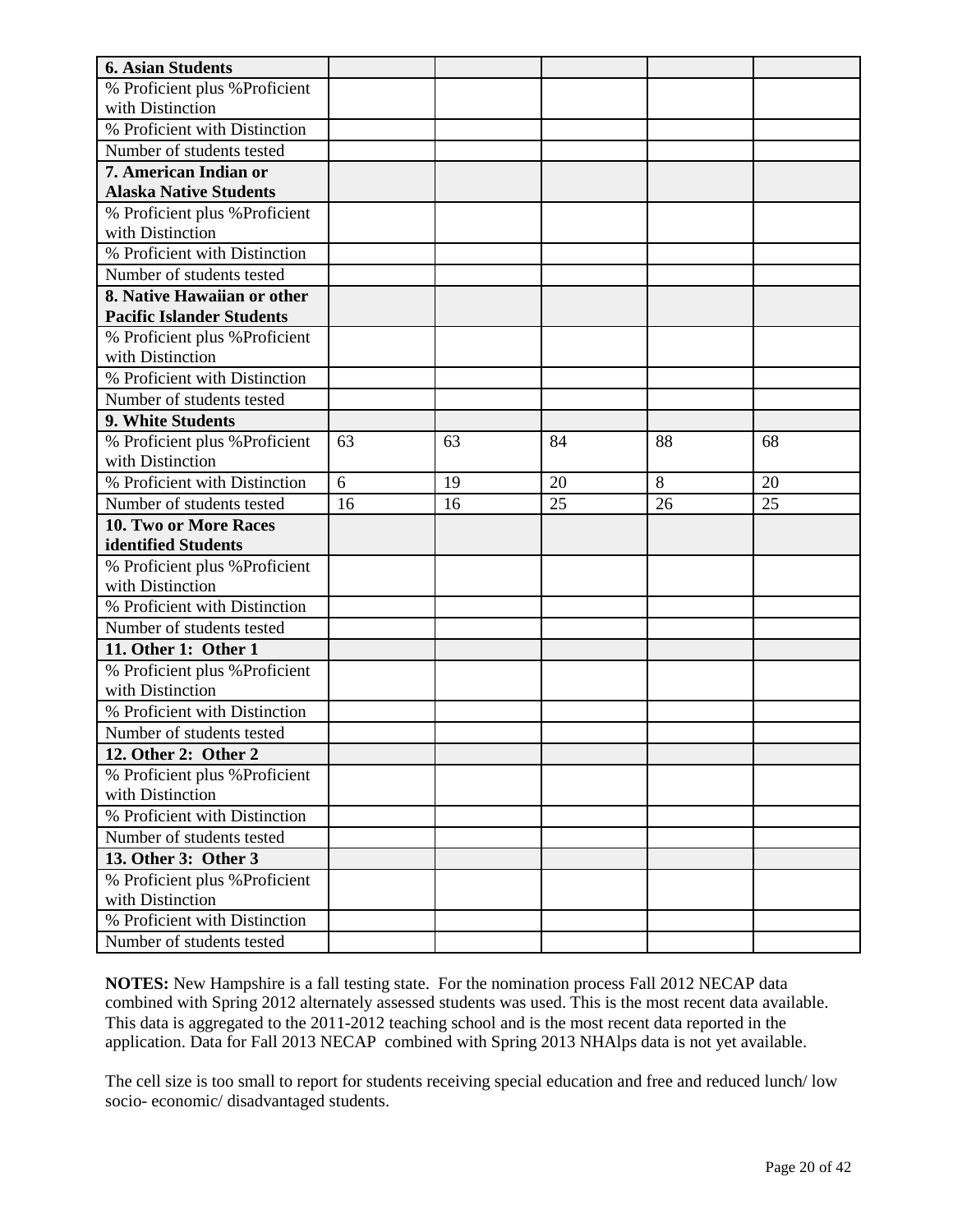### **Subject:** <u>Math</u><br> **All Students Tested/Grade:** <u>4</u> **Test: NECAP**<br> **Edition/Public Publisher:** Measured Progress

# **All Students Tested/Grade:** 4 **Edition/Publication Year:** 2013

| School Year                                    | 2012-2013 | 2011-2012 | 2010-2011 | 2009-2010 | 2008-2009 |
|------------------------------------------------|-----------|-----------|-----------|-----------|-----------|
| Testing month                                  | Oct       | Oct       | Oct       | Oct       | Oct       |
| <b>SCHOOL SCORES*</b>                          |           |           |           |           |           |
| % Proficient plus %                            | 100       | 96        | 88        | 74        | 76        |
| Distinction                                    |           |           |           |           |           |
| % Distinction                                  | 53        | 52        | 23        | 26        | 17        |
| Number of students tested                      | 15        | 25        | 26        | 27        | 29        |
| Percent of total students tested               | 100       | 100       | 100       | 100       | 100       |
| Number of students tested with                 |           |           |           |           |           |
| alternative assessment                         |           |           |           |           |           |
| % of students tested with                      |           |           |           |           |           |
| alternative assessment                         |           |           |           |           |           |
| <b>SUBGROUP SCORES</b>                         |           |           |           |           |           |
| 1. Free and Reduced-Price                      |           |           |           |           |           |
| Meals/Socio-Economic/                          |           |           |           |           |           |
| <b>Disadvantaged Students</b>                  |           |           |           |           |           |
| % Proficient plus %                            |           |           |           |           |           |
| Distinction                                    |           |           |           |           |           |
| % Distinction                                  |           |           |           |           |           |
| Number of students tested                      |           |           |           |           |           |
| 2. Students receiving Special                  |           |           |           |           |           |
| <b>Education</b>                               |           |           |           |           |           |
| % Proficient plus %                            |           |           |           |           |           |
| Distinction<br>% Distinction                   |           |           |           |           |           |
| Number of students tested                      |           |           |           |           |           |
|                                                |           |           |           |           |           |
| 3. English Language Learner<br><b>Students</b> |           |           |           |           |           |
| % Proficient plus %                            |           |           |           |           |           |
| Distinction                                    |           |           |           |           |           |
| % Distinction                                  |           |           |           |           |           |
| Number of students tested                      |           |           |           |           |           |
| 4. Hispanic or Latino                          |           |           |           |           |           |
| <b>Students</b>                                |           |           |           |           |           |
| % Proficient plus %                            |           |           |           |           |           |
| Distinction                                    |           |           |           |           |           |
| % Distinction                                  |           |           |           |           |           |
| Number of students tested                      |           |           |           |           |           |
| 5. African-American                            |           |           |           |           |           |
| <b>Students</b>                                |           |           |           |           |           |
| % Proficient plus %                            |           |           |           |           |           |
| Distinction                                    |           |           |           |           |           |
| % Distinction                                  |           |           |           |           |           |
| Number of students tested                      |           |           |           |           |           |
| <b>6. Asian Students</b>                       |           |           |           |           |           |
| % Proficient plus %                            |           |           |           |           |           |
| Distinction                                    |           |           |           |           |           |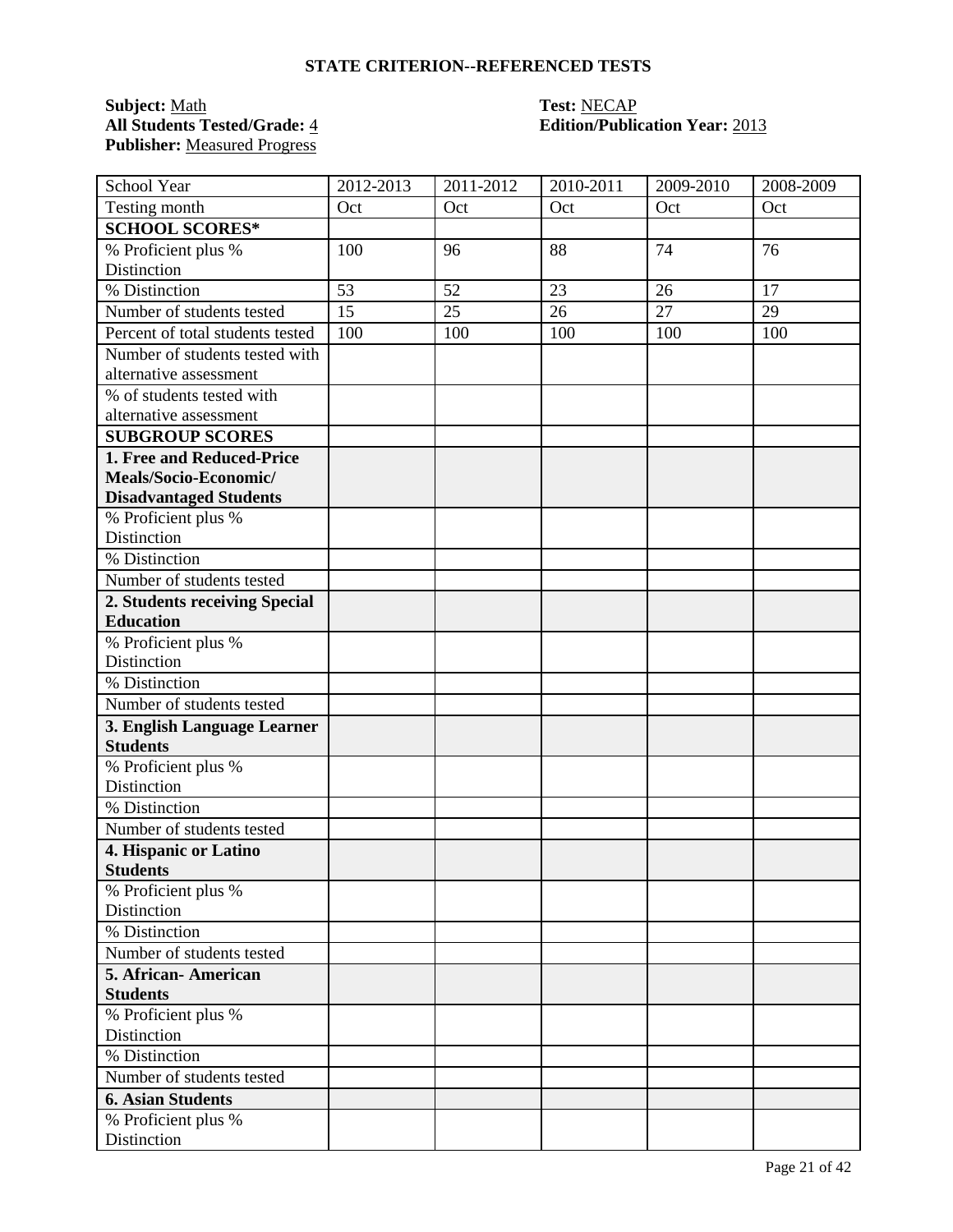| % Distinction                    |     |    |    |    |    |
|----------------------------------|-----|----|----|----|----|
| Number of students tested        |     |    |    |    |    |
| 7. American Indian or            |     |    |    |    |    |
| <b>Alaska Native Students</b>    |     |    |    |    |    |
| % Proficient plus %              |     |    |    |    |    |
| Distinction                      |     |    |    |    |    |
| % Distinction                    |     |    |    |    |    |
| Number of students tested        |     |    |    |    |    |
| 8. Native Hawaiian or other      |     |    |    |    |    |
| <b>Pacific Islander Students</b> |     |    |    |    |    |
| % Proficient plus %              |     |    |    |    |    |
| Distinction                      |     |    |    |    |    |
| % Distinction                    |     |    |    |    |    |
| Number of students tested        |     |    |    |    |    |
| 9. White Students                |     |    |    |    |    |
| % Proficient plus %              | 100 | 96 | 88 | 74 | 78 |
| Distinction                      |     |    |    |    |    |
| % Distinction                    | 53  | 52 | 23 | 26 | 19 |
| Number of students tested        | 15  | 25 | 26 | 27 | 27 |
| <b>10. Two or More Races</b>     |     |    |    |    |    |
| identified Students              |     |    |    |    |    |
| % Proficient plus %              |     |    |    |    |    |
| Distinction                      |     |    |    |    |    |
| % Distinction                    |     |    |    |    |    |
| Number of students tested        |     |    |    |    |    |
| 11. Other 1: Other 1             |     |    |    |    |    |
| % Proficient plus %              |     |    |    |    |    |
| Distinction                      |     |    |    |    |    |
| % Distinction                    |     |    |    |    |    |
| Number of students tested        |     |    |    |    |    |
| 12. Other 2: Other 2             |     |    |    |    |    |
| % Proficient plus %              |     |    |    |    |    |
| Distinction                      |     |    |    |    |    |
| % Distinction                    |     |    |    |    |    |
| Number of students tested        |     |    |    |    |    |
| 13. Other 3: Other 3             |     |    |    |    |    |
| % Proficient plus %              |     |    |    |    |    |
| Distinction                      |     |    |    |    |    |
| % Distinction                    |     |    |    |    |    |
| Number of students tested        |     |    |    |    |    |

The student cell size is too small to report for students receiving special education and low socio- economic/ disadvantaged/ free and reduced lunch.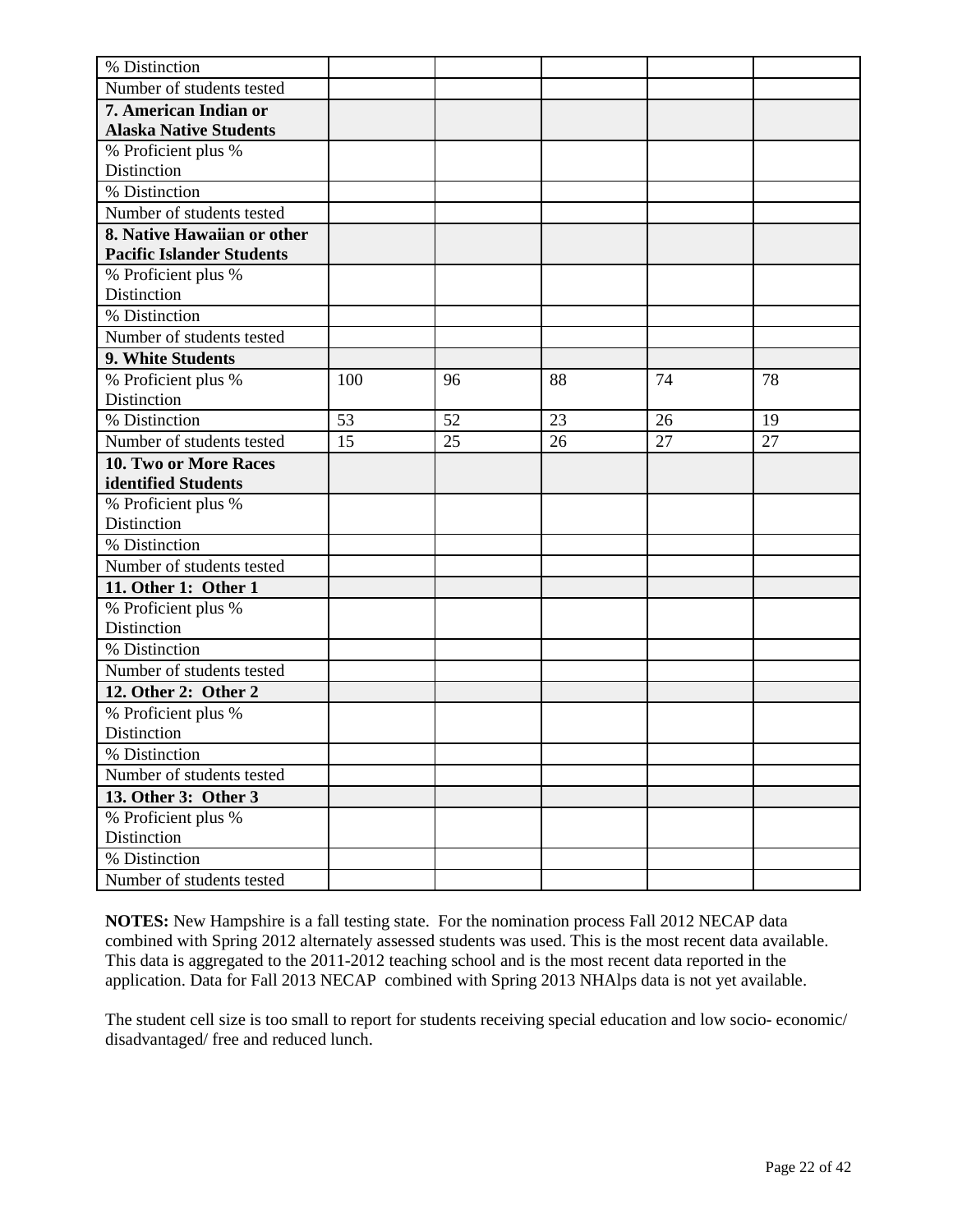### **Subject:** <u>Math</u><br> **All Students Tested/Grade:** 5 **Test: Test: NECAP**<br> **Edition/Public Publisher:** Measured Progress

# **Edition/Publication Year: 2013**

| School Year                                              | 2012-2013        | 2011-2012        | 2010-2011      | 2009-2010      | 2008-2009      |
|----------------------------------------------------------|------------------|------------------|----------------|----------------|----------------|
| Testing month                                            | Oct              | Oct              | Oct            | Oct            | Oct            |
| <b>SCHOOL SCORES*</b>                                    |                  |                  |                |                |                |
| % Proficient plus % Proficient                           | 89               | 76               | 84             | 72             | 64             |
| with Distinction                                         |                  |                  |                |                |                |
| % Proficient with Distinction                            | 48               | 20               | 12             | 10             | $\overline{7}$ |
| Number of students tested                                | 27               | 25               | 26             | 29             | 14             |
| Percent of total students tested                         | 100              | 100              | 100            | 100            | 100            |
| Number of students tested with<br>alternative assessment | $\boldsymbol{0}$ | $\overline{0}$   | $\overline{0}$ | $\overline{0}$ | $\overline{0}$ |
| % of students tested with                                | $\boldsymbol{0}$ | $\boldsymbol{0}$ | $\overline{0}$ | $\overline{0}$ | $\theta$       |
| alternative assessment                                   |                  |                  |                |                |                |
| <b>SUBGROUP SCORES</b>                                   |                  |                  |                |                |                |
| 1. Free and Reduced-Price                                |                  |                  |                |                |                |
| Meals/Socio-Economic/                                    |                  |                  |                |                |                |
| <b>Disadvantaged Students</b>                            |                  |                  |                |                |                |
| % Proficient plus % Proficient                           | 75               |                  |                |                |                |
| with Distinction                                         |                  |                  |                |                |                |
| % Proficient with Distinction                            | 25               |                  |                |                |                |
| Number of students tested                                | 12               |                  |                |                |                |
| 2. Students receiving Special                            |                  |                  |                |                |                |
| <b>Education</b>                                         |                  |                  |                |                |                |
| % Proficient plus % Proficient                           |                  |                  |                |                |                |
| with Distinction                                         |                  |                  |                |                |                |
| % Proficient with Distinction                            |                  |                  |                |                |                |
| Number of students tested                                |                  |                  |                |                |                |
| 3. English Language Learner<br><b>Students</b>           |                  |                  |                |                |                |
| % Proficient plus % Proficient<br>with Distinction       |                  |                  |                |                |                |
| % Proficient with Distinction                            |                  |                  |                |                |                |
| Number of students tested                                |                  |                  |                |                |                |
| 4. Hispanic or Latino                                    |                  |                  |                |                |                |
| <b>Students</b>                                          |                  |                  |                |                |                |
| % Proficient plus % Proficient<br>with Distinction       |                  |                  |                |                |                |
| % Proficient with Distinction                            |                  |                  |                |                |                |
| Number of students tested                                |                  |                  |                |                |                |
| 5. African-American                                      |                  |                  |                |                |                |
| <b>Students</b>                                          |                  |                  |                |                |                |
| % Proficient plus % Proficient                           |                  |                  |                |                |                |
| with Distinction                                         |                  |                  |                |                |                |
| % Proficient with Distinction                            |                  |                  |                |                |                |
| Number of students tested                                |                  |                  |                |                |                |
| <b>6. Asian Students</b>                                 |                  |                  |                |                |                |
| % Proficient plus % Proficient                           |                  |                  |                |                |                |
| with Distinction                                         |                  |                  |                |                |                |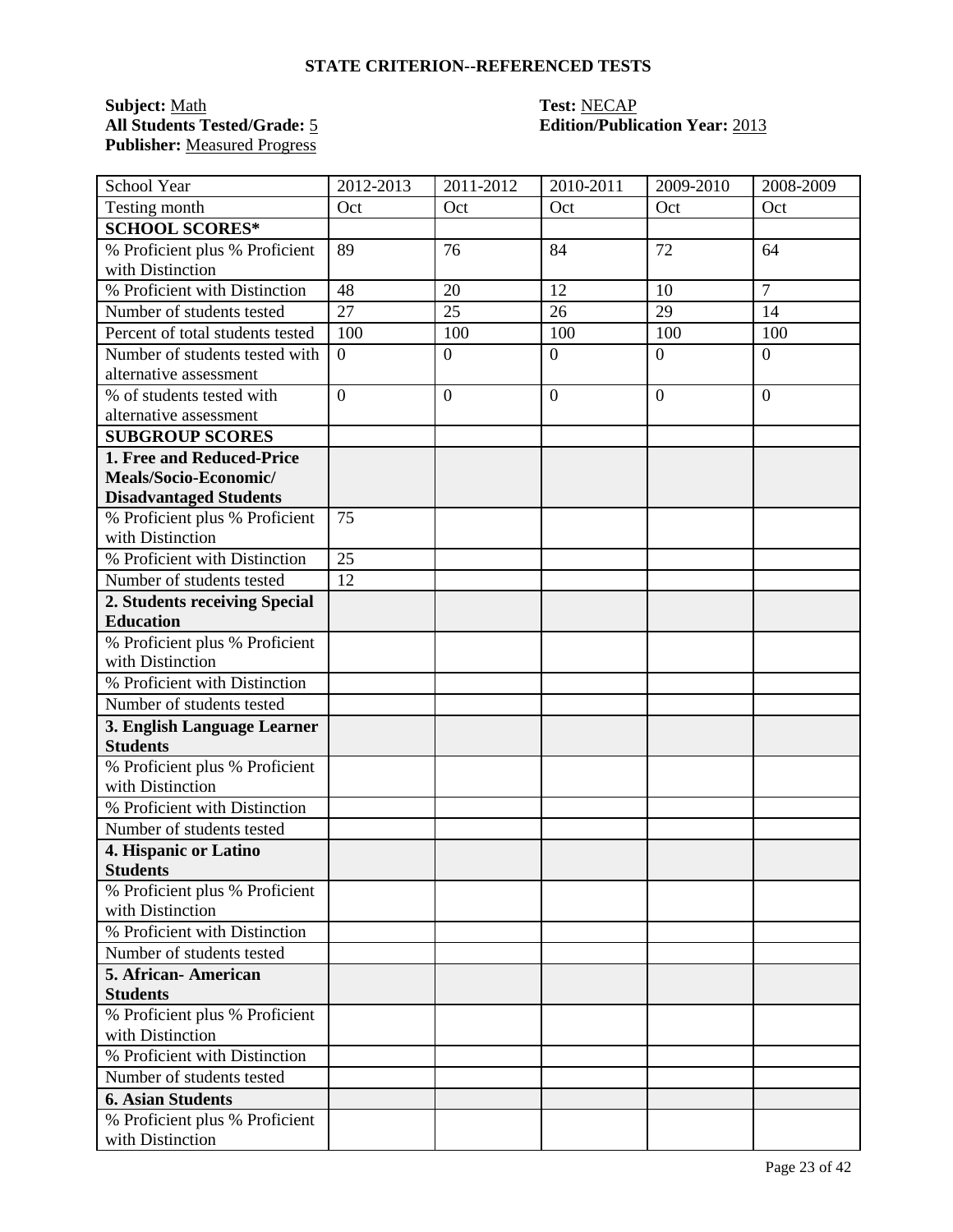| % Proficient with Distinction    |    |    |    |    |                |
|----------------------------------|----|----|----|----|----------------|
| Number of students tested        |    |    |    |    |                |
| 7. American Indian or            |    |    |    |    |                |
| <b>Alaska Native Students</b>    |    |    |    |    |                |
| % Proficient plus % Proficient   |    |    |    |    |                |
| with Distinction                 |    |    |    |    |                |
| % Proficient with Distinction    |    |    |    |    |                |
| Number of students tested        |    |    |    |    |                |
| 8. Native Hawaiian or other      |    |    |    |    |                |
| <b>Pacific Islander Students</b> |    |    |    |    |                |
| % Proficient plus % Proficient   |    |    |    |    |                |
| with Distinction                 |    |    |    |    |                |
| % Proficient with Distinction    |    |    |    |    |                |
| Number of students tested        |    |    |    |    |                |
| 9. White Students                |    |    |    |    |                |
| % Proficient plus % Proficient   | 89 | 76 | 85 | 74 | 64             |
| with Distinction                 |    |    |    |    |                |
| % Proficient with Distinction    | 48 | 20 | 12 | 11 | $\overline{7}$ |
| Number of students tested        | 27 | 25 | 26 | 27 | 14             |
| <b>10. Two or More Races</b>     |    |    |    |    |                |
| identified Students              |    |    |    |    |                |
| % Proficient plus % Proficient   |    |    |    |    |                |
| with Distinction                 |    |    |    |    |                |
| % Proficient with Distinction    |    |    |    |    |                |
| Number of students tested        |    |    |    |    |                |
| 11. Other 1: Other 1             |    |    |    |    |                |
| % Proficient plus % Proficient   |    |    |    |    |                |
| with Distinction                 |    |    |    |    |                |
| % Proficient with Distinction    |    |    |    |    |                |
| Number of students tested        |    |    |    |    |                |
| 12. Other 2: Other 2             |    |    |    |    |                |
| % Proficient plus % Proficient   |    |    |    |    |                |
| with Distinction                 |    |    |    |    |                |
| % Proficient with Distinction    |    |    |    |    |                |
| Number of students tested        |    |    |    |    |                |
| 13. Other 3: Other 3             |    |    |    |    |                |
| % Proficient plus % Proficient   |    |    |    |    |                |
| with Distinction                 |    |    |    |    |                |
| % Proficient with Distinction    |    |    |    |    |                |
| Number of students tested        |    |    |    |    |                |

The student cell size is too small to report for students receiving special education and low socio- economic/ disadvantaged/ free and reduced lunch. There is only one year that low socio- economic/ disadvantaged/ free and reduced lunch is reported because the cell size is large enough to report.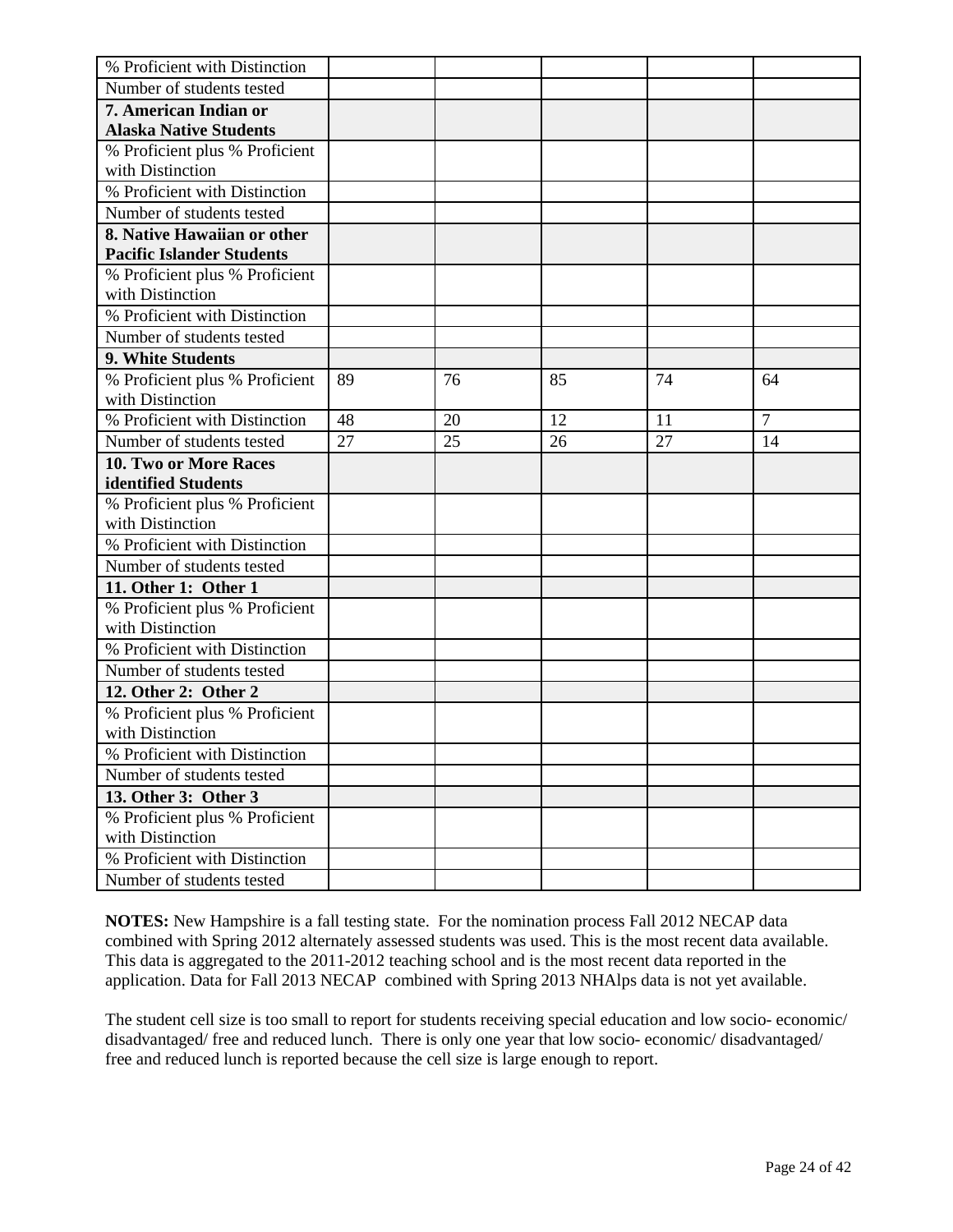### **Subject:** <u>Math</u> **Test:** <u>NECAP</u><br> **All Students Tested/Grade:** <u>6</u> **Test: Containery <b>Containery Containery Containery Containery Containery Publisher:** Measured Progress

# **All Students Tested/Grade:** 6 **Edition/Publication Year:** 2013

| School Year                                        | 2012-2013 | 2011-2012 | 2010-2011 | 2009-2010 | 2008-2009 |
|----------------------------------------------------|-----------|-----------|-----------|-----------|-----------|
| Testing month                                      | Oct       | Oct       | Oct       | Oct       | Oct       |
| <b>SCHOOL SCORES*</b>                              |           |           |           |           |           |
| % Proficient plus % Proficient                     | 81        | 80        | 71        | 65        | 83        |
| with Distinction                                   |           |           |           |           |           |
| % Proficient with Distinction                      | 35        | 24        | 14        | 35        | 11        |
| Number of students tested                          | 26        | 25        | 28        | 17        | 18        |
| Percent of total students tested                   | 100       | 100       | 100       | 100       | 100       |
| Number of students tested with                     |           |           |           |           |           |
| alternative assessment                             |           |           |           |           |           |
| % of students tested with                          |           |           |           |           |           |
| alternative assessment                             |           |           |           |           |           |
| <b>SUBGROUP SCORES</b>                             |           |           |           |           |           |
| 1. Free and Reduced-Price                          |           |           |           |           |           |
| Meals/Socio-Economic/                              |           |           |           |           |           |
| <b>Disadvantaged Students</b>                      |           |           |           |           |           |
| % Proficient plus % Proficient                     |           |           |           |           |           |
| with Distinction<br>% Proficient with Distinction  |           |           |           |           |           |
| Number of students tested                          |           |           |           |           |           |
|                                                    |           |           |           |           |           |
| 2. Students receiving Special<br><b>Education</b>  |           |           |           |           |           |
| % Proficient plus % Proficient                     |           |           |           |           |           |
| with Distinction                                   |           |           |           |           |           |
| % Proficient with Distinction                      |           |           |           |           |           |
| Number of students tested                          |           |           |           |           |           |
| 3. English Language Learner                        |           |           |           |           |           |
| <b>Students</b>                                    |           |           |           |           |           |
| % Proficient plus % Proficient                     |           |           |           |           |           |
| with Distinction                                   |           |           |           |           |           |
| % Proficient with Distinction                      |           |           |           |           |           |
| Number of students tested                          |           |           |           |           |           |
| 4. Hispanic or Latino                              |           |           |           |           |           |
| <b>Students</b>                                    |           |           |           |           |           |
| % Proficient plus % Proficient                     |           |           |           |           |           |
| with Distinction                                   |           |           |           |           |           |
| % Proficient with Distinction                      |           |           |           |           |           |
| Number of students tested                          |           |           |           |           |           |
| 5. African-American                                |           |           |           |           |           |
| <b>Students</b>                                    |           |           |           |           |           |
| % Proficient plus % Proficient<br>with Distinction |           |           |           |           |           |
| % Proficient with Distinction                      |           |           |           |           |           |
| Number of students tested                          |           |           |           |           |           |
| <b>6. Asian Students</b>                           |           |           |           |           |           |
| % Proficient plus % Proficient                     |           |           |           |           |           |
| with Distinction                                   |           |           |           |           |           |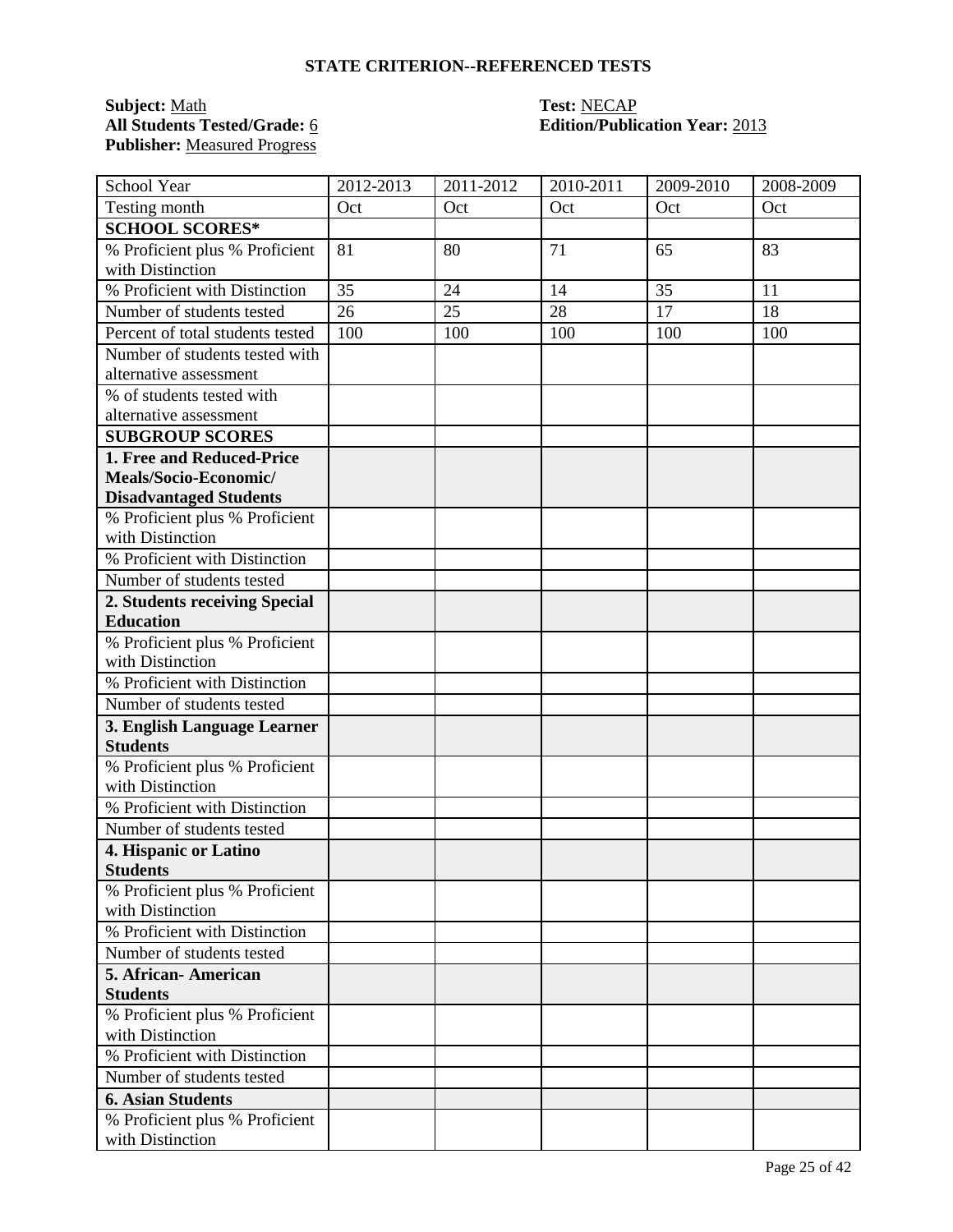| % Proficient with Distinction    |    |    |    |    |    |
|----------------------------------|----|----|----|----|----|
| Number of students tested        |    |    |    |    |    |
| 7. American Indian or            |    |    |    |    |    |
| <b>Alaska Native Students</b>    |    |    |    |    |    |
| % Proficient plus % Proficient   |    |    |    |    |    |
| with Distinction                 |    |    |    |    |    |
| % Proficient with Distinction    |    |    |    |    |    |
| Number of students tested        |    |    |    |    |    |
| 8. Native Hawaiian or other      |    |    |    |    |    |
| <b>Pacific Islander Students</b> |    |    |    |    |    |
| % Proficient plus % Proficient   |    |    |    |    |    |
| with Distinction                 |    |    |    |    |    |
| % Proficient with Distinction    |    |    |    |    |    |
| Number of students tested        |    |    |    |    |    |
| 9. White Students                |    |    |    |    |    |
| % Proficient plus % Proficient   | 81 | 80 | 73 | 65 | 82 |
| with Distinction                 |    |    |    |    |    |
| % Proficient with Distinction    | 35 | 24 | 15 | 35 | 12 |
| Number of students tested        | 26 | 25 | 26 | 17 | 17 |
| <b>10. Two or More Races</b>     |    |    |    |    |    |
| identified Students              |    |    |    |    |    |
| % Proficient plus % Proficient   |    |    |    |    |    |
| with Distinction                 |    |    |    |    |    |
| % Proficient with Distinction    |    |    |    |    |    |
| Number of students tested        |    |    |    |    |    |
| 11. Other 1: Other 1             |    |    |    |    |    |
| % Proficient plus % Proficient   |    |    |    |    |    |
| with Distinction                 |    |    |    |    |    |
| % Proficient with Distinction    |    |    |    |    |    |
| Number of students tested        |    |    |    |    |    |
| 12. Other 2: Other 2             |    |    |    |    |    |
| % Proficient plus % Proficient   |    |    |    |    |    |
| with Distinction                 |    |    |    |    |    |
| % Proficient with Distinction    |    |    |    |    |    |
| Number of students tested        |    |    |    |    |    |
| 13. Other 3: Other 3             |    |    |    |    |    |
| % Proficient plus % Proficient   |    |    |    |    |    |
| with Distinction                 |    |    |    |    |    |
| % Proficient with Distinction    |    |    |    |    |    |
| Number of students tested        |    |    |    |    |    |

The student cell size is too small to report for students receiving special education and low socio- economic/ disadvantaged/ free and reduced lunch.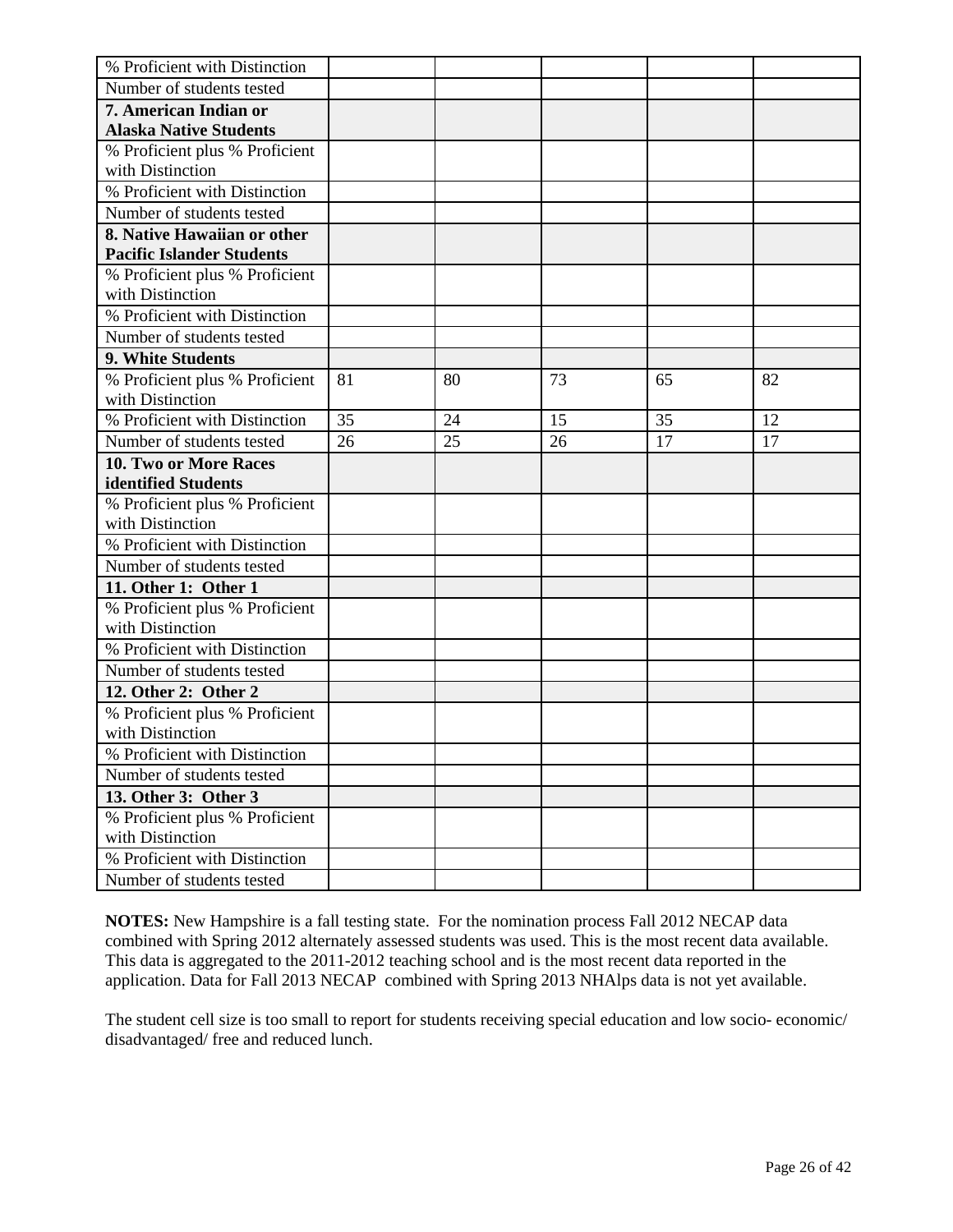### **Subject:** Math **Test:** NECAP **Publisher:** Measured Progress

# **Edition/Publication Year: 2013**

| School Year                                        | 2012-2013 | 2011-2012 | 2010-2011 | 2009-2010 | 2008-2009 |
|----------------------------------------------------|-----------|-----------|-----------|-----------|-----------|
| Testing month                                      | Oct       | Oct       | Oct       | Oct       | Oct       |
| <b>SCHOOL SCORES*</b>                              |           |           |           |           |           |
| % Proficient plus % Proficient                     | 84        | 71        | 50        | 95        | 68        |
| with Distinction                                   |           |           |           |           |           |
| % Proficient with distinction                      | 16        | 21        | 6         | 26        | 16        |
| Number of students tested                          | 25        | 28        | 16        | 19        | 19        |
| Percent of total students tested                   | 100       | 100       | 100       | 100       | 100       |
| Number of students tested with                     |           |           |           |           |           |
| alternative assessment                             |           |           |           |           |           |
| % of students tested with                          |           |           |           |           |           |
| alternative assessment                             |           |           |           |           |           |
| <b>SUBGROUP SCORES</b>                             |           |           |           |           |           |
| 1. Free and Reduced-Price                          |           |           |           |           |           |
| Meals/Socio-Economic/                              |           |           |           |           |           |
| <b>Disadvantaged Students</b>                      |           |           |           |           |           |
| % Proficient plus % Proficient<br>with Distinction |           |           |           |           |           |
| % Proficient with distinction                      |           |           |           |           |           |
| Number of students tested                          |           |           |           |           |           |
| 2. Students receiving Special                      |           |           |           |           |           |
| <b>Education</b>                                   |           |           |           |           |           |
| % Proficient plus % Proficient                     |           |           |           |           |           |
| with Distinction                                   |           |           |           |           |           |
| % Proficient with distinction                      |           |           |           |           |           |
| Number of students tested                          |           |           |           |           |           |
| 3. English Language Learner                        |           |           |           |           |           |
| <b>Students</b>                                    |           |           |           |           |           |
| % Proficient plus % Proficient<br>with Distinction |           |           |           |           |           |
| % Proficient with distinction                      |           |           |           |           |           |
| Number of students tested                          |           |           |           |           |           |
| 4. Hispanic or Latino                              |           |           |           |           |           |
| <b>Students</b>                                    |           |           |           |           |           |
| % Proficient plus % Proficient<br>with Distinction |           |           |           |           |           |
| % Proficient with distinction                      |           |           |           |           |           |
| Number of students tested                          |           |           |           |           |           |
| 5. African-American                                |           |           |           |           |           |
| <b>Students</b>                                    |           |           |           |           |           |
| % Proficient plus % Proficient                     |           |           |           |           |           |
| with Distinction                                   |           |           |           |           |           |
| % Proficient with distinction                      |           |           |           |           |           |
| Number of students tested                          |           |           |           |           |           |
| <b>6. Asian Students</b>                           |           |           |           |           |           |
| % Proficient plus % Proficient                     |           |           |           |           |           |
| with Distinction                                   |           |           |           |           |           |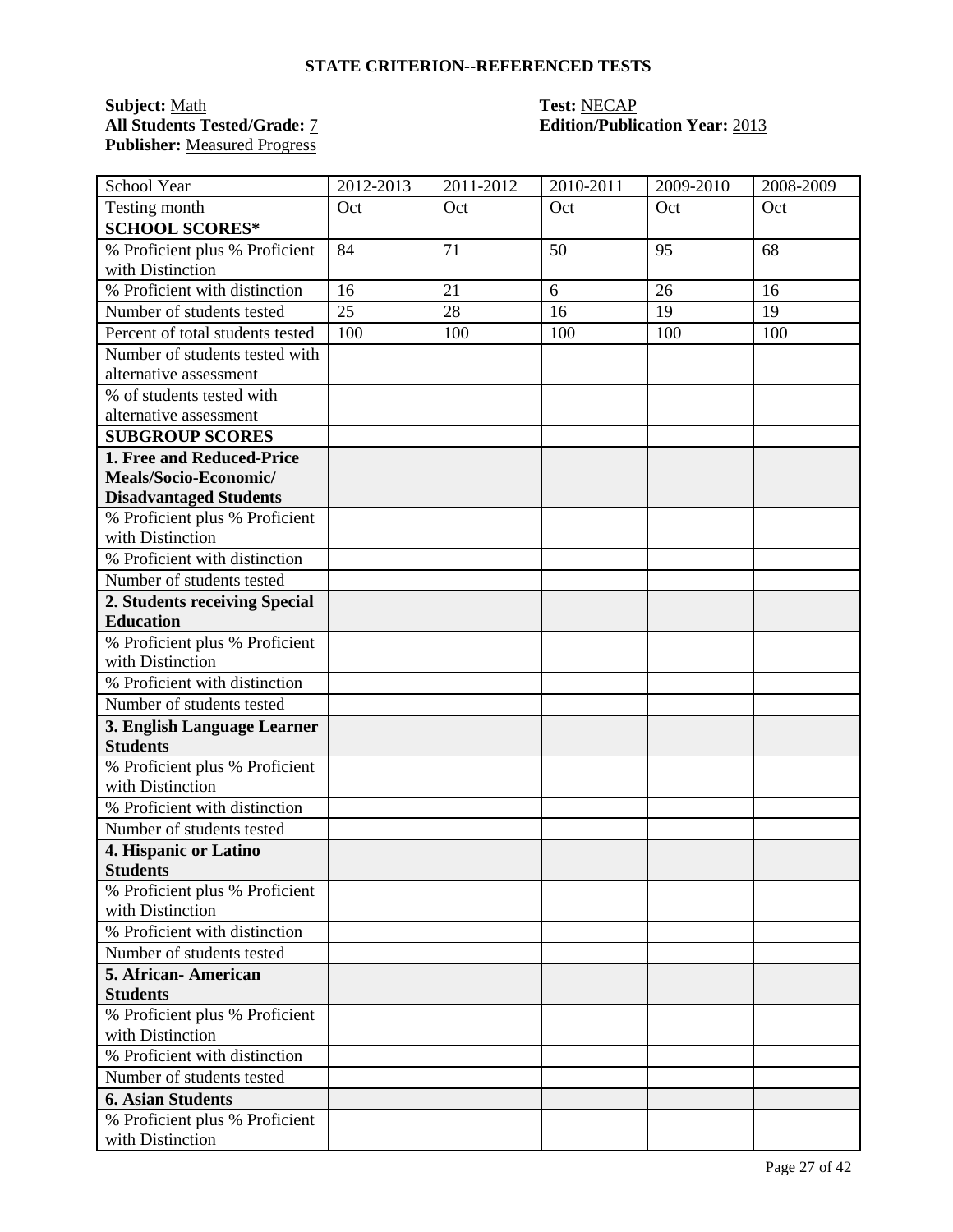| % Proficient with distinction    |    |    |    |    |    |
|----------------------------------|----|----|----|----|----|
| Number of students tested        |    |    |    |    |    |
| 7. American Indian or            |    |    |    |    |    |
| <b>Alaska Native Students</b>    |    |    |    |    |    |
| % Proficient plus % Proficient   |    |    |    |    |    |
| with Distinction                 |    |    |    |    |    |
| % Proficient with distinction    |    |    |    |    |    |
| Number of students tested        |    |    |    |    |    |
| 8. Native Hawaiian or other      |    |    |    |    |    |
| <b>Pacific Islander Students</b> |    |    |    |    |    |
| % Proficient plus % Proficient   |    |    |    |    |    |
| with Distinction                 |    |    |    |    |    |
| % Proficient with distinction    |    |    |    |    |    |
| Number of students tested        |    |    |    |    |    |
| 9. White Students                |    |    |    |    |    |
| % Proficient plus % Proficient   | 84 | 73 | 50 | 94 | 68 |
| with Distinction                 |    |    |    |    |    |
| % Proficient with distinction    | 16 | 19 | 6  | 28 | 16 |
| Number of students tested        | 25 | 26 | 16 | 18 | 19 |
| 10. Two or More Races            |    |    |    |    |    |
| identified Students              |    |    |    |    |    |
| % Proficient plus % Proficient   |    |    |    |    |    |
| with Distinction                 |    |    |    |    |    |
| % Proficient with distinction    |    |    |    |    |    |
| Number of students tested        |    |    |    |    |    |
| 11. Other 1: Other 1             |    |    |    |    |    |
| % Proficient plus % Proficient   |    |    |    |    |    |
| with Distinction                 |    |    |    |    |    |
| % Proficient with distinction    |    |    |    |    |    |
| Number of students tested        |    |    |    |    |    |
| 12. Other 2: Other 2             |    |    |    |    |    |
| % Proficient plus % Proficient   |    |    |    |    |    |
| with Distinction                 |    |    |    |    |    |
| % Proficient with distinction    |    |    |    |    |    |
| Number of students tested        |    |    |    |    |    |
| 13. Other 3: Other 3             |    |    |    |    |    |
| % Proficient plus % Proficient   |    |    |    |    |    |
| with Distinction                 |    |    |    |    |    |
| % Proficient with distinction    |    |    |    |    |    |
| Number of students tested        |    |    |    |    |    |

The student cell size is too small to report for students receiving special education and low socio- economic/ disadvantaged/ free and reduced lunch.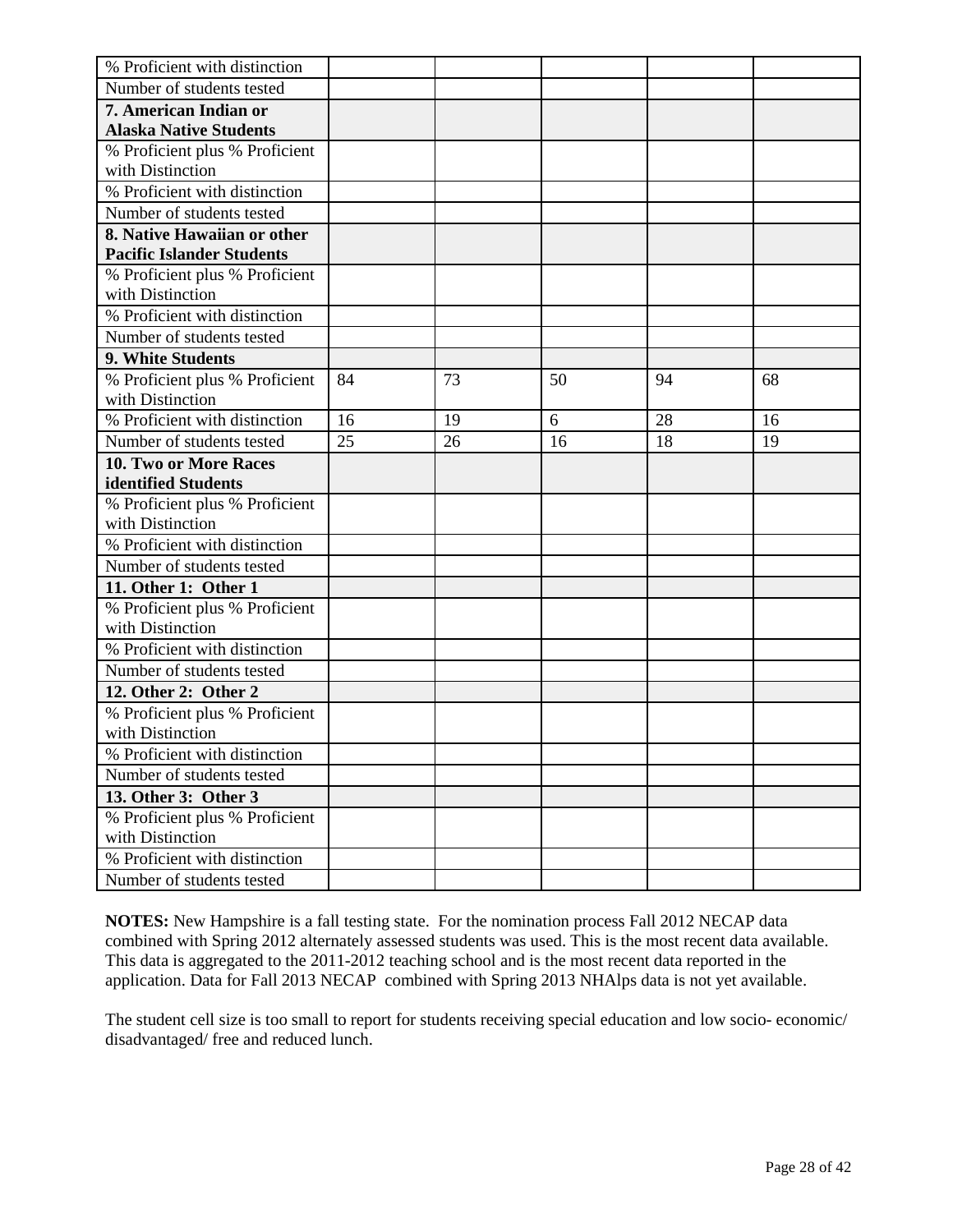### **Subject:** Math **Test:** NECAP **Publisher:** Measured Progress

# **Edition/Publication Year: 2013**

| School Year                                                                                                                                                                                                                                                                                                                                                                         | 2012-2013 | 2011-2012 | 2010-2011 | 2009-2010 | 2008-2009 |
|-------------------------------------------------------------------------------------------------------------------------------------------------------------------------------------------------------------------------------------------------------------------------------------------------------------------------------------------------------------------------------------|-----------|-----------|-----------|-----------|-----------|
| Testing month                                                                                                                                                                                                                                                                                                                                                                       | Oct       | Oct       | Oct       | Oct       | Oct       |
| <b>SCHOOL SCORES*</b>                                                                                                                                                                                                                                                                                                                                                               |           |           |           |           |           |
| % Proficient plus % Proficient                                                                                                                                                                                                                                                                                                                                                      | 75        | 63        | 84        | 79        | 82        |
| with Distinction                                                                                                                                                                                                                                                                                                                                                                    |           |           |           |           |           |
| % Proficient with Distinction                                                                                                                                                                                                                                                                                                                                                       | 18        | 25        | 16        | 32        | 24        |
| Number of students tested                                                                                                                                                                                                                                                                                                                                                           | 28        | 16        | 19        | 19        | 17        |
| Percent of total students tested                                                                                                                                                                                                                                                                                                                                                    | 100       | 100       | 100       | 100       | 100       |
| Number of students tested with                                                                                                                                                                                                                                                                                                                                                      |           |           |           |           |           |
| alternative assessment                                                                                                                                                                                                                                                                                                                                                              |           |           |           |           |           |
| % of students tested with                                                                                                                                                                                                                                                                                                                                                           |           |           |           |           |           |
| alternative assessment                                                                                                                                                                                                                                                                                                                                                              |           |           |           |           |           |
| <b>SUBGROUP SCORES</b>                                                                                                                                                                                                                                                                                                                                                              |           |           |           |           |           |
| 1. Free and Reduced-Price                                                                                                                                                                                                                                                                                                                                                           |           |           |           |           |           |
| Meals/Socio-Economic/                                                                                                                                                                                                                                                                                                                                                               |           |           |           |           |           |
| <b>Disadvantaged Students</b>                                                                                                                                                                                                                                                                                                                                                       |           |           |           |           |           |
| % Proficient plus % Proficient<br>with Distinction                                                                                                                                                                                                                                                                                                                                  |           |           |           |           |           |
| % Proficient with Distinction                                                                                                                                                                                                                                                                                                                                                       |           |           |           |           |           |
| Number of students tested                                                                                                                                                                                                                                                                                                                                                           |           |           |           |           |           |
| 2. Students receiving Special                                                                                                                                                                                                                                                                                                                                                       |           |           |           |           |           |
| <b>Education</b>                                                                                                                                                                                                                                                                                                                                                                    |           |           |           |           |           |
| % Proficient plus % Proficient                                                                                                                                                                                                                                                                                                                                                      |           |           |           |           |           |
| with Distinction                                                                                                                                                                                                                                                                                                                                                                    |           |           |           |           |           |
| % Proficient with Distinction                                                                                                                                                                                                                                                                                                                                                       |           |           |           |           |           |
| Number of students tested                                                                                                                                                                                                                                                                                                                                                           |           |           |           |           |           |
| 3. English Language Learner                                                                                                                                                                                                                                                                                                                                                         |           |           |           |           |           |
| <b>Students</b>                                                                                                                                                                                                                                                                                                                                                                     |           |           |           |           |           |
| % Proficient plus % Proficient                                                                                                                                                                                                                                                                                                                                                      |           |           |           |           |           |
| with Distinction                                                                                                                                                                                                                                                                                                                                                                    |           |           |           |           |           |
| % Proficient with Distinction                                                                                                                                                                                                                                                                                                                                                       |           |           |           |           |           |
| Number of students tested                                                                                                                                                                                                                                                                                                                                                           |           |           |           |           |           |
| 4. Hispanic or Latino                                                                                                                                                                                                                                                                                                                                                               |           |           |           |           |           |
|                                                                                                                                                                                                                                                                                                                                                                                     |           |           |           |           |           |
|                                                                                                                                                                                                                                                                                                                                                                                     |           |           |           |           |           |
|                                                                                                                                                                                                                                                                                                                                                                                     |           |           |           |           |           |
|                                                                                                                                                                                                                                                                                                                                                                                     |           |           |           |           |           |
|                                                                                                                                                                                                                                                                                                                                                                                     |           |           |           |           |           |
|                                                                                                                                                                                                                                                                                                                                                                                     |           |           |           |           |           |
|                                                                                                                                                                                                                                                                                                                                                                                     |           |           |           |           |           |
|                                                                                                                                                                                                                                                                                                                                                                                     |           |           |           |           |           |
|                                                                                                                                                                                                                                                                                                                                                                                     |           |           |           |           |           |
|                                                                                                                                                                                                                                                                                                                                                                                     |           |           |           |           |           |
|                                                                                                                                                                                                                                                                                                                                                                                     |           |           |           |           |           |
|                                                                                                                                                                                                                                                                                                                                                                                     |           |           |           |           |           |
|                                                                                                                                                                                                                                                                                                                                                                                     |           |           |           |           |           |
| <b>Students</b><br>% Proficient plus % Proficient<br>with Distinction<br>% Proficient with Distinction<br>Number of students tested<br>5. African-American<br><b>Students</b><br>% Proficient plus % Proficient<br>with Distinction<br>% Proficient with Distinction<br>Number of students tested<br><b>6. Asian Students</b><br>% Proficient plus % Proficient<br>with Distinction |           |           |           |           |           |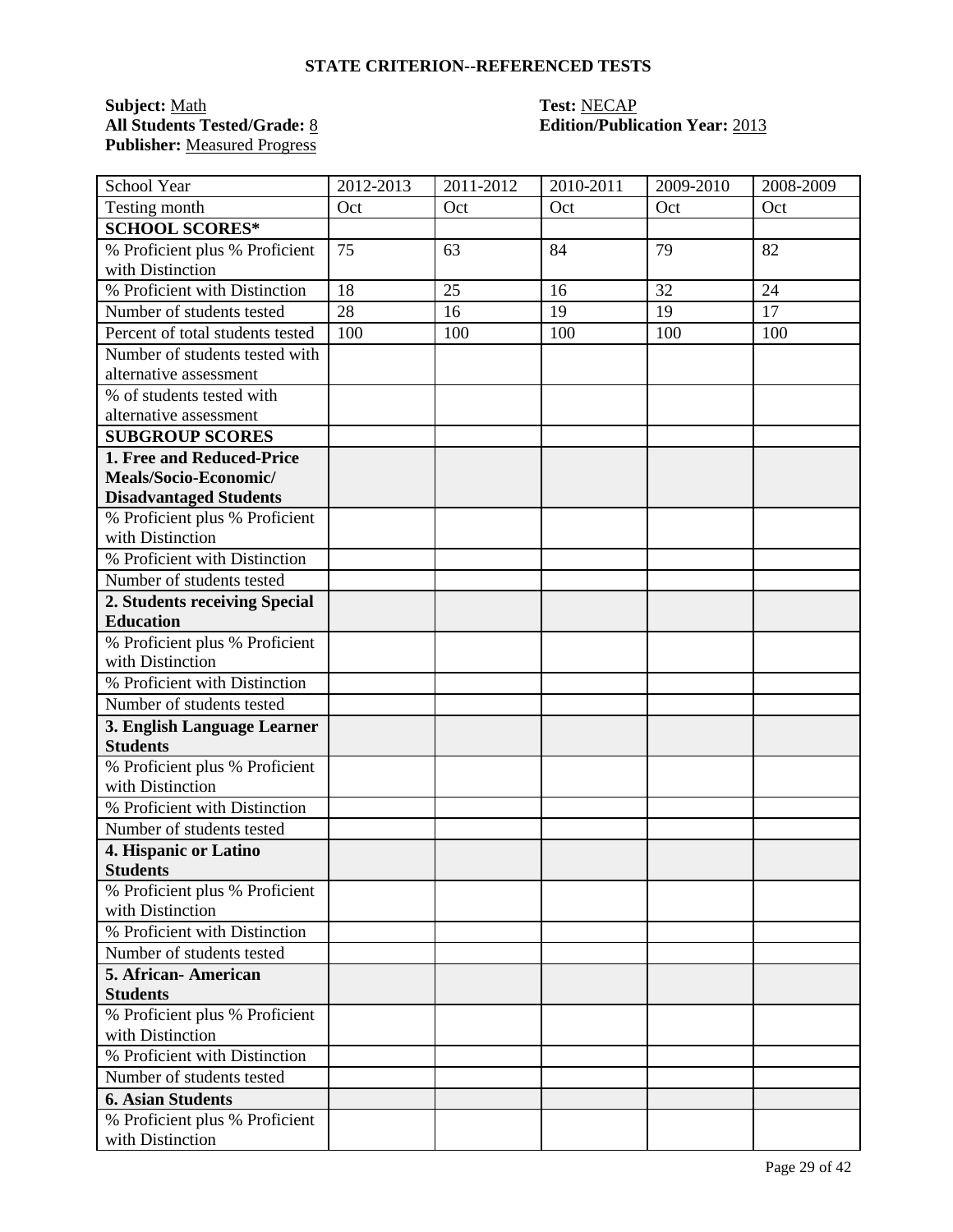| % Proficient with Distinction    |    |    |    |    |    |
|----------------------------------|----|----|----|----|----|
| Number of students tested        |    |    |    |    |    |
| 7. American Indian or            |    |    |    |    |    |
| <b>Alaska Native Students</b>    |    |    |    |    |    |
| % Proficient plus % Proficient   |    |    |    |    |    |
| with Distinction                 |    |    |    |    |    |
| % Proficient with Distinction    |    |    |    |    |    |
| Number of students tested        |    |    |    |    |    |
| 8. Native Hawaiian or other      |    |    |    |    |    |
| <b>Pacific Islander Students</b> |    |    |    |    |    |
| % Proficient plus % Proficient   |    |    |    |    |    |
| with Distinction                 |    |    |    |    |    |
| % Proficient with Distinction    |    |    |    |    |    |
| Number of students tested        |    |    |    |    |    |
| 9. White Students                |    |    |    |    |    |
| % Proficient plus % Proficient   | 77 | 63 | 83 | 79 | 82 |
| with Distinction                 |    |    |    |    |    |
| % Proficient with Distinction    | 15 | 25 | 17 | 32 | 24 |
| Number of students tested        | 26 | 16 | 18 | 19 | 17 |
| 10. Two or More Races            |    |    |    |    |    |
| identified Students              |    |    |    |    |    |
| % Proficient plus % Proficient   |    |    |    |    |    |
| with Distinction                 |    |    |    |    |    |
| % Proficient with Distinction    |    |    |    |    |    |
| Number of students tested        |    |    |    |    |    |
| 11. Other 1: Other 1             |    |    |    |    |    |
| % Proficient plus % Proficient   |    |    |    |    |    |
| with Distinction                 |    |    |    |    |    |
| % Proficient with Distinction    |    |    |    |    |    |
| Number of students tested        |    |    |    |    |    |
| 12. Other 2: Other 2             |    |    |    |    |    |
| % Proficient plus % Proficient   |    |    |    |    |    |
| with Distinction                 |    |    |    |    |    |
| % Proficient with Distinction    |    |    |    |    |    |
| Number of students tested        |    |    |    |    |    |
| 13. Other 3: Other 3             |    |    |    |    |    |
| % Proficient plus % Proficient   |    |    |    |    |    |
| with Distinction                 |    |    |    |    |    |
| % Proficient with Distinction    |    |    |    |    |    |
| Number of students tested        |    |    |    |    |    |

The student cell size is too small to report for students receiving special education and low socio- economic/ disadvantaged/ free and reduced lunch.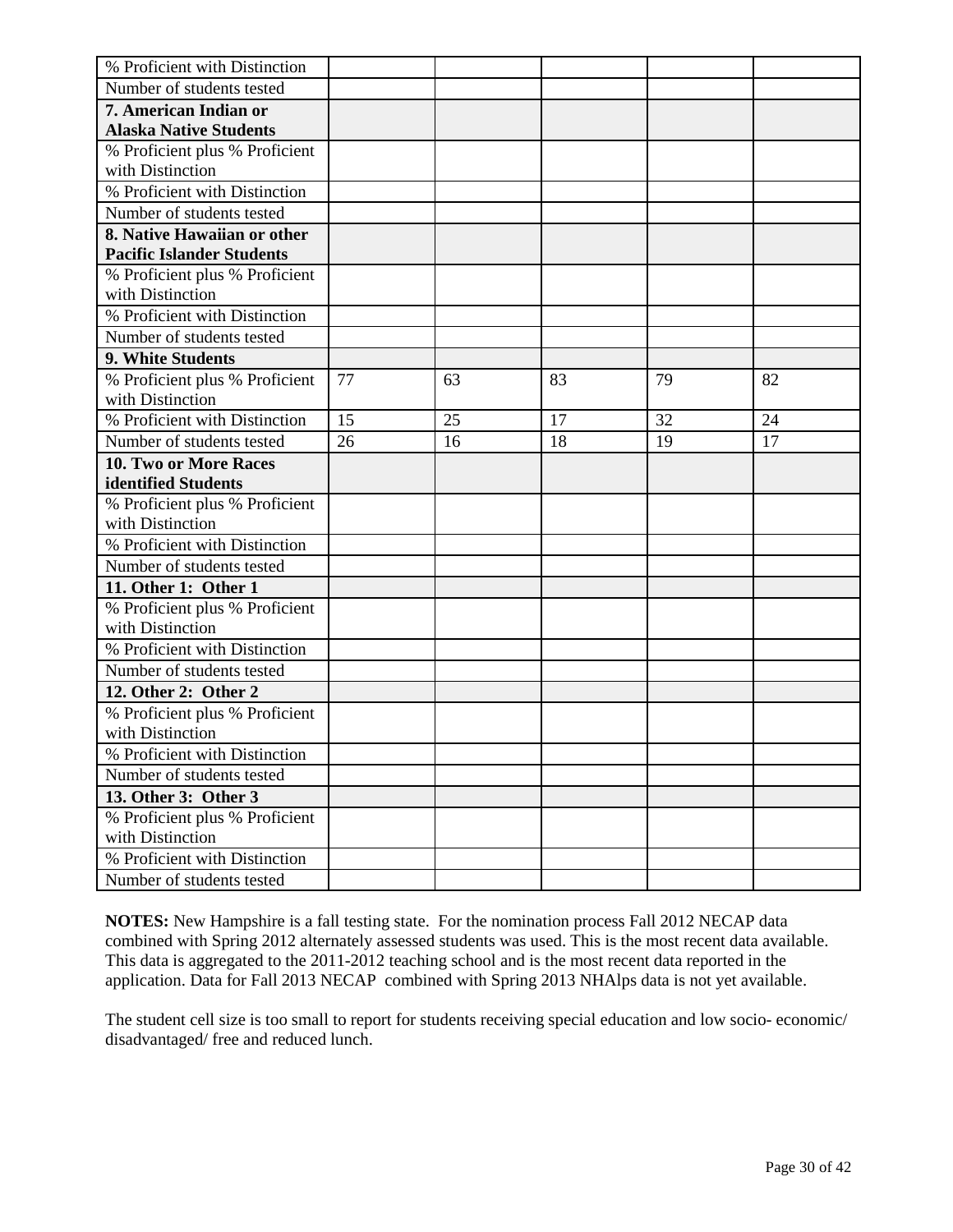### **Subject:** <u>Reading/ELA</u> **Test:** <u>ELA Reading</u><br> **All Students Tested/Grade:** 3 **Edition/Publication Publisher:** Measured Progress

## **All Students Tested/Grade:** 3 **Edition/Publication Year:** 2013

| School Year                                       | 2012-2013 | 2011-2012 | 2010-2011 | 2009-2010 | 2008-2009 |
|---------------------------------------------------|-----------|-----------|-----------|-----------|-----------|
| Testing month                                     | Oct       | Oct       | Oct       | Oct       | Oct       |
| <b>SCHOOL SCORES*</b>                             |           |           |           |           |           |
| % Proficient plus % Proficient                    | 82        | 69        | 80        | 88        | 76        |
| with Distinction                                  |           |           |           |           |           |
| % Proficient with Distinction                     | 18        | 25        | 12        | 12        | 44        |
| Number of students tested                         | 17        | 16        | 25        | 26        | 25        |
| Percent of total students tested                  | 100       | 100       | 100       | 100       | 100       |
| Number of students tested with                    |           |           |           |           |           |
| alternative assessment                            |           |           |           |           |           |
| % of students tested with                         |           |           |           |           |           |
| alternative assessment                            |           |           |           |           |           |
| <b>SUBGROUP SCORES</b>                            |           |           |           |           |           |
| 1. Free and Reduced-Price                         |           |           |           |           |           |
| Meals/Socio-Economic/                             |           |           |           |           |           |
| <b>Disadvantaged Students</b>                     |           |           |           |           |           |
| % Proficient plus % Proficient                    |           |           |           |           |           |
| with Distinction                                  |           |           |           |           |           |
| % Proficient with Distinction                     |           |           |           |           |           |
| Number of students tested                         |           |           |           |           |           |
| 2. Students receiving Special<br><b>Education</b> |           |           |           |           |           |
| % Proficient plus % Proficient                    |           |           |           |           |           |
| with Distinction                                  |           |           |           |           |           |
| % Proficient with Distinction                     |           |           |           |           |           |
| Number of students tested                         |           |           |           |           |           |
| 3. English Language Learner                       |           |           |           |           |           |
| <b>Students</b>                                   |           |           |           |           |           |
| % Proficient plus % Proficient                    |           |           |           |           |           |
| with Distinction                                  |           |           |           |           |           |
| % Proficient with Distinction                     |           |           |           |           |           |
| Number of students tested                         |           |           |           |           |           |
| 4. Hispanic or Latino                             |           |           |           |           |           |
| <b>Students</b>                                   |           |           |           |           |           |
| % Proficient plus % Proficient                    |           |           |           |           |           |
| with Distinction                                  |           |           |           |           |           |
| % Proficient with Distinction                     |           |           |           |           |           |
| Number of students tested                         |           |           |           |           |           |
| 5. African-American                               |           |           |           |           |           |
| <b>Students</b>                                   |           |           |           |           |           |
| % Proficient plus % Proficient                    |           |           |           |           |           |
| with Distinction                                  |           |           |           |           |           |
| % Proficient with Distinction                     |           |           |           |           |           |
| Number of students tested                         |           |           |           |           |           |
| <b>6. Asian Students</b>                          |           |           |           |           |           |
| % Proficient plus % Proficient                    |           |           |           |           |           |
| with Distinction                                  |           |           |           |           |           |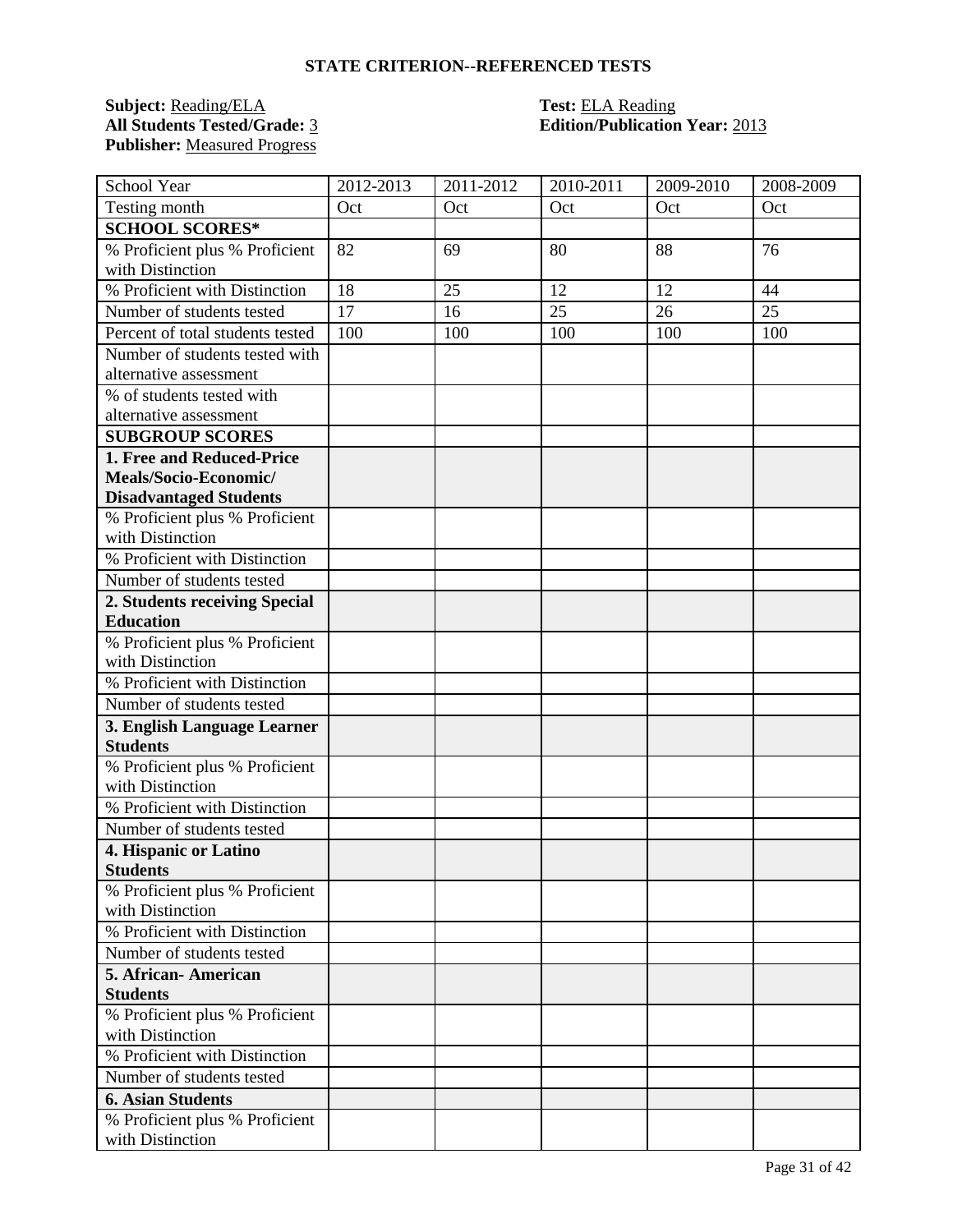| % Proficient with Distinction                                   |    |    |    |    |    |
|-----------------------------------------------------------------|----|----|----|----|----|
| Number of students tested                                       |    |    |    |    |    |
| 7. American Indian or                                           |    |    |    |    |    |
| <b>Alaska Native Students</b>                                   |    |    |    |    |    |
| % Proficient plus % Proficient                                  |    |    |    |    |    |
| with Distinction                                                |    |    |    |    |    |
| % Proficient with Distinction                                   |    |    |    |    |    |
| Number of students tested                                       |    |    |    |    |    |
| 8. Native Hawaiian or other<br><b>Pacific Islander Students</b> |    |    |    |    |    |
| % Proficient plus % Proficient                                  |    |    |    |    |    |
| with Distinction                                                |    |    |    |    |    |
| % Proficient with Distinction                                   |    |    |    |    |    |
| Number of students tested                                       |    |    |    |    |    |
| 9. White Students                                               |    |    |    |    |    |
| % Proficient plus % Proficient                                  | 81 | 69 | 80 | 88 | 76 |
| with Distinction                                                |    |    |    |    |    |
| % Proficient with Distinction                                   | 19 | 25 | 12 | 12 | 44 |
| Number of students tested                                       | 16 | 16 | 25 | 26 | 25 |
| 10. Two or More Races                                           |    |    |    |    |    |
| identified Students                                             |    |    |    |    |    |
| % Proficient plus % Proficient                                  |    |    |    |    |    |
| with Distinction                                                |    |    |    |    |    |
| % Proficient with Distinction                                   |    |    |    |    |    |
| Number of students tested                                       |    |    |    |    |    |
| 11. Other 1: Other 1                                            |    |    |    |    |    |
| % Proficient plus % Proficient                                  |    |    |    |    |    |
| with Distinction                                                |    |    |    |    |    |
| % Proficient with Distinction                                   |    |    |    |    |    |
| Number of students tested                                       |    |    |    |    |    |
| 12. Other 2: Other 2                                            |    |    |    |    |    |
| % Proficient plus % Proficient                                  |    |    |    |    |    |
| with Distinction                                                |    |    |    |    |    |
| % Proficient with Distinction                                   |    |    |    |    |    |
| Number of students tested                                       |    |    |    |    |    |
| 13. Other 3: Other 3                                            |    |    |    |    |    |
| % Proficient plus % Proficient                                  |    |    |    |    |    |
| with Distinction                                                |    |    |    |    |    |
| % Proficient with Distinction                                   |    |    |    |    |    |
| Number of students tested                                       |    |    |    |    |    |

The student cell size is too small to report for students receiving special education and low socio- economic/ disadvantaged/ free and reduced lunch.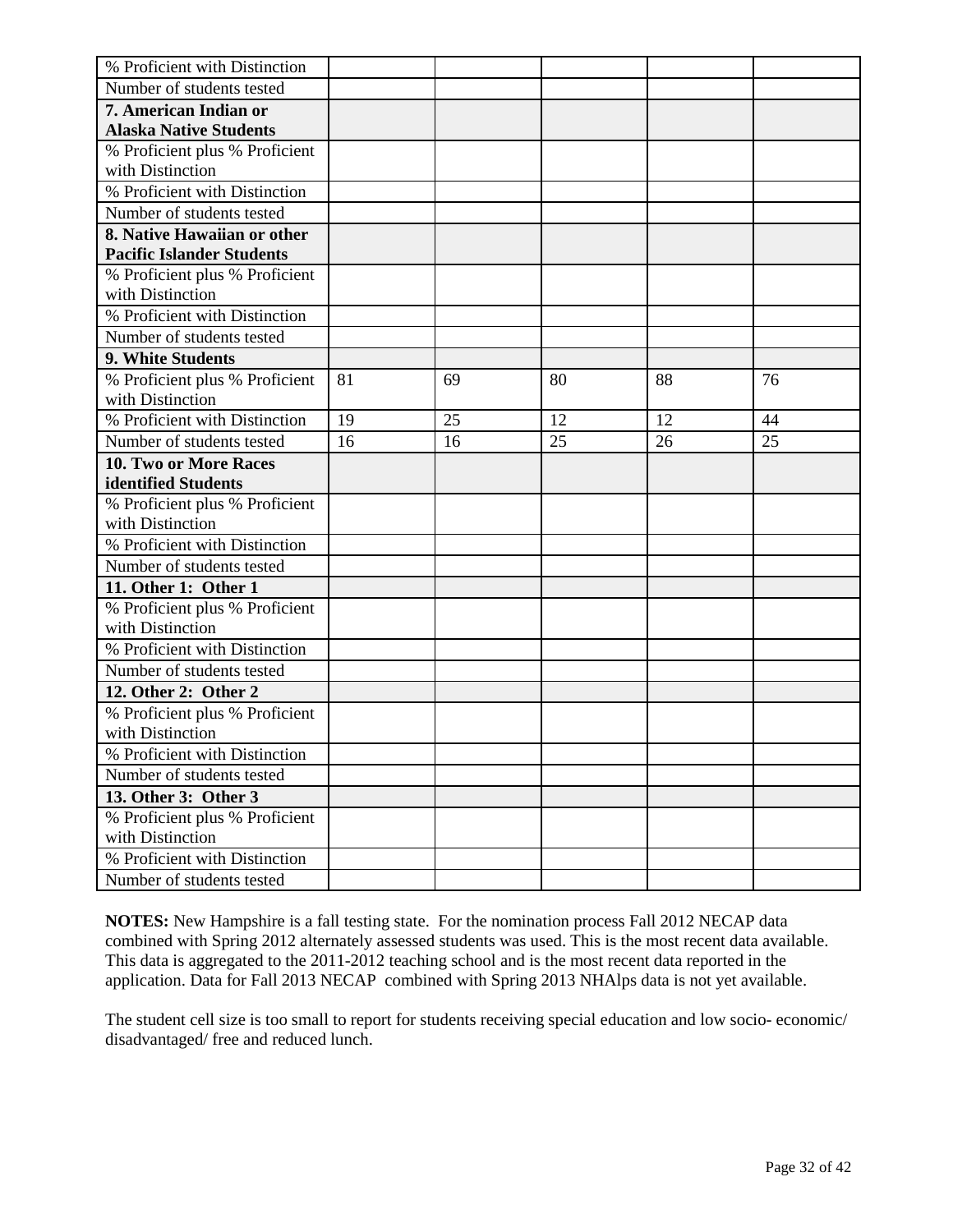### **Subject:** <u>Reading/ELA</u> **Test:** <u>NECAP</u><br> **All Students Tested/Grade:** 4 **Edition/Public Publisher:** Measured Progress

# **All Students Tested/Grade:** 4 **Edition/Publication Year:** 2013

| School Year                                        | 2012-2013 | 2011-2012 | 2010-2011 | 2009-2010 | 2008-2009 |
|----------------------------------------------------|-----------|-----------|-----------|-----------|-----------|
| Testing month                                      | Oct       | Oct       | Oct       | Oct       | Oct       |
| <b>SCHOOL SCORES*</b>                              |           |           |           |           |           |
| % Proficient plus % Proficient                     | 87        | 92        | 77        | 81        | 76        |
| with Distinction                                   |           |           |           |           |           |
| % Proficient with Distinction                      | 40        | 60        | 12        | 37        | 24        |
| Number of students tested                          | 15        | 25        | 26        | 27        | 29        |
| Percent of total students tested                   | 100       | 100       | 100       | 100       | 100       |
| Number of students tested with                     |           |           |           |           |           |
| alternative assessment                             |           |           |           |           |           |
| % of students tested with                          |           |           |           |           |           |
| alternative assessment                             |           |           |           |           |           |
| <b>SUBGROUP SCORES</b>                             |           |           |           |           |           |
| 1. Free and Reduced-Price                          |           |           |           |           |           |
| Meals/Socio-Economic/                              |           |           |           |           |           |
| <b>Disadvantaged Students</b>                      |           |           |           |           |           |
| % Proficient plus % Proficient<br>with Distinction |           |           |           |           |           |
| % Proficient with Distinction                      |           |           |           |           |           |
| Number of students tested                          |           |           |           |           |           |
| 2. Students receiving Special                      |           |           |           |           |           |
| <b>Education</b>                                   |           |           |           |           |           |
| % Proficient plus % Proficient                     |           |           |           |           |           |
| with Distinction                                   |           |           |           |           |           |
| % Proficient with Distinction                      |           |           |           |           |           |
| Number of students tested                          |           |           |           |           |           |
| 3. English Language Learner                        |           |           |           |           |           |
| <b>Students</b>                                    |           |           |           |           |           |
| % Proficient plus % Proficient                     |           |           |           |           |           |
| with Distinction                                   |           |           |           |           |           |
| % Proficient with Distinction                      |           |           |           |           |           |
| Number of students tested                          |           |           |           |           |           |
| 4. Hispanic or Latino                              |           |           |           |           |           |
| <b>Students</b>                                    |           |           |           |           |           |
| % Proficient plus % Proficient                     |           |           |           |           |           |
| with Distinction<br>% Proficient with Distinction  |           |           |           |           |           |
|                                                    |           |           |           |           |           |
| Number of students tested                          |           |           |           |           |           |
| 5. African-American<br><b>Students</b>             |           |           |           |           |           |
| % Proficient plus % Proficient                     |           |           |           |           |           |
| with Distinction                                   |           |           |           |           |           |
| % Proficient with Distinction                      |           |           |           |           |           |
| Number of students tested                          |           |           |           |           |           |
| <b>6. Asian Students</b>                           |           |           |           |           |           |
| % Proficient plus % Proficient                     |           |           |           |           |           |
| with Distinction                                   |           |           |           |           |           |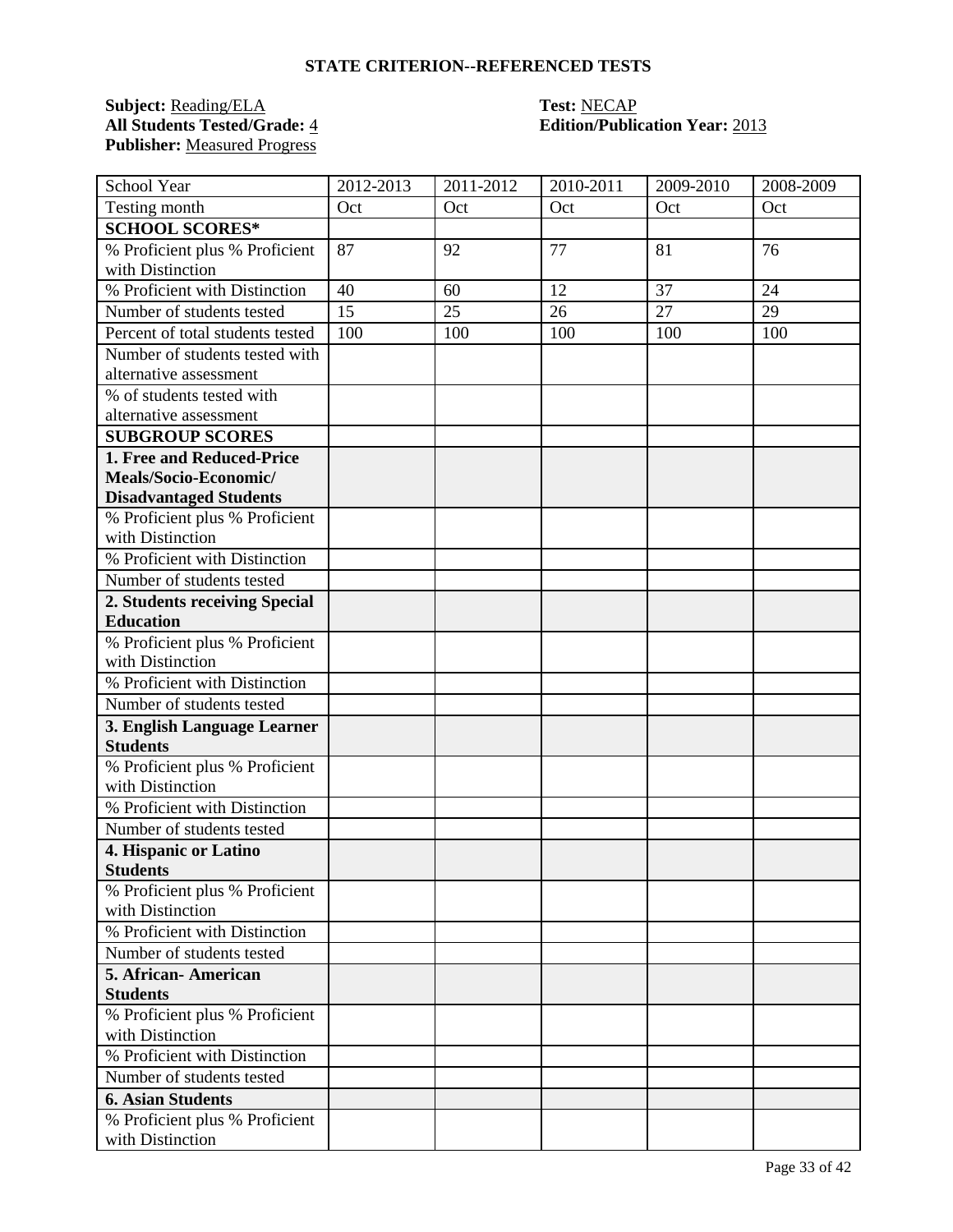| % Proficient with Distinction    |    |    |    |    |    |
|----------------------------------|----|----|----|----|----|
| Number of students tested        |    |    |    |    |    |
| 7. American Indian or            |    |    |    |    |    |
| <b>Alaska Native Students</b>    |    |    |    |    |    |
| % Proficient plus % Proficient   |    |    |    |    |    |
| with Distinction                 |    |    |    |    |    |
| % Proficient with Distinction    |    |    |    |    |    |
| Number of students tested        |    |    |    |    |    |
| 8. Native Hawaiian or other      |    |    |    |    |    |
| <b>Pacific Islander Students</b> |    |    |    |    |    |
| % Proficient plus % Proficient   |    |    |    |    |    |
| with Distinction                 |    |    |    |    |    |
| % Proficient with Distinction    |    |    |    |    |    |
| Number of students tested        |    |    |    |    |    |
| 9. White Students                |    |    |    |    |    |
| % Proficient plus % Proficient   | 87 | 92 | 77 | 81 | 78 |
| with Distinction                 |    |    |    |    |    |
| % Proficient with Distinction    | 40 | 60 | 12 | 37 | 26 |
| Number of students tested        | 15 | 25 | 26 | 27 | 27 |
| <b>10. Two or More Races</b>     |    |    |    |    |    |
| identified Students              |    |    |    |    |    |
| % Proficient plus % Proficient   |    |    |    |    |    |
| with Distinction                 |    |    |    |    |    |
| % Proficient with Distinction    |    |    |    |    |    |
| Number of students tested        |    |    |    |    |    |
| 11. Other 1: Other 1             |    |    |    |    |    |
| % Proficient plus % Proficient   |    |    |    |    |    |
| with Distinction                 |    |    |    |    |    |
| % Proficient with Distinction    |    |    |    |    |    |
| Number of students tested        |    |    |    |    |    |
| 12. Other 2: Other 2             |    |    |    |    |    |
| % Proficient plus % Proficient   |    |    |    |    |    |
| with Distinction                 |    |    |    |    |    |
| % Proficient with Distinction    |    |    |    |    |    |
| Number of students tested        |    |    |    |    |    |
| 13. Other 3: Other 3             |    |    |    |    |    |
| % Proficient plus % Proficient   |    |    |    |    |    |
| with Distinction                 |    |    |    |    |    |
| % Proficient with Distinction    |    |    |    |    |    |
| Number of students tested        |    |    |    |    |    |

The student cell size is too small to report for students receiving special education and low socio- economic/ disadvantaged/ free and reduced lunch.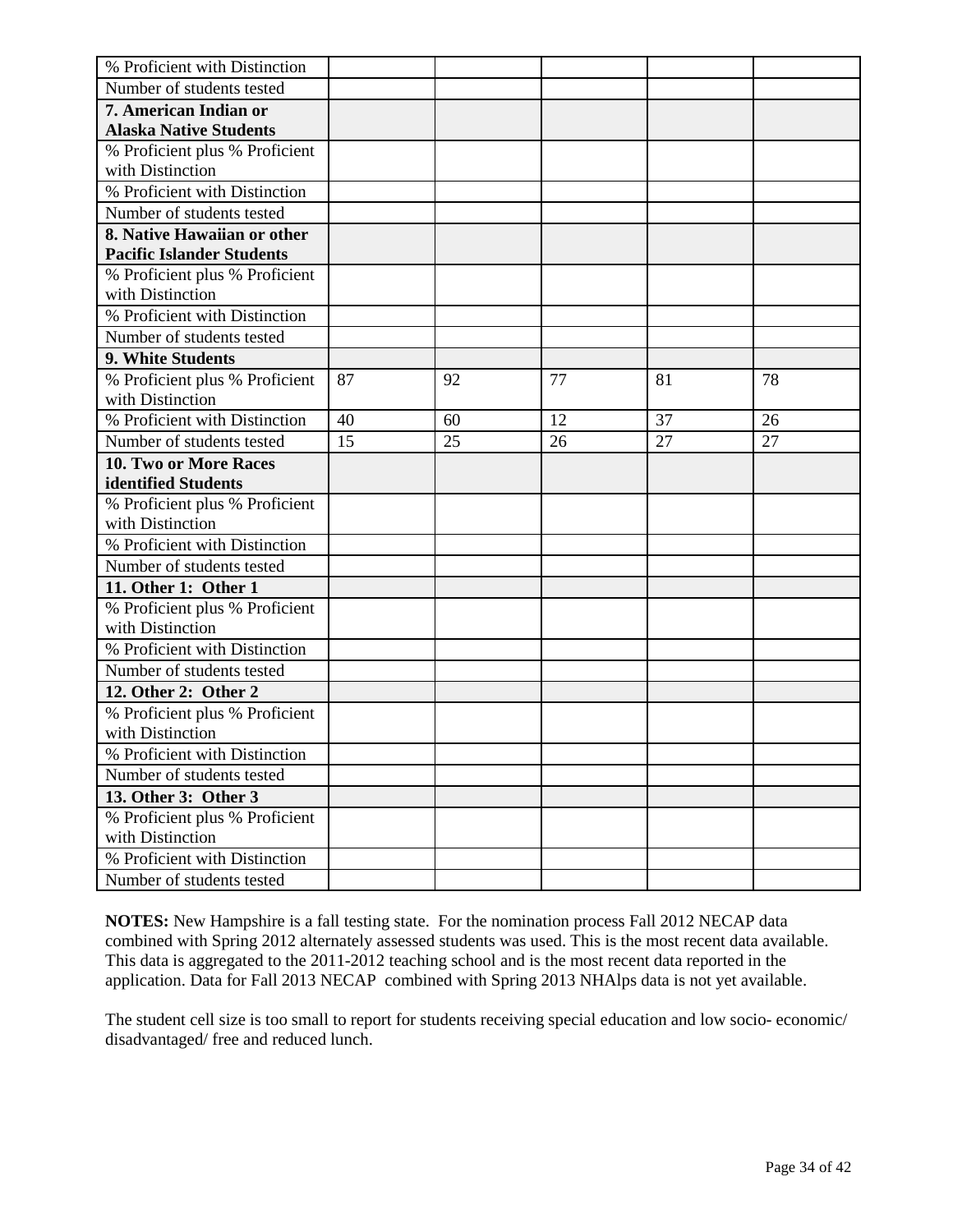### **Subject:** <u>Reading/ELA</u> **Test:** <u>NECAP</u><br> **All Students Tested/Grade:** 5 **Edition/Public Publisher:** Measured Progress

# **Edition/Publication Year: 2013**

| School Year                                        | 2012-2013 | 2011-2012 | 2010-2011 | 2009-2010 | 2008-2009      |
|----------------------------------------------------|-----------|-----------|-----------|-----------|----------------|
| Testing month                                      | Oct       | Oct       | Oct       | Oct       | Oct            |
| <b>SCHOOL SCORES*</b>                              |           |           |           |           |                |
| % Proficient plus % Proficient                     | 93        | 92        | 77        | 76        | 64             |
| with Distinction                                   |           |           |           |           |                |
| % Proficient with Distinction                      | 52        | 40        | 27        | 14        | $\overline{7}$ |
| Number of students tested                          | 27        | 25        | 26        | 29        | 14             |
| Percent of total students tested                   | 100       | 100       | 100       | 100       | 100            |
| Number of students tested with                     |           |           |           |           |                |
| alternative assessment                             |           |           |           |           |                |
| % of students tested with                          |           |           |           |           |                |
| alternative assessment                             |           |           |           |           |                |
| <b>SUBGROUP SCORES</b>                             |           |           |           |           |                |
| 1. Free and Reduced-Price                          |           |           |           |           |                |
| Meals/Socio-Economic/                              |           |           |           |           |                |
| <b>Disadvantaged Students</b>                      |           |           |           |           |                |
| % Proficient plus % Proficient<br>with Distinction | 83        |           |           |           |                |
| % Proficient with Distinction                      | 17        |           |           |           |                |
| Number of students tested                          | 12        |           |           |           |                |
| 2. Students receiving Special                      |           |           |           |           |                |
| <b>Education</b>                                   |           |           |           |           |                |
| % Proficient plus % Proficient                     |           |           |           |           |                |
| with Distinction                                   |           |           |           |           |                |
| % Proficient with Distinction                      |           |           |           |           |                |
| Number of students tested                          |           |           |           |           |                |
| 3. English Language Learner                        |           |           |           |           |                |
| <b>Students</b>                                    |           |           |           |           |                |
| % Proficient plus % Proficient<br>with Distinction |           |           |           |           |                |
| % Proficient with Distinction                      |           |           |           |           |                |
| Number of students tested                          |           |           |           |           |                |
| 4. Hispanic or Latino                              |           |           |           |           |                |
| <b>Students</b>                                    |           |           |           |           |                |
| % Proficient plus % Proficient<br>with Distinction |           |           |           |           |                |
| % Proficient with Distinction                      |           |           |           |           |                |
| Number of students tested                          |           |           |           |           |                |
| 5. African-American                                |           |           |           |           |                |
| <b>Students</b>                                    |           |           |           |           |                |
| % Proficient plus % Proficient                     |           |           |           |           |                |
| with Distinction                                   |           |           |           |           |                |
| % Proficient with Distinction                      |           |           |           |           |                |
| Number of students tested                          |           |           |           |           |                |
| <b>6. Asian Students</b>                           |           |           |           |           |                |
| % Proficient plus % Proficient                     |           |           |           |           |                |
| with Distinction                                   |           |           |           |           |                |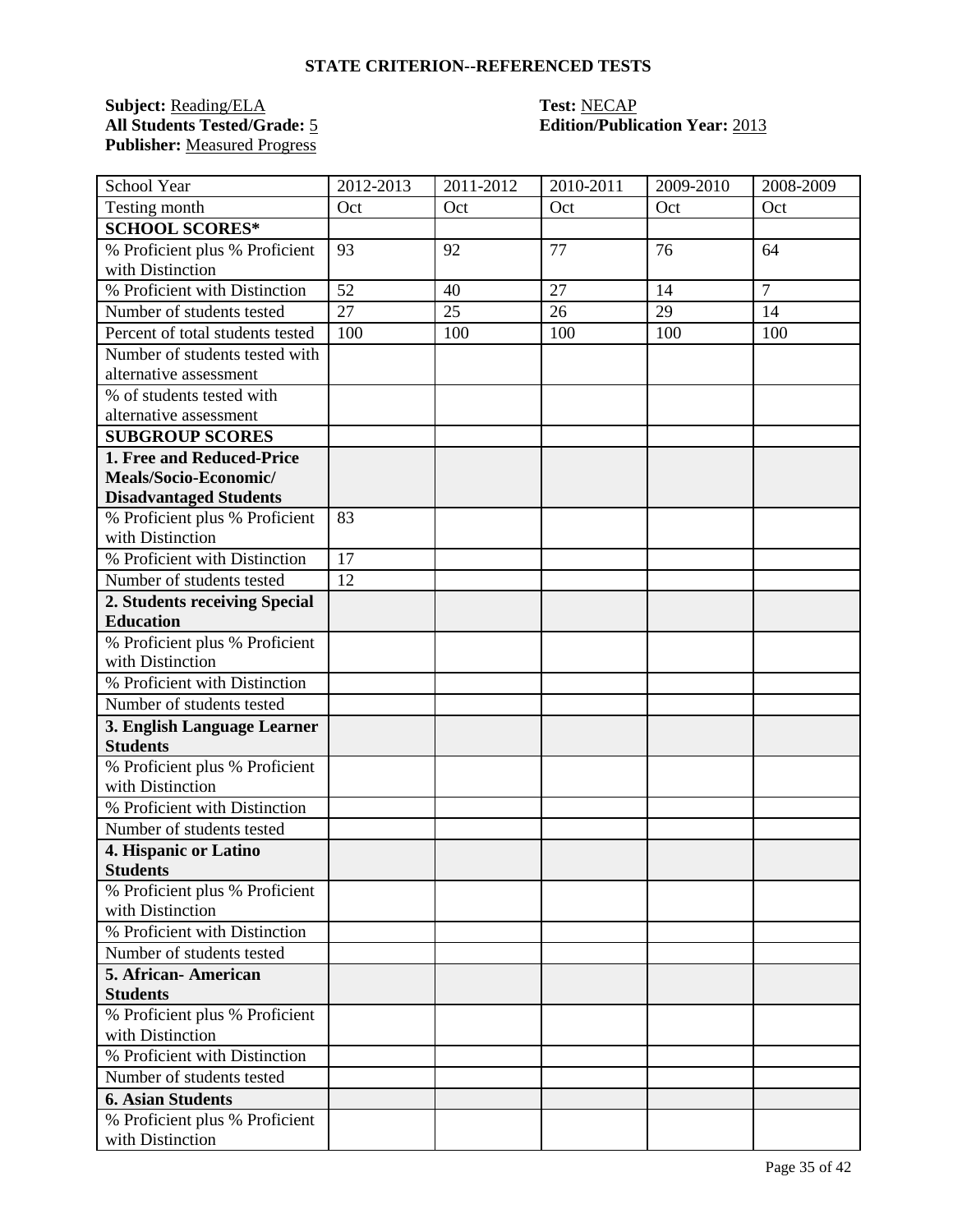| % Proficient with Distinction    |    |    |    |    |                |
|----------------------------------|----|----|----|----|----------------|
| Number of students tested        |    |    |    |    |                |
| 7. American Indian or            |    |    |    |    |                |
| <b>Alaska Native Students</b>    |    |    |    |    |                |
| % Proficient plus % Proficient   |    |    |    |    |                |
| with Distinction                 |    |    |    |    |                |
| % Proficient with Distinction    |    |    |    |    |                |
| Number of students tested        |    |    |    |    |                |
| 8. Native Hawaiian or other      |    |    |    |    |                |
| <b>Pacific Islander Students</b> |    |    |    |    |                |
| % Proficient plus % Proficient   |    |    |    |    |                |
| with Distinction                 |    |    |    |    |                |
| % Proficient with Distinction    |    |    |    |    |                |
| Number of students tested        |    |    |    |    |                |
| 9. White Students                |    |    |    |    |                |
| % Proficient plus % Proficient   | 93 | 92 | 77 | 78 | 64             |
| with Distinction                 |    |    |    |    |                |
| % Proficient with Distinction    | 52 | 40 | 27 | 11 | $\overline{7}$ |
| Number of students tested        | 27 | 25 | 26 | 27 | 14             |
| <b>10. Two or More Races</b>     |    |    |    |    |                |
| identified Students              |    |    |    |    |                |
| % Proficient plus % Proficient   |    |    |    |    |                |
| with Distinction                 |    |    |    |    |                |
| % Proficient with Distinction    |    |    |    |    |                |
| Number of students tested        |    |    |    |    |                |
| 11. Other 1: Other 1             |    |    |    |    |                |
| % Proficient plus % Proficient   |    |    |    |    |                |
| with Distinction                 |    |    |    |    |                |
| % Proficient with Distinction    |    |    |    |    |                |
| Number of students tested        |    |    |    |    |                |
| 12. Other 2: Other 2             |    |    |    |    |                |
| % Proficient plus % Proficient   |    |    |    |    |                |
| with Distinction                 |    |    |    |    |                |
| % Proficient with Distinction    |    |    |    |    |                |
| Number of students tested        |    |    |    |    |                |
| 13. Other 3: Other 3             |    |    |    |    |                |
| % Proficient plus % Proficient   |    |    |    |    |                |
| with Distinction                 |    |    |    |    |                |
| % Proficient with Distinction    |    |    |    |    |                |
| Number of students tested        |    |    |    |    |                |

The student cell size is too small to report for students receiving special education and low socio- economic/ disadvantaged/ free and reduced lunch. There is only one year to report low socio- economic/ disadvantaged/ free and reduced lunch due to the cell size being large enough.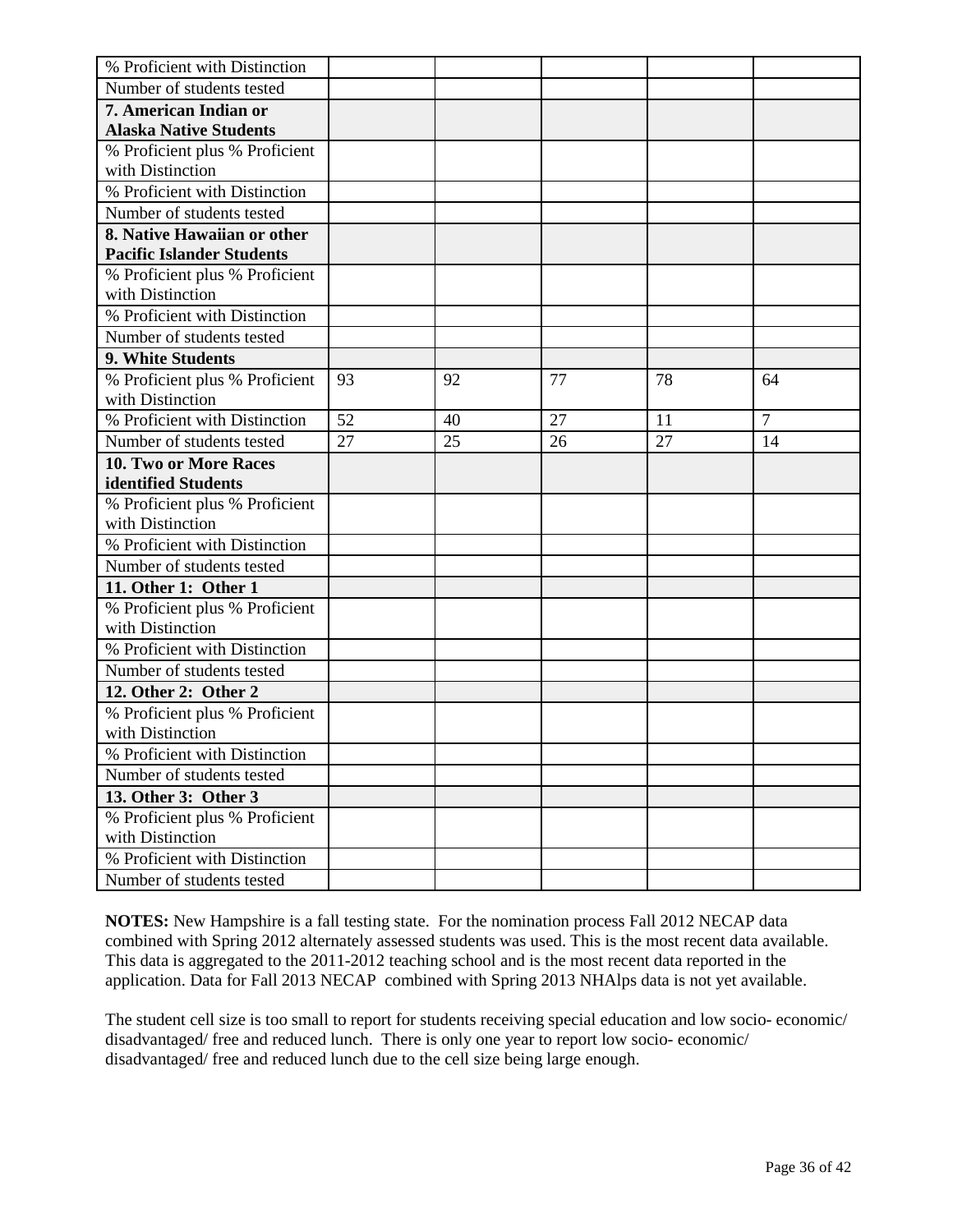### **Subject:** <u>Reading/ELA</u> **Test:** <u>NECAP</u><br> **All Students Tested/Grade:** <u>6</u> **C Edition/Public Publisher:** Measured Progress

## **All Students Tested/Grade:** 6 **Edition/Publication Year:** 2013

| School Year                                        | 2012-2013 | 2011-2012 | 2010-2011 | 2009-2010 | 2008-2009 |
|----------------------------------------------------|-----------|-----------|-----------|-----------|-----------|
| Testing month                                      | Oct       | Oct       | Oct       | Oct       | Oct       |
| <b>SCHOOL SCORES*</b>                              |           |           |           |           |           |
| % Proficient plus % Proficient                     | 88        | 88        | 86        | 76        | 89        |
| with Distinction                                   |           |           |           |           |           |
| % Proficient with Distinction                      | 31        | 48        | 25        | 35        | 39        |
| Number of students tested                          | 26        | 25        | 28        | 17        | 18        |
| Percent of total students tested                   | 100       | 100       | 100       | 100       | 100       |
| Number of students tested with                     |           |           |           |           |           |
| alternative assessment                             |           |           |           |           |           |
| % of students tested with                          |           |           |           |           |           |
| alternative assessment                             |           |           |           |           |           |
| <b>SUBGROUP SCORES</b>                             |           |           |           |           |           |
| 1. Free and Reduced-Price                          |           |           |           |           |           |
| Meals/Socio-Economic/                              |           |           |           |           |           |
| <b>Disadvantaged Students</b>                      |           |           |           |           |           |
| % Proficient plus % Proficient<br>with Distinction |           |           |           |           |           |
| % Proficient with Distinction                      |           |           |           |           |           |
| Number of students tested                          |           |           |           |           |           |
| 2. Students receiving Special                      |           |           |           |           |           |
| <b>Education</b>                                   |           |           |           |           |           |
| % Proficient plus % Proficient                     |           |           |           |           |           |
| with Distinction                                   |           |           |           |           |           |
| % Proficient with Distinction                      |           |           |           |           |           |
| Number of students tested                          |           |           |           |           |           |
| 3. English Language Learner                        |           |           |           |           |           |
| <b>Students</b>                                    |           |           |           |           |           |
| % Proficient plus % Proficient                     |           |           |           |           |           |
| with Distinction                                   |           |           |           |           |           |
| % Proficient with Distinction                      |           |           |           |           |           |
| Number of students tested                          |           |           |           |           |           |
| 4. Hispanic or Latino                              |           |           |           |           |           |
| <b>Students</b>                                    |           |           |           |           |           |
| % Proficient plus % Proficient                     |           |           |           |           |           |
| with Distinction<br>% Proficient with Distinction  |           |           |           |           |           |
|                                                    |           |           |           |           |           |
| Number of students tested                          |           |           |           |           |           |
| 5. African-American<br><b>Students</b>             |           |           |           |           |           |
| % Proficient plus % Proficient                     |           |           |           |           |           |
| with Distinction                                   |           |           |           |           |           |
| % Proficient with Distinction                      |           |           |           |           |           |
| Number of students tested                          |           |           |           |           |           |
| <b>6. Asian Students</b>                           |           |           |           |           |           |
| % Proficient plus % Proficient                     |           |           |           |           |           |
| with Distinction                                   |           |           |           |           |           |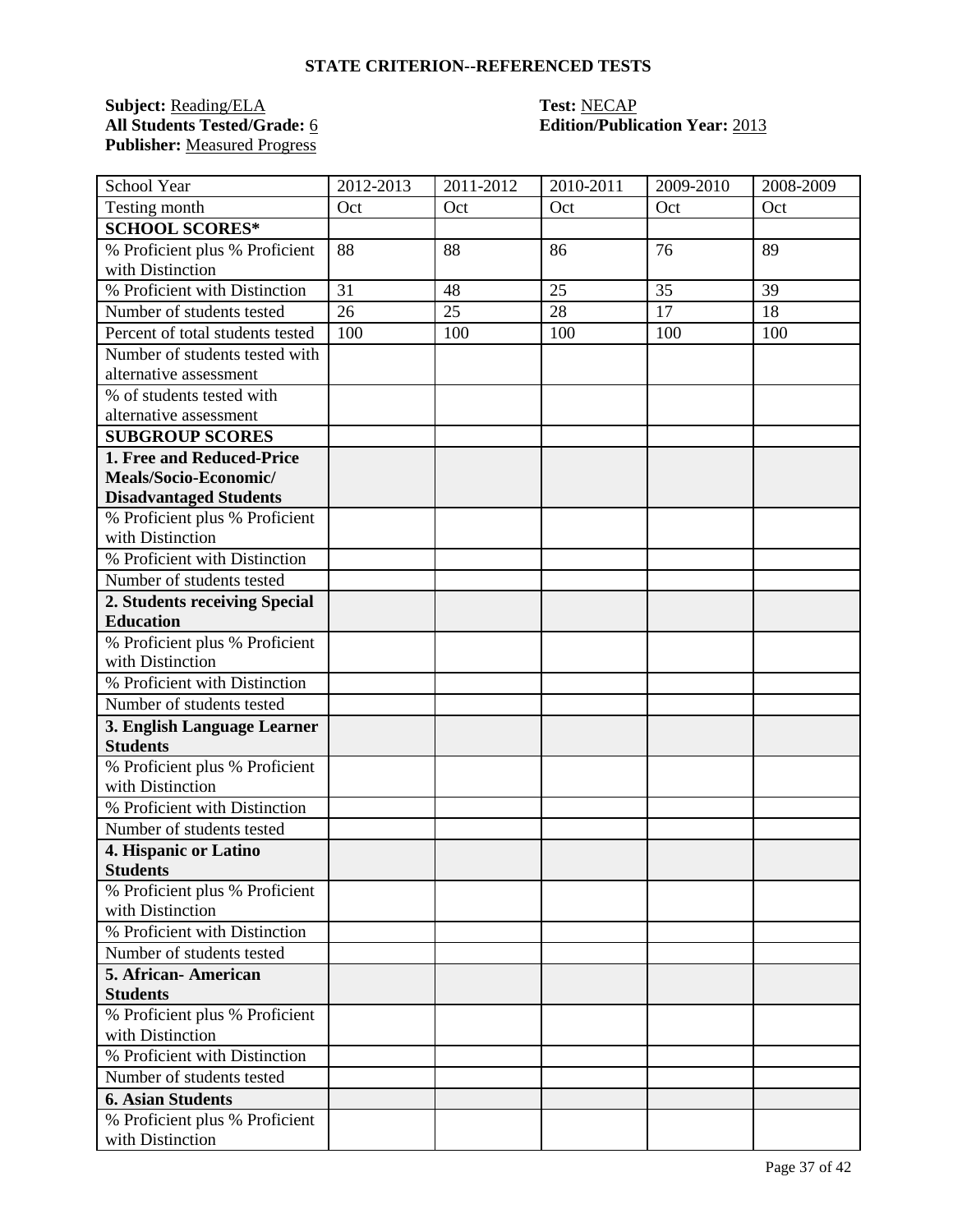| % Proficient with Distinction    |    |    |    |    |    |
|----------------------------------|----|----|----|----|----|
| Number of students tested        |    |    |    |    |    |
| 7. American Indian or            |    |    |    |    |    |
| <b>Alaska Native Students</b>    |    |    |    |    |    |
| % Proficient plus % Proficient   |    |    |    |    |    |
| with Distinction                 |    |    |    |    |    |
| % Proficient with Distinction    |    |    |    |    |    |
| Number of students tested        |    |    |    |    |    |
| 8. Native Hawaiian or other      |    |    |    |    |    |
| <b>Pacific Islander Students</b> |    |    |    |    |    |
| % Proficient plus % Proficient   |    |    |    |    |    |
| with Distinction                 |    |    |    |    |    |
| % Proficient with Distinction    |    |    |    |    |    |
| Number of students tested        |    |    |    |    |    |
| 9. White Students                |    |    |    |    |    |
| % Proficient plus % Proficient   | 88 | 88 | 88 | 76 | 88 |
| with Distinction                 |    |    |    |    |    |
| % Proficient with Distinction    | 31 | 48 | 23 | 35 | 35 |
| Number of students tested        | 26 | 25 | 26 | 17 | 17 |
| <b>10. Two or More Races</b>     |    |    |    |    |    |
| identified Students              |    |    |    |    |    |
| % Proficient plus % Proficient   |    |    |    |    |    |
| with Distinction                 |    |    |    |    |    |
| % Proficient with Distinction    |    |    |    |    |    |
| Number of students tested        |    |    |    |    |    |
| 11. Other 1: Other 1             |    |    |    |    |    |
| % Proficient plus % Proficient   |    |    |    |    |    |
| with Distinction                 |    |    |    |    |    |
| % Proficient with Distinction    |    |    |    |    |    |
| Number of students tested        |    |    |    |    |    |
| 12. Other 2: Other 2             |    |    |    |    |    |
| % Proficient plus % Proficient   |    |    |    |    |    |
| with Distinction                 |    |    |    |    |    |
| % Proficient with Distinction    |    |    |    |    |    |
| Number of students tested        |    |    |    |    |    |
| 13. Other 3: Other 3             |    |    |    |    |    |
| % Proficient plus % Proficient   |    |    |    |    |    |
| with Distinction                 |    |    |    |    |    |
| % Proficient with Distinction    |    |    |    |    |    |
| Number of students tested        |    |    |    |    |    |

**NOTES:** New Hampshire is a fall testing state. For the nomination process Fall 2012 NECAP data combined with Spring 2012 alternately assessed students was used. This is the most recent data available. This data is aggregated to the 2011-2012 teaching school and is the most recent data reported in the application. Data for Fall 2013 NECAP combined with Spring 2013 NHAlps data is not yet available. The student cell size is too small to report for students receiving special education and low socio- economic/ disadvantaged/ free and reduced lunch.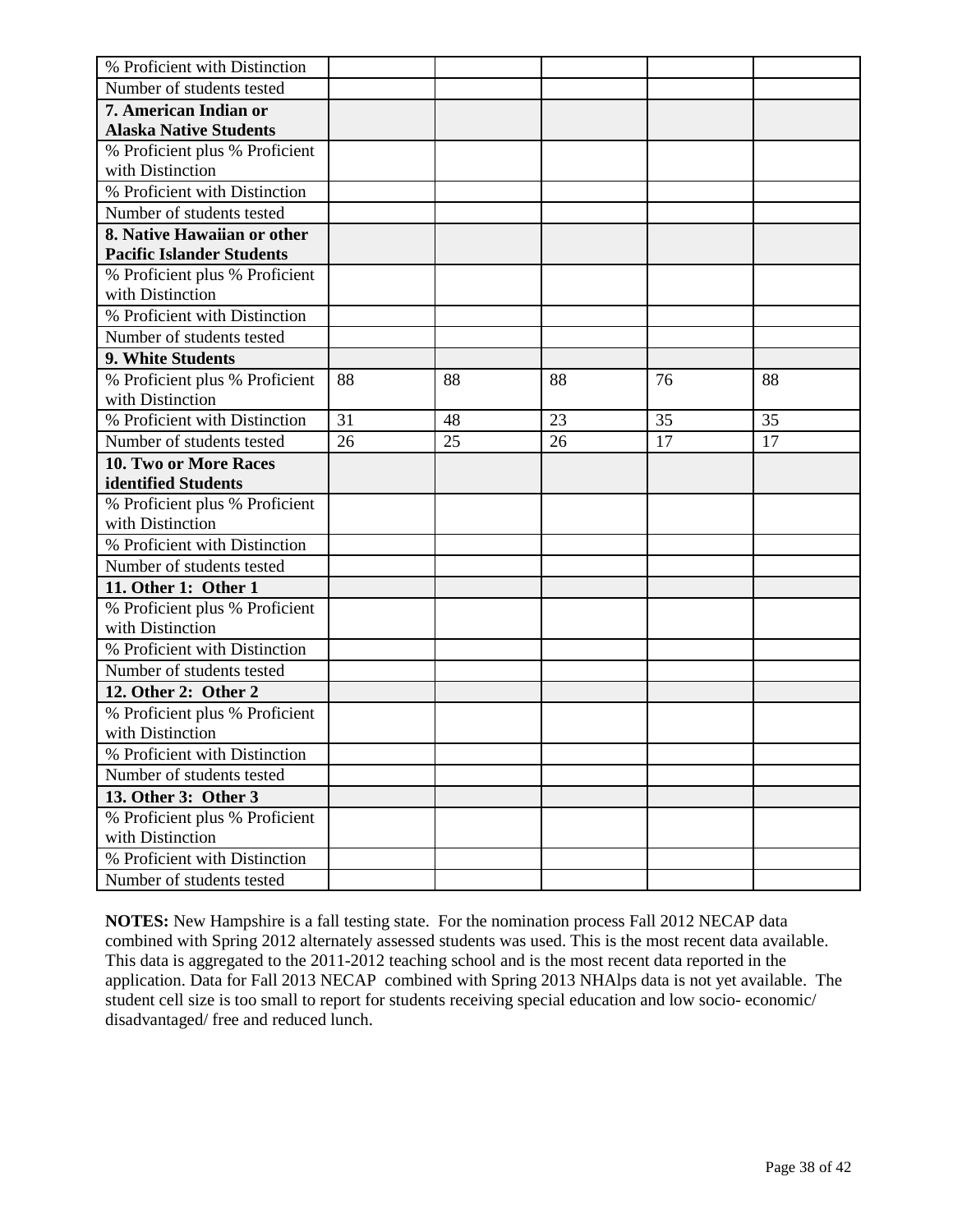### **Subject:** <u>Reading/ELA</u> **Test:** <u>NECAP</u><br> **All Students Tested/Grade:** <u>7</u> **Call Edition/Public Publisher:** Measured Progress

# **Edition/Publication Year: 2013**

| School Year                                        | 2012-2013 | 2011-2012 | 2010-2011 | 2009-2010 | 2008-2009 |
|----------------------------------------------------|-----------|-----------|-----------|-----------|-----------|
| Testing month                                      | Oct       | Oct       | Oct       | Oct       | Oct       |
| <b>SCHOOL SCORES*</b>                              |           |           |           |           |           |
| % Proficient plus % Proficient                     | 88        | 93        | 75        | 84        | 95        |
| with Distinction                                   |           |           |           |           |           |
| % Proficient with Distinction                      | 36        | 36        | 31        | 32        | 47        |
| Number of students tested                          | 25        | 28        | 16        | 19        | 19        |
| Percent of total students tested                   | 100       | 100       | 100       | 100       | 100       |
| Number of students tested with                     |           |           |           |           |           |
| alternative assessment                             |           |           |           |           |           |
| % of students tested with                          |           |           |           |           |           |
| alternative assessment                             |           |           |           |           |           |
| <b>SUBGROUP SCORES</b>                             |           |           |           |           |           |
| 1. Free and Reduced-Price                          |           |           |           |           |           |
| Meals/Socio-Economic/                              |           |           |           |           |           |
| <b>Disadvantaged Students</b>                      |           |           |           |           |           |
| % Proficient plus % Proficient<br>with Distinction |           |           |           |           |           |
| % Proficient with Distinction                      |           |           |           |           |           |
| Number of students tested                          |           |           |           |           |           |
| 2. Students receiving Special                      |           |           |           |           |           |
| <b>Education</b>                                   |           |           |           |           |           |
| % Proficient plus % Proficient                     |           |           |           |           |           |
| with Distinction                                   |           |           |           |           |           |
| % Proficient with Distinction                      |           |           |           |           |           |
| Number of students tested                          |           |           |           |           |           |
| 3. English Language Learner                        |           |           |           |           |           |
| <b>Students</b>                                    |           |           |           |           |           |
| % Proficient plus % Proficient                     |           |           |           |           |           |
| with Distinction                                   |           |           |           |           |           |
| % Proficient with Distinction                      |           |           |           |           |           |
| Number of students tested                          |           |           |           |           |           |
| 4. Hispanic or Latino                              |           |           |           |           |           |
| <b>Students</b>                                    |           |           |           |           |           |
| % Proficient plus % Proficient                     |           |           |           |           |           |
| with Distinction<br>% Proficient with Distinction  |           |           |           |           |           |
|                                                    |           |           |           |           |           |
| Number of students tested                          |           |           |           |           |           |
| 5. African-American<br><b>Students</b>             |           |           |           |           |           |
| % Proficient plus % Proficient                     |           |           |           |           |           |
| with Distinction                                   |           |           |           |           |           |
| % Proficient with Distinction                      |           |           |           |           |           |
| Number of students tested                          |           |           |           |           |           |
| <b>6. Asian Students</b>                           |           |           |           |           |           |
| % Proficient plus % Proficient                     |           |           |           |           |           |
| with Distinction                                   |           |           |           |           |           |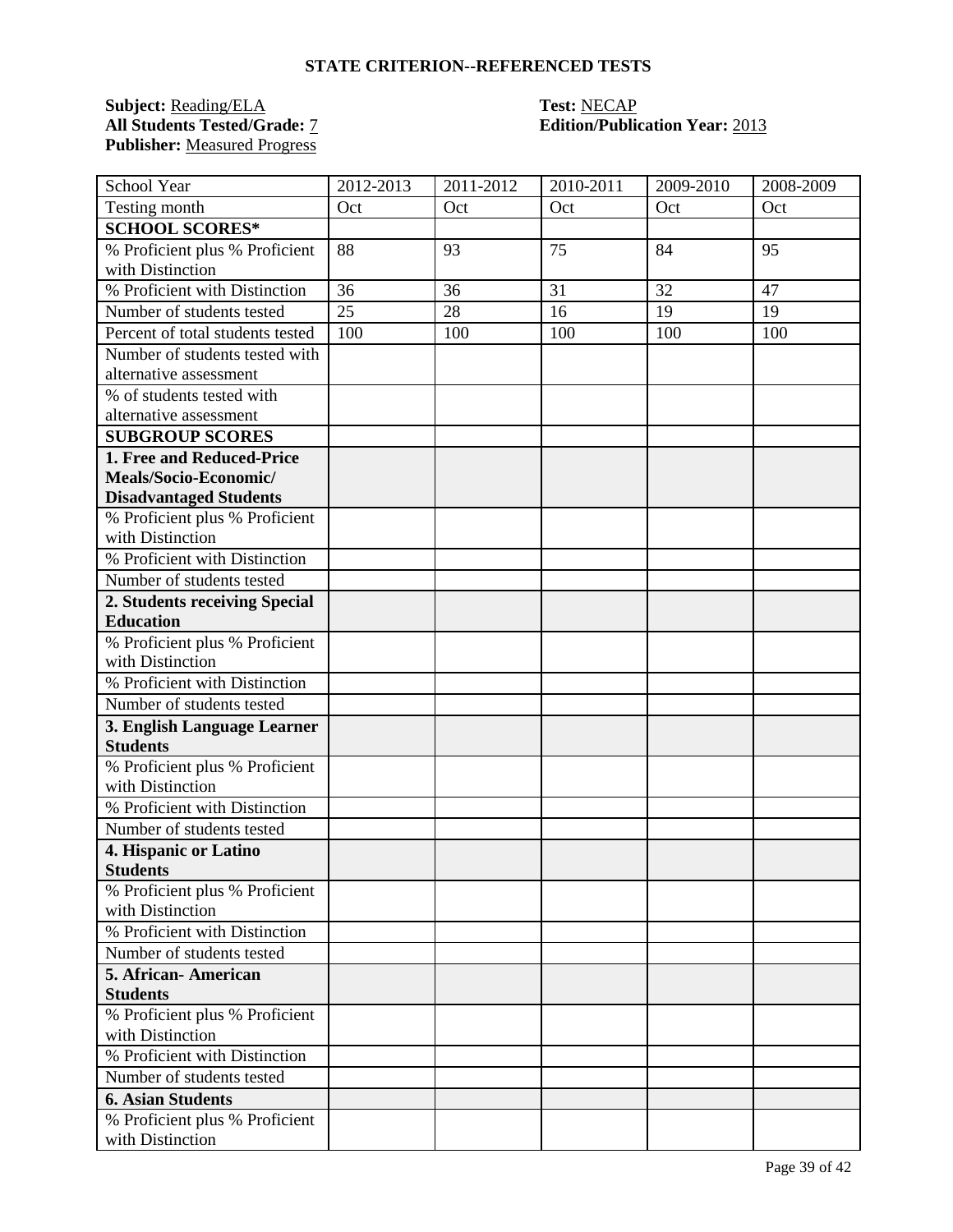| % Proficient with Distinction    |    |    |    |    |    |
|----------------------------------|----|----|----|----|----|
| Number of students tested        |    |    |    |    |    |
| 7. American Indian or            |    |    |    |    |    |
| <b>Alaska Native Students</b>    |    |    |    |    |    |
| % Proficient plus % Proficient   |    |    |    |    |    |
| with Distinction                 |    |    |    |    |    |
| % Proficient with Distinction    |    |    |    |    |    |
| Number of students tested        |    |    |    |    |    |
| 8. Native Hawaiian or other      |    |    |    |    |    |
| <b>Pacific Islander Students</b> |    |    |    |    |    |
| % Proficient plus % Proficient   |    |    |    |    |    |
| with Distinction                 |    |    |    |    |    |
| % Proficient with Distinction    |    |    |    |    |    |
| Number of students tested        |    |    |    |    |    |
| 9. White Students                |    |    |    |    |    |
| % Proficient plus % Proficient   | 88 | 92 | 75 | 83 | 95 |
| with Distinction                 |    |    |    |    |    |
| % Proficient with Distinction    | 36 | 35 | 31 | 28 | 47 |
| Number of students tested        | 25 | 26 | 16 | 18 | 19 |
| <b>10. Two or More Races</b>     |    |    |    |    |    |
| identified Students              |    |    |    |    |    |
| % Proficient plus % Proficient   |    |    |    |    |    |
| with Distinction                 |    |    |    |    |    |
| % Proficient with Distinction    |    |    |    |    |    |
| Number of students tested        |    |    |    |    |    |
| 11. Other 1: Other 1             |    |    |    |    |    |
| % Proficient plus % Proficient   |    |    |    |    |    |
| with Distinction                 |    |    |    |    |    |
| % Proficient with Distinction    |    |    |    |    |    |
| Number of students tested        |    |    |    |    |    |
| 12. Other 2: Other 2             |    |    |    |    |    |
| % Proficient plus % Proficient   |    |    |    |    |    |
| with Distinction                 |    |    |    |    |    |
| % Proficient with Distinction    |    |    |    |    |    |
| Number of students tested        |    |    |    |    |    |
| 13. Other 3: Other 3             |    |    |    |    |    |
| % Proficient plus % Proficient   |    |    |    |    |    |
| with Distinction                 |    |    |    |    |    |
| % Proficient with Distinction    |    |    |    |    |    |
| Number of students tested        |    |    |    |    |    |

The student cell size is too small to report for students receiving special education and low socio- economic/ disadvantaged/ free and reduced lunch.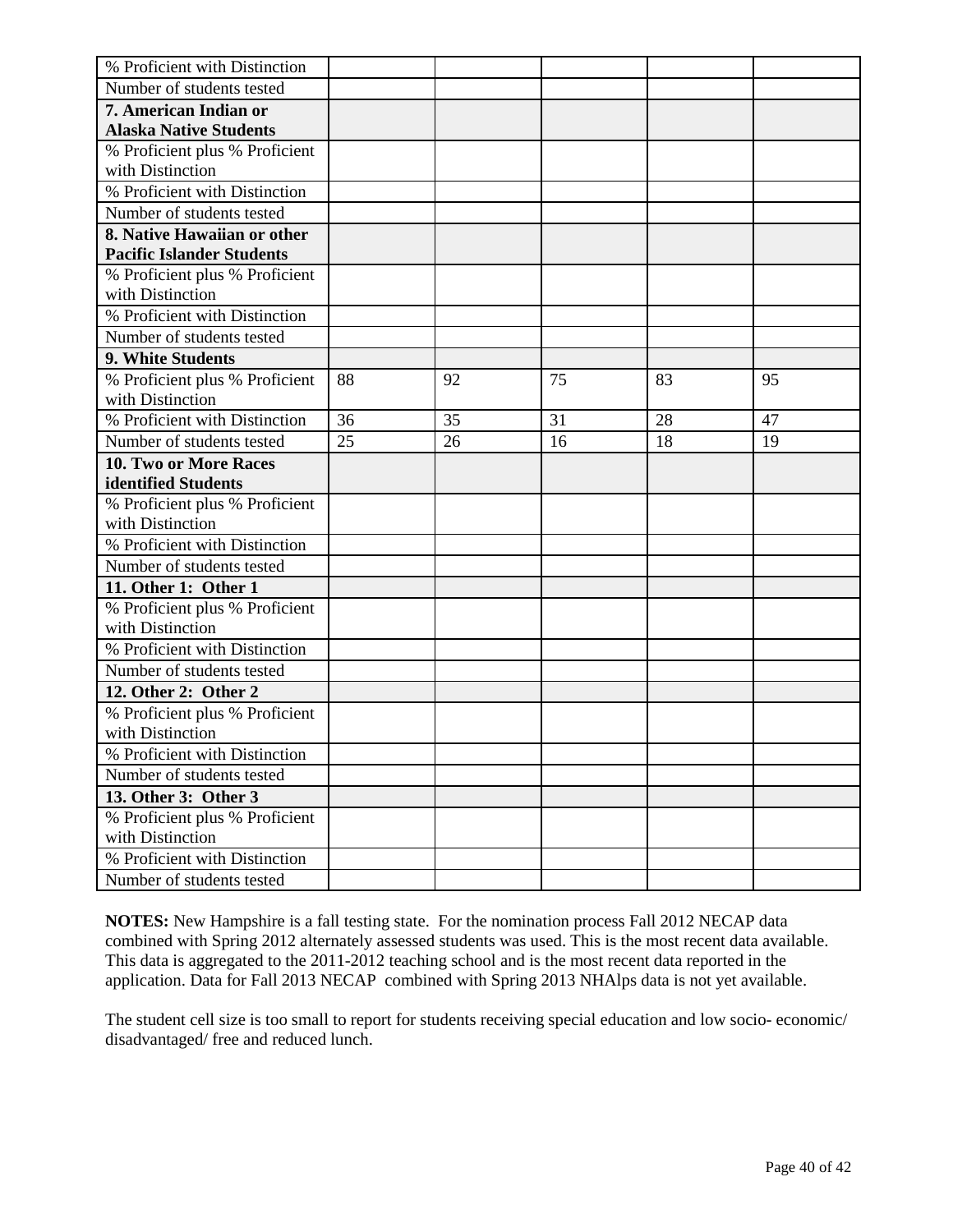### **Subject:** <u>Reading/ELA</u> **Test:** <u>NECAP</u><br> **All Students Tested/Grade:** <u>8</u> **Call Edition/Public Publisher:** Measured Progress

## **Edition/Publication Year: 2013**

| School Year                                        | 2012-2013 | 2011-2012 | 2010-2011 | 2009-2010 | 2008-2009 |
|----------------------------------------------------|-----------|-----------|-----------|-----------|-----------|
| Testing month                                      | Oct       | Oct       | Oct       | Oct       | Oct       |
| <b>SCHOOL SCORES*</b>                              |           |           |           |           |           |
| % Proficient plus % Proficient                     | 100       | 100       | 89        | 95        | 82        |
| with Distinction                                   |           |           |           |           |           |
| % Proficient with Distinction                      | 36        | 38        | 47        | 42        | 18        |
| Number of students tested                          | 28        | 16        | 19        | 19        | 17        |
| Percent of total students tested                   | 100       | 100       | 100       | 100       | 100       |
| Number of students tested with                     |           |           |           |           |           |
| alternative assessment                             |           |           |           |           |           |
| % of students tested with                          |           |           |           |           |           |
| alternative assessment                             |           |           |           |           |           |
| <b>SUBGROUP SCORES</b>                             |           |           |           |           |           |
| 1. Free and Reduced-Price                          |           |           |           |           |           |
| Meals/Socio-Economic/                              |           |           |           |           |           |
| <b>Disadvantaged Students</b>                      |           |           |           |           |           |
| % Proficient plus % Proficient<br>with Distinction |           |           |           |           |           |
| % Proficient with Distinction                      |           |           |           |           |           |
| Number of students tested                          |           |           |           |           |           |
| 2. Students receiving Special                      |           |           |           |           |           |
| <b>Education</b>                                   |           |           |           |           |           |
| % Proficient plus % Proficient                     |           |           |           |           |           |
| with Distinction                                   |           |           |           |           |           |
| % Proficient with Distinction                      |           |           |           |           |           |
| Number of students tested                          |           |           |           |           |           |
| 3. English Language Learner                        |           |           |           |           |           |
| <b>Students</b>                                    |           |           |           |           |           |
| % Proficient plus % Proficient<br>with Distinction |           |           |           |           |           |
| % Proficient with Distinction                      |           |           |           |           |           |
| Number of students tested                          |           |           |           |           |           |
| 4. Hispanic or Latino                              |           |           |           |           |           |
| <b>Students</b>                                    |           |           |           |           |           |
| % Proficient plus % Proficient                     |           |           |           |           |           |
| with Distinction                                   |           |           |           |           |           |
| % Proficient with Distinction                      |           |           |           |           |           |
| Number of students tested                          |           |           |           |           |           |
| 5. African-American                                |           |           |           |           |           |
| <b>Students</b>                                    |           |           |           |           |           |
| % Proficient plus % Proficient                     |           |           |           |           |           |
| with Distinction                                   |           |           |           |           |           |
| % Proficient with Distinction                      |           |           |           |           |           |
| Number of students tested                          |           |           |           |           |           |
| <b>6. Asian Students</b>                           |           |           |           |           |           |
| % Proficient plus % Proficient<br>with Distinction |           |           |           |           |           |
|                                                    |           |           |           |           |           |